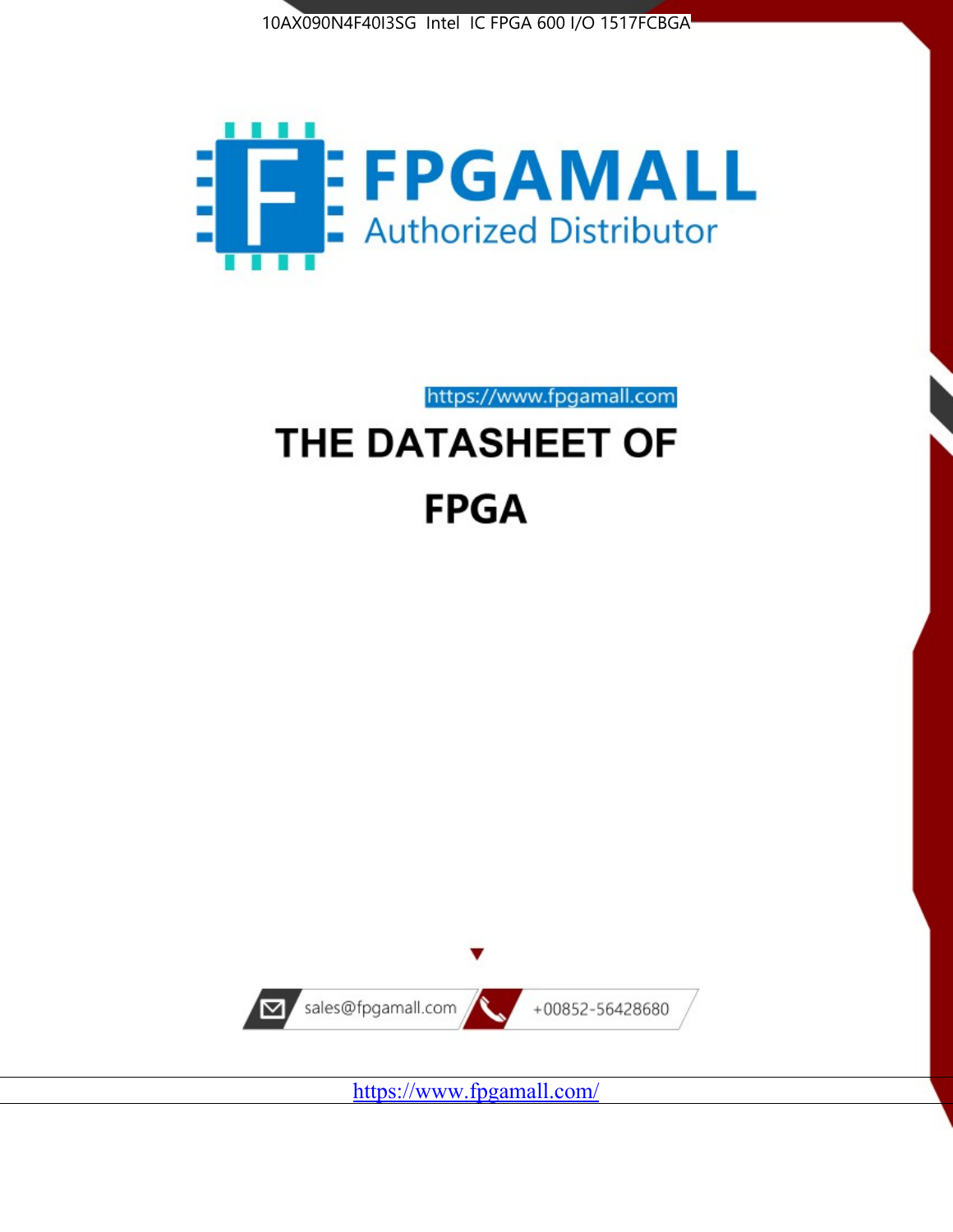10AX090N4F40I3SG Intel IC FPGA 600 I/O 1517FCBGA



# **Intel® Arria® 10 Device Overview**



**A10-OVERVIEW | 2018.12.06** Latest document on the web: **[PDF](https://www.intel.com/content/dam/www/programmable/us/en/pdfs/literature/hb/arria-10/a10_overview.pdf)** | **[HTML](https://www.intel.com/content/www/us/en/programmable/documentation/sam1403480274650.html)**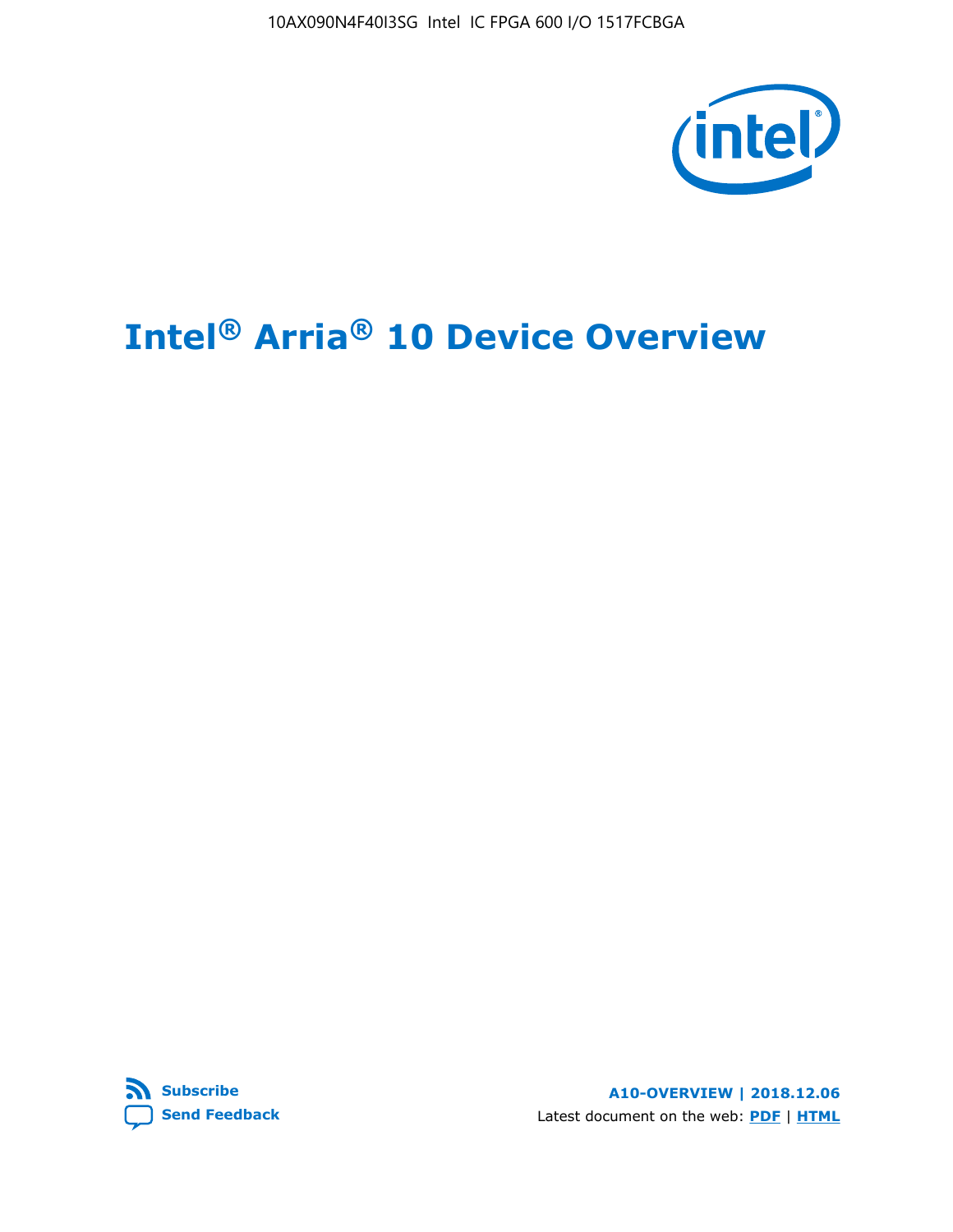

**Contents** 

# **Contents**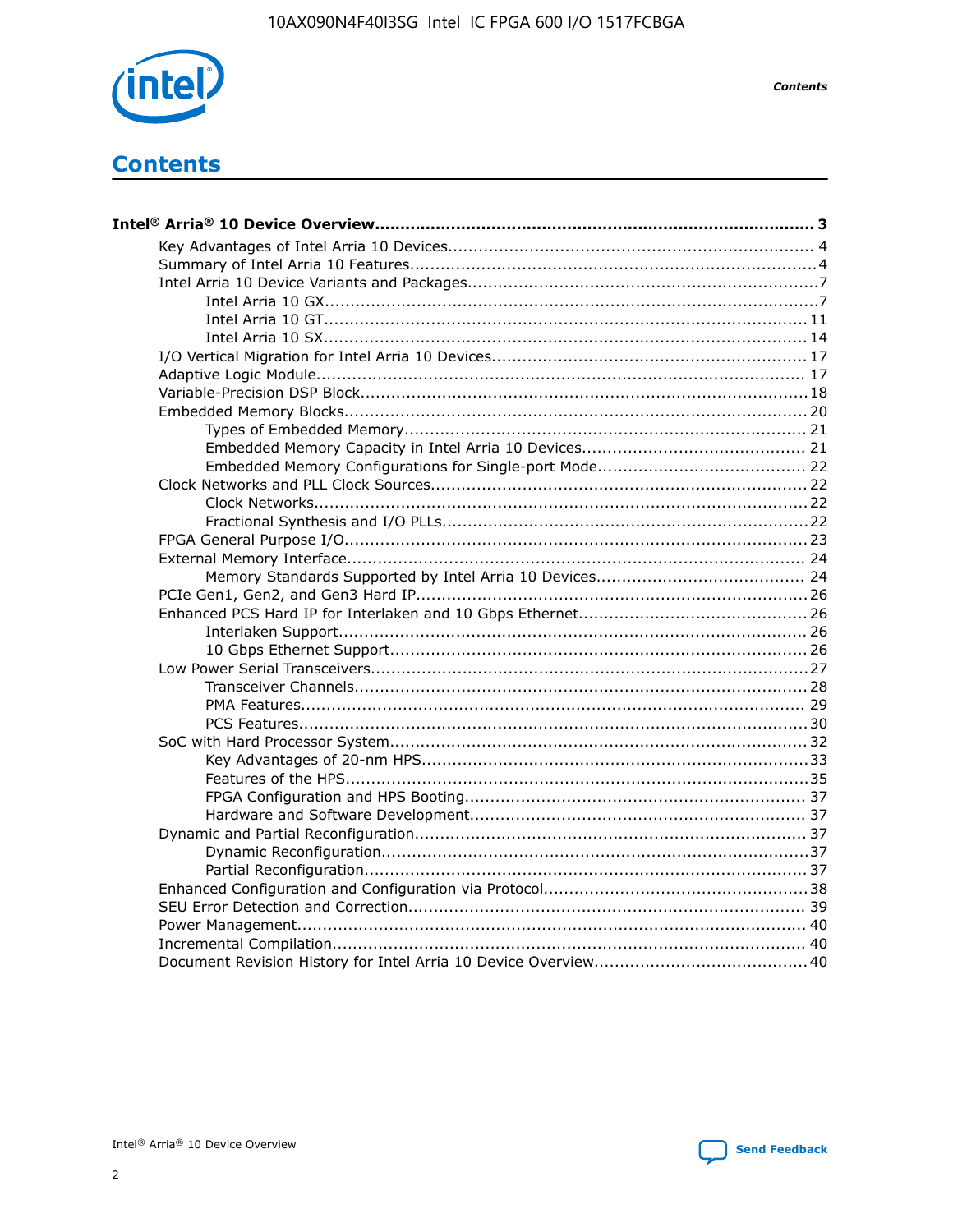**A10-OVERVIEW | 2018.12.06**

**[Send Feedback](mailto:FPGAtechdocfeedback@intel.com?subject=Feedback%20on%20Intel%20Arria%2010%20Device%20Overview%20(A10-OVERVIEW%202018.12.06)&body=We%20appreciate%20your%20feedback.%20In%20your%20comments,%20also%20specify%20the%20page%20number%20or%20paragraph.%20Thank%20you.)**



# **Intel® Arria® 10 Device Overview**

The Intel<sup>®</sup> Arria<sup>®</sup> 10 device family consists of high-performance and power-efficient 20 nm mid-range FPGAs and SoCs.

Intel Arria 10 device family delivers:

- Higher performance than the previous generation of mid-range and high-end FPGAs.
- Power efficiency attained through a comprehensive set of power-saving technologies.

The Intel Arria 10 devices are ideal for high performance, power-sensitive, midrange applications in diverse markets.

| <b>Market</b>         | <b>Applications</b>                                                                                                       |
|-----------------------|---------------------------------------------------------------------------------------------------------------------------|
| Wireless              | Channel and switch cards in remote radio heads<br>$\bullet$<br>Mobile backhaul<br>٠                                       |
| Wireline              | 40G/100G muxponders and transponders<br>٠<br>100G line cards<br>٠<br><b>Bridging</b><br>٠<br>Aggregation<br>٠             |
| <b>Broadcast</b>      | Studio switches<br>$\bullet$<br>Servers and transport<br>٠<br>Videoconferencing<br>٠<br>Professional audio and video<br>٠ |
| Computing and Storage | Flash cache<br>$\bullet$<br>Cloud computing servers<br>٠<br>Server acceleration<br>٠                                      |
| Medical               | Diagnostic scanners<br>٠<br>Diagnostic imaging<br>٠                                                                       |
| Military              | Missile guidance and control<br>$\bullet$<br>Radar<br>٠<br>Electronic warfare<br>٠<br>Secure communications<br>٠          |

#### **Table 1. Sample Markets and Ideal Applications for Intel Arria 10 Devices**

#### **Related Information**

- [Intel Arria 10 Device Handbook: Known Issues](http://www.altera.com/support/kdb/solutions/rd07302013_646.html) Lists the planned updates to the *Intel Arria 10 Device Handbook* chapters.
- [Intel Arria 10 GX/GT Device Errata and Design Recommendations](https://www.intel.com/content/www/us/en/programmable/documentation/agz1493851706374.html#yqz1494433888646)
- [Intel Arria 10 SX Device Errata and Design Recommendations](https://www.intel.com/content/www/us/en/programmable/documentation/cru1462832385668.html#cru1462832558642)

Intel Corporation. All rights reserved. Intel, the Intel logo, Altera, Arria, Cyclone, Enpirion, MAX, Nios, Quartus and Stratix words and logos are trademarks of Intel Corporation or its subsidiaries in the U.S. and/or other countries. Intel warrants performance of its FPGA and semiconductor products to current specifications in accordance with Intel's standard warranty, but reserves the right to make changes to any products and services at any time without notice. Intel assumes no responsibility or liability arising out of the application or use of any information, product, or service described herein except as expressly agreed to in writing by Intel. Intel customers are advised to obtain the latest version of device specifications before relying on any published information and before placing orders for products or services. \*Other names and brands may be claimed as the property of others.

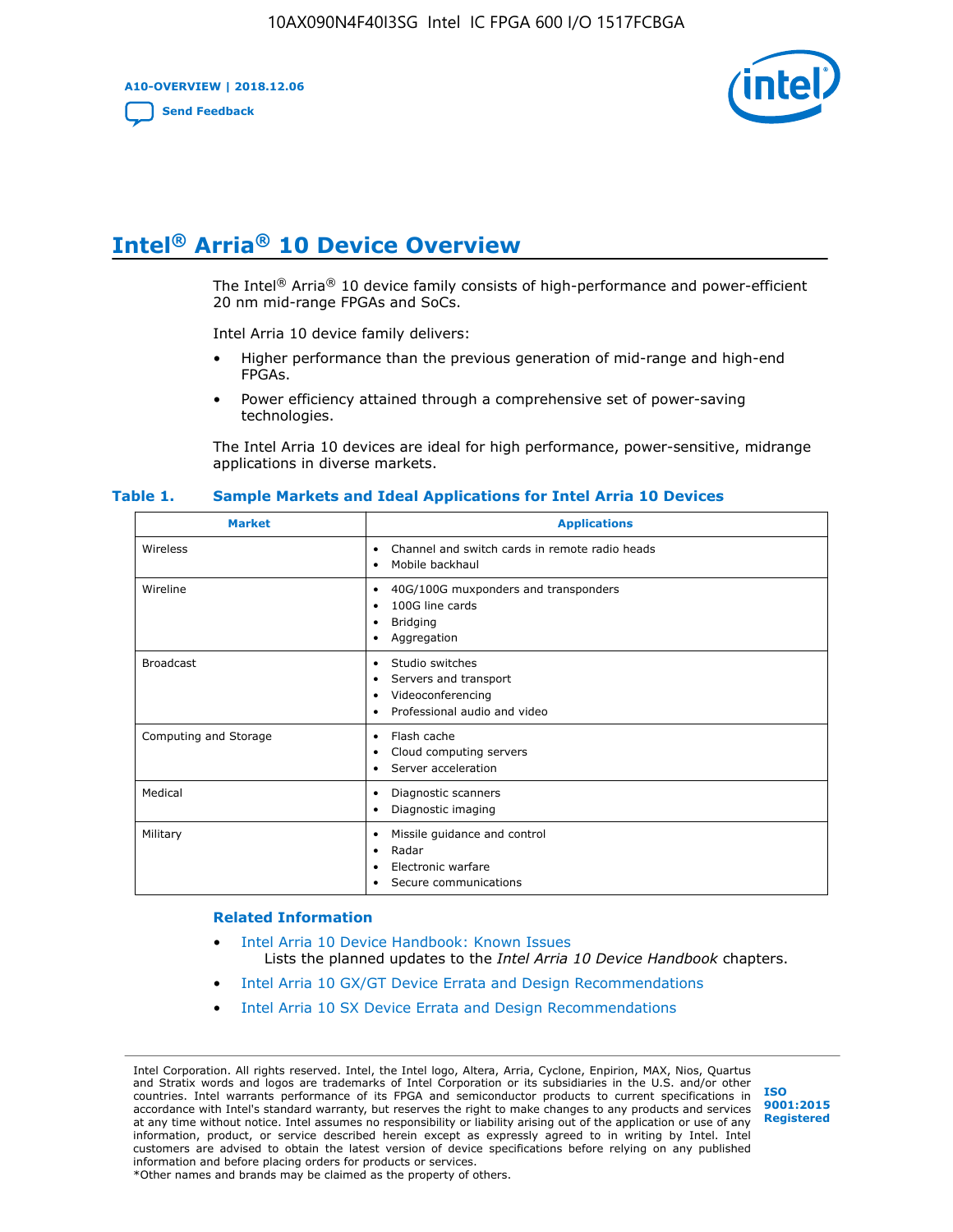

# **Key Advantages of Intel Arria 10 Devices**

# **Table 2. Key Advantages of the Intel Arria 10 Device Family**

| <b>Advantage</b>                                                                                          | <b>Supporting Feature</b>                                                                                                                                                                                                                                                                                                |
|-----------------------------------------------------------------------------------------------------------|--------------------------------------------------------------------------------------------------------------------------------------------------------------------------------------------------------------------------------------------------------------------------------------------------------------------------|
| Enhanced core architecture                                                                                | Built on TSMC's 20 nm process technology<br>٠<br>60% higher performance than the previous generation of mid-range FPGAs<br>٠<br>15% higher performance than the fastest previous-generation FPGA<br>٠                                                                                                                    |
| High-bandwidth integrated<br>transceivers                                                                 | Short-reach rates up to 25.8 Gigabits per second (Gbps)<br>٠<br>Backplane capability up to 12.5 Gbps<br>٠<br>Integrated 10GBASE-KR and 40GBASE-KR4 Forward Error Correction (FEC)<br>٠                                                                                                                                   |
| Improved logic integration and<br>hard IP blocks                                                          | 8-input adaptive logic module (ALM)<br>٠<br>Up to 65.6 megabits (Mb) of embedded memory<br>٠<br>Variable-precision digital signal processing (DSP) blocks<br>Fractional synthesis phase-locked loops (PLLs)<br>Hard PCI Express Gen3 IP blocks<br>Hard memory controllers and PHY up to 2,400 Megabits per second (Mbps) |
| Second generation hard<br>processor system (HPS) with<br>integrated ARM* Cortex*-A9*<br>MPCore* processor | Tight integration of a dual-core ARM Cortex-A9 MPCore processor, hard IP, and an<br>٠<br>FPGA in a single Intel Arria 10 system-on-a-chip (SoC)<br>Supports over 128 Gbps peak bandwidth with integrated data coherency between<br>$\bullet$<br>the processor and the FPGA fabric                                        |
| Advanced power savings                                                                                    | Comprehensive set of advanced power saving features<br>٠<br>Power-optimized MultiTrack routing and core architecture<br>٠<br>Up to 40% lower power compared to previous generation of mid-range FPGAs<br>Up to 60% lower power compared to previous generation of high-end FPGAs                                         |

# **Summary of Intel Arria 10 Features**

## **Table 3. Summary of Features for Intel Arria 10 Devices**

| <b>Feature</b>                  | <b>Description</b>                                                                                                                                                                                                                                                                                                                                                                                 |
|---------------------------------|----------------------------------------------------------------------------------------------------------------------------------------------------------------------------------------------------------------------------------------------------------------------------------------------------------------------------------------------------------------------------------------------------|
| Technology                      | TSMC's 20-nm SoC process technology<br>Allows operation at a lower $V_{\text{CC}}$ level of 0.82 V instead of the 0.9 V standard $V_{\text{CC}}$ core voltage                                                                                                                                                                                                                                      |
| Packaging                       | 1.0 mm ball-pitch Fineline BGA packaging<br>٠<br>0.8 mm ball-pitch Ultra Fineline BGA packaging<br>Multiple devices with identical package footprints for seamless migration between different<br><b>FPGA</b> densities<br>Devices with compatible package footprints allow migration to next generation high-end<br>Stratix $@10$ devices<br>RoHS, leaded $(1)$ , and lead-free (Pb-free) options |
| High-performance<br>FPGA fabric | Enhanced 8-input ALM with four registers<br>Improved multi-track routing architecture to reduce congestion and improve compilation time<br>Hierarchical core clocking architecture<br>Fine-grained partial reconfiguration                                                                                                                                                                         |
| Internal memory<br>blocks       | M20K-20-Kb memory blocks with hard error correction code (ECC)<br>Memory logic array block (MLAB)-640-bit memory                                                                                                                                                                                                                                                                                   |
|                                 | continued                                                                                                                                                                                                                                                                                                                                                                                          |



<sup>(1)</sup> Contact Intel for availability.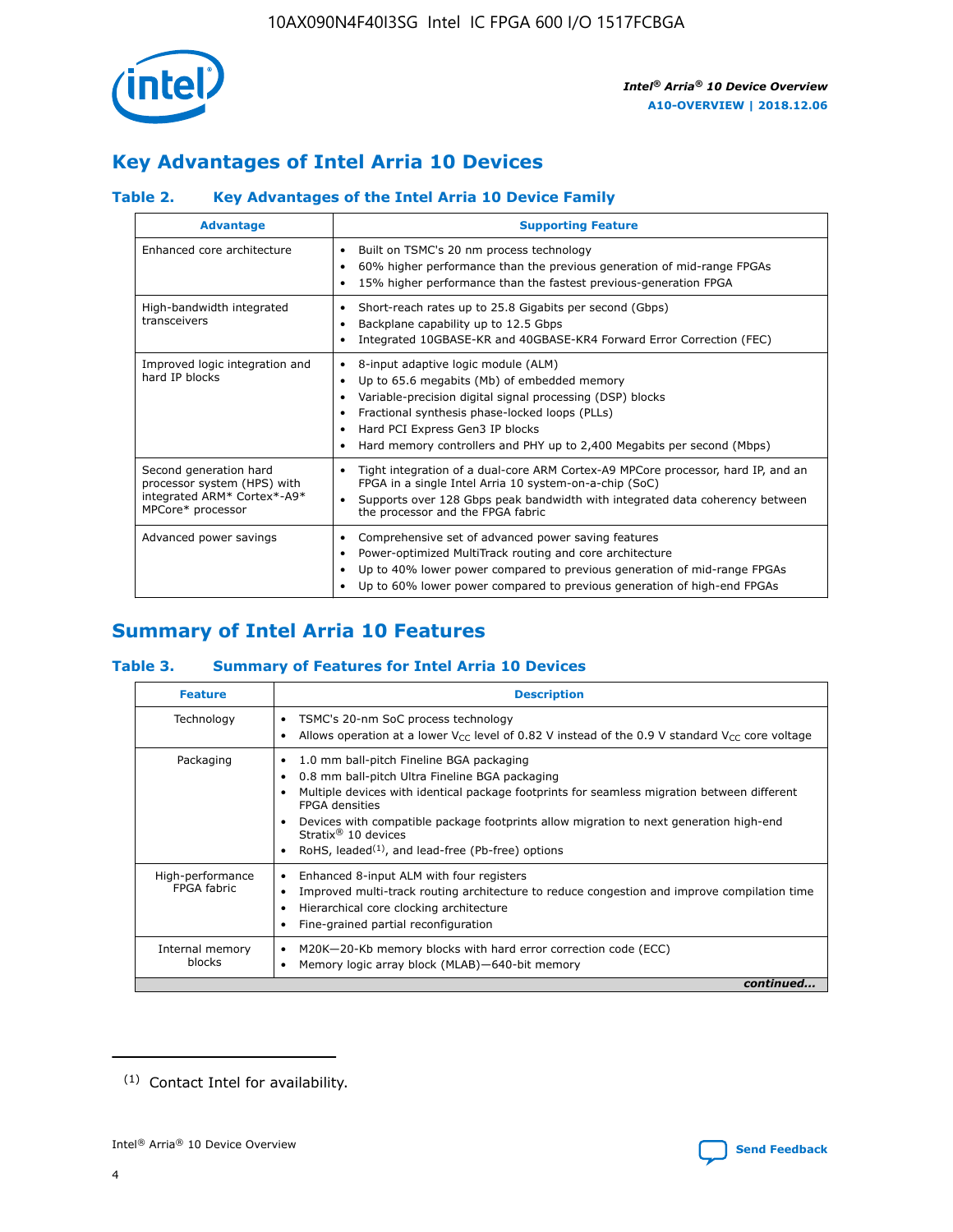r



| <b>Feature</b>                         | <b>Description</b>                                                                                             |                                                                                                                                                                                                                                                                                                                                                                                                                                                                                                                                                                                                                                                                                                                                                                                                                                                                  |  |  |  |  |  |
|----------------------------------------|----------------------------------------------------------------------------------------------------------------|------------------------------------------------------------------------------------------------------------------------------------------------------------------------------------------------------------------------------------------------------------------------------------------------------------------------------------------------------------------------------------------------------------------------------------------------------------------------------------------------------------------------------------------------------------------------------------------------------------------------------------------------------------------------------------------------------------------------------------------------------------------------------------------------------------------------------------------------------------------|--|--|--|--|--|
| Embedded Hard IP<br>blocks             | Variable-precision DSP                                                                                         | Native support for signal processing precision levels from $18 \times 19$ to<br>$\bullet$<br>54 x 54<br>Native support for 27 x 27 multiplier mode<br>$\bullet$<br>64-bit accumulator and cascade for systolic finite impulse responses<br>(FIRs)<br>Internal coefficient memory banks<br>$\bullet$<br>Preadder/subtractor for improved efficiency<br>Additional pipeline register to increase performance and reduce<br>power<br>Supports floating point arithmetic:<br>- Perform multiplication, addition, subtraction, multiply-add,<br>multiply-subtract, and complex multiplication.<br>- Supports multiplication with accumulation capability, cascade<br>summation, and cascade subtraction capability.<br>- Dynamic accumulator reset control.<br>- Support direct vector dot and complex multiplication chaining<br>multiply floating point DSP blocks. |  |  |  |  |  |
|                                        | Memory controller                                                                                              | DDR4, DDR3, and DDR3L                                                                                                                                                                                                                                                                                                                                                                                                                                                                                                                                                                                                                                                                                                                                                                                                                                            |  |  |  |  |  |
|                                        | PCI Express*                                                                                                   | PCI Express (PCIe*) Gen3 (x1, x2, x4, or x8), Gen2 (x1, x2, x4, or x8)<br>and Gen1 (x1, x2, x4, or x8) hard IP with complete protocol stack,<br>endpoint, and root port                                                                                                                                                                                                                                                                                                                                                                                                                                                                                                                                                                                                                                                                                          |  |  |  |  |  |
|                                        | Transceiver I/O                                                                                                | 10GBASE-KR/40GBASE-KR4 Forward Error Correction (FEC)<br>PCS hard IPs that support:<br>- 10-Gbps Ethernet (10GbE)<br>- PCIe PIPE interface<br>- Interlaken<br>- Gbps Ethernet (GbE)<br>- Common Public Radio Interface (CPRI) with deterministic latency<br>support<br>- Gigabit-capable passive optical network (GPON) with fast lock-<br>time support<br>13.5G JESD204b<br>$\bullet$<br>8B/10B, 64B/66B, 64B/67B encoders and decoders<br>Custom mode support for proprietary protocols                                                                                                                                                                                                                                                                                                                                                                        |  |  |  |  |  |
| Core clock networks                    | $\bullet$                                                                                                      | Up to 800 MHz fabric clocking, depending on the application:<br>- 667 MHz external memory interface clocking with 2,400 Mbps DDR4 interface<br>- 800 MHz LVDS interface clocking with 1,600 Mbps LVDS interface<br>Global, regional, and peripheral clock networks<br>Clock networks that are not used can be gated to reduce dynamic power                                                                                                                                                                                                                                                                                                                                                                                                                                                                                                                      |  |  |  |  |  |
| Phase-locked loops<br>(PLLs)           | High-resolution fractional synthesis PLLs:<br>$\bullet$<br>Integer PLLs:<br>- Adjacent to general purpose I/Os | - Precision clock synthesis, clock delay compensation, and zero delay buffering (ZDB)<br>- Support integer mode and fractional mode<br>- Fractional mode support with third-order delta-sigma modulation<br>- Support external memory and LVDS interfaces                                                                                                                                                                                                                                                                                                                                                                                                                                                                                                                                                                                                        |  |  |  |  |  |
| FPGA General-purpose<br>$I/Os$ (GPIOs) | On-chip termination (OCT)<br>٠<br>$\bullet$                                                                    | 1.6 Gbps LVDS-every pair can be configured as receiver or transmitter<br>1.2 V to 3.0 V single-ended LVTTL/LVCMOS interfacing                                                                                                                                                                                                                                                                                                                                                                                                                                                                                                                                                                                                                                                                                                                                    |  |  |  |  |  |
| <b>External Memory</b><br>Interface    | $\bullet$                                                                                                      | Hard memory controller- DDR4, DDR3, and DDR3L support<br>$-$ DDR4-speeds up to 1,200 MHz/2,400 Mbps<br>- DDR3-speeds up to 1,067 MHz/2,133 Mbps<br>Soft memory controller—provides support for RLDRAM $3^{(2)}$ , QDR IV $^{(2)}$ , and QDR II+<br>continued                                                                                                                                                                                                                                                                                                                                                                                                                                                                                                                                                                                                     |  |  |  |  |  |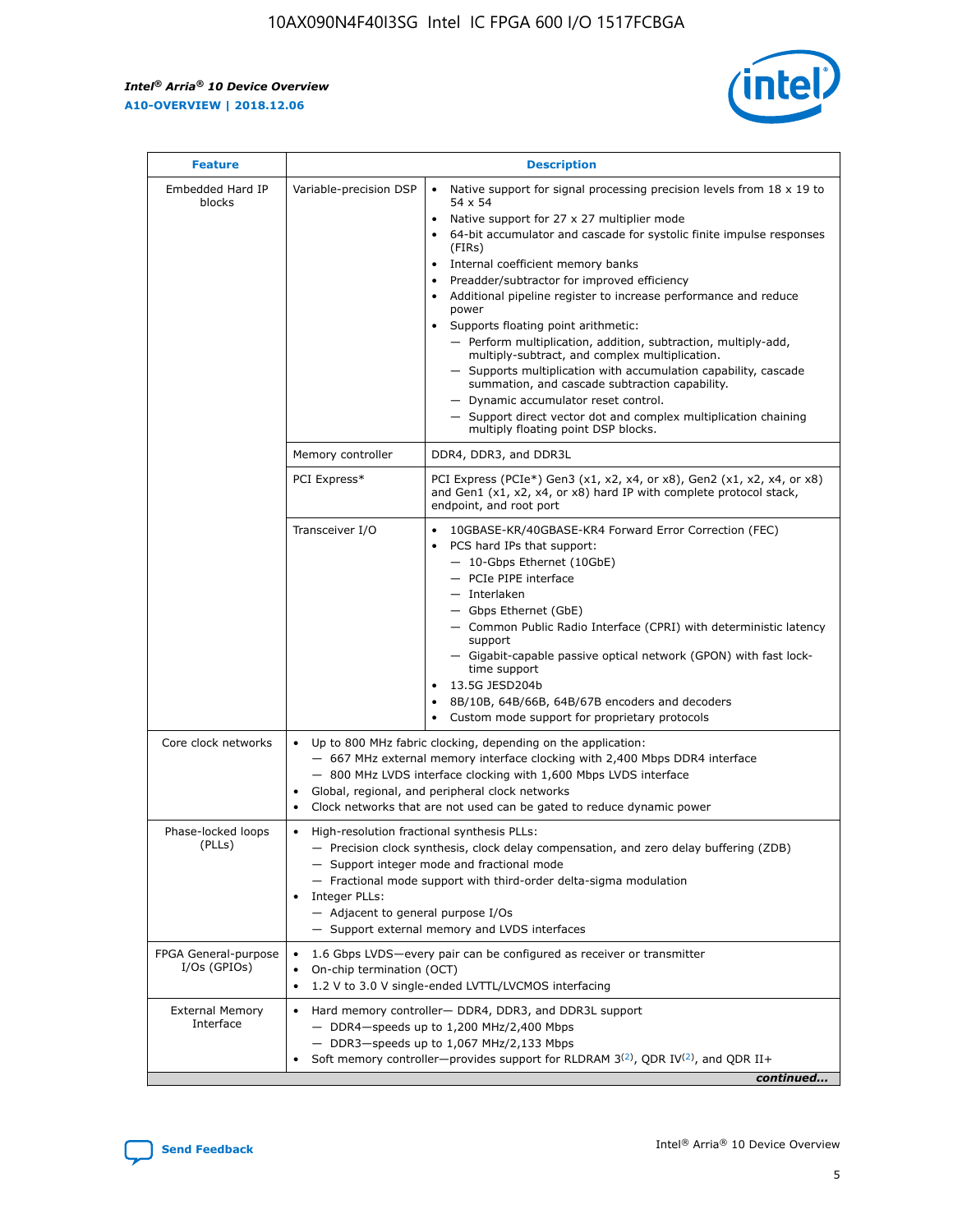

| <b>Feature</b>                                    | <b>Description</b>                                                                                                                                                                                                                                                                                                                                                                                                                                                                                                                                                                                                                                      |  |  |  |  |  |  |  |  |
|---------------------------------------------------|---------------------------------------------------------------------------------------------------------------------------------------------------------------------------------------------------------------------------------------------------------------------------------------------------------------------------------------------------------------------------------------------------------------------------------------------------------------------------------------------------------------------------------------------------------------------------------------------------------------------------------------------------------|--|--|--|--|--|--|--|--|
| Low-power serial<br>transceivers                  | • Continuous operating range:<br>- Intel Arria 10 GX-1 Gbps to 17.4 Gbps<br>- Intel Arria 10 GT-1 Gbps to 25.8 Gbps<br>Backplane support:<br>$-$ Intel Arria 10 GX-up to 12.5<br>- Intel Arria 10 GT-up to 12.5<br>Extended range down to 125 Mbps with oversampling<br>ATX transmit PLLs with user-configurable fractional synthesis capability<br>• Electronic Dispersion Compensation (EDC) support for XFP, SFP+, QSFP, and CFP optical<br>module<br>Adaptive linear and decision feedback equalization<br>$\bullet$<br>Transmitter pre-emphasis and de-emphasis<br>$\bullet$<br>Dynamic partial reconfiguration of individual transceiver channels |  |  |  |  |  |  |  |  |
| <b>HPS</b><br>(Intel Arria 10 SX<br>devices only) | Processor and system<br>Dual-core ARM Cortex-A9 MPCore processor-1.2 GHz CPU with<br>$\bullet$<br>1.5 GHz overdrive capability<br>• 256 KB on-chip RAM and 64 KB on-chip ROM<br>System peripherals-general-purpose timers, watchdog timers, direct<br>memory access (DMA) controller, FPGA configuration manager, and<br>clock and reset managers<br>• Security features—anti-tamper, secure boot, Advanced Encryption<br>Standard (AES) and authentication (SHA)<br>ARM CoreSight* JTAG debug access port, trace port, and on-chip<br>trace storage                                                                                                    |  |  |  |  |  |  |  |  |
|                                                   | <b>External interfaces</b><br>Hard memory interface—Hard memory controller (2,400 Mbps DDR4,<br>$\bullet$<br>and 2,133 Mbps DDR3), Quad serial peripheral interface (QSPI) flash<br>controller, NAND flash controller, direct memory access (DMA)<br>controller, Secure Digital/MultiMediaCard (SD/MMC) controller<br>Communication interface-10/100/1000 Ethernet media access<br>control (MAC), USB On-The-GO (OTG) controllers, I <sup>2</sup> C controllers,<br>UART 16550, serial peripheral interface (SPI), and up to 62<br>HPS GPIO interfaces (48 direct-share I/Os)                                                                           |  |  |  |  |  |  |  |  |
|                                                   | High-performance ARM AMBA* AXI bus bridges that support<br>Interconnects to core<br>$\bullet$<br>simultaneous read and write<br>HPS-FPGA bridges—include the FPGA-to-HPS, HPS-to-FPGA, and<br>lightweight HPS-to-FPGA bridges that allow the FPGA fabric to issue<br>transactions to slaves in the HPS, and vice versa<br>Configuration bridge that allows HPS configuration manager to<br>configure the core logic via dedicated 32-bit configuration port<br>FPGA-to-HPS SDRAM controller bridge-provides configuration<br>interfaces for the multiport front end (MPFE) of the HPS SDRAM<br>controller                                               |  |  |  |  |  |  |  |  |
| Configuration                                     | Tamper protection—comprehensive design protection to protect your valuable IP investments<br>Enhanced 256-bit advanced encryption standard (AES) design security with authentication<br>٠<br>Configuration via protocol (CvP) using PCIe Gen1, Gen2, or Gen3<br>continued                                                                                                                                                                                                                                                                                                                                                                               |  |  |  |  |  |  |  |  |

<sup>(2)</sup> Intel Arria 10 devices support this external memory interface using hard PHY with soft memory controller.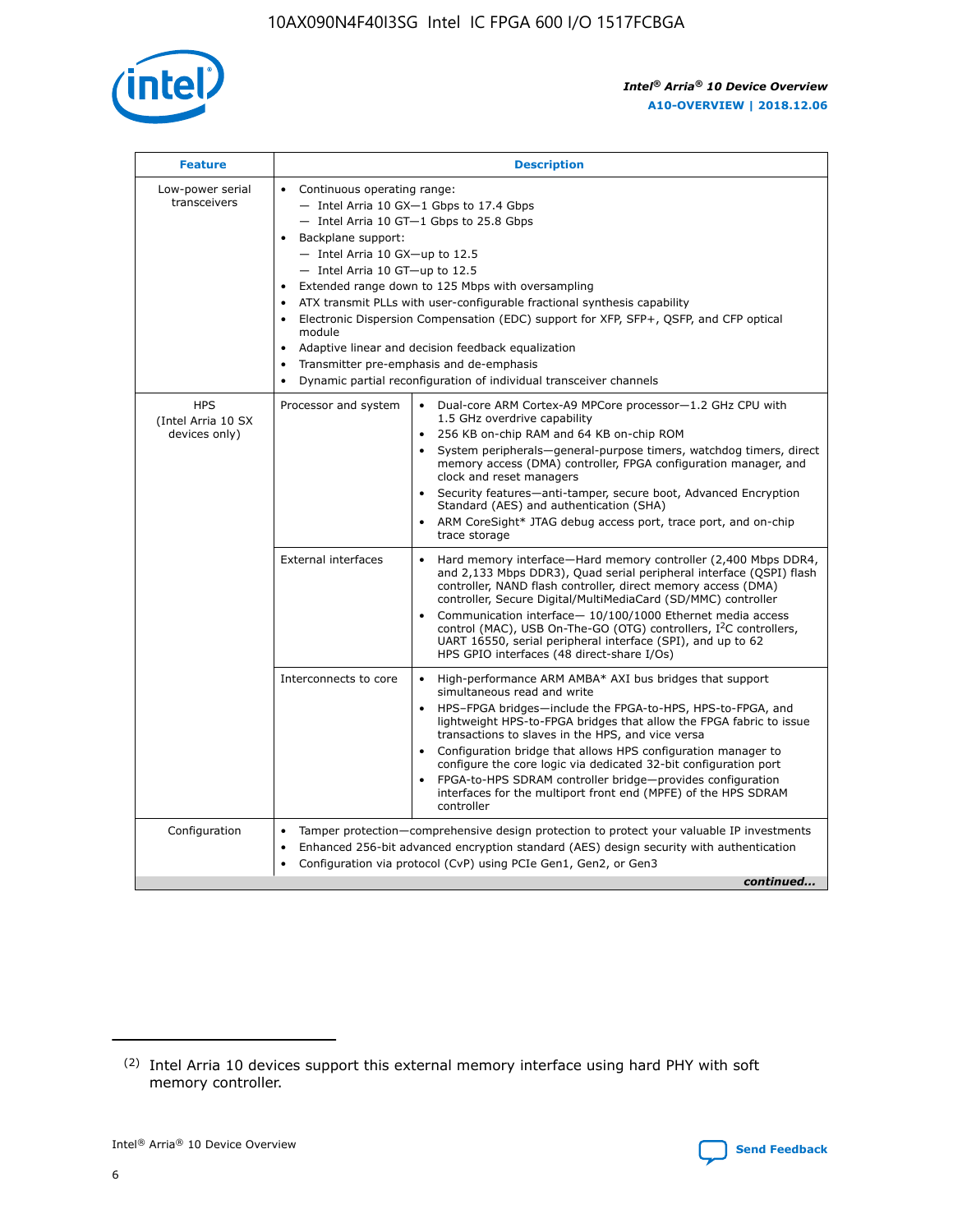

| <b>Feature</b>     | <b>Description</b>                                                                                                                                                                                               |
|--------------------|------------------------------------------------------------------------------------------------------------------------------------------------------------------------------------------------------------------|
|                    | Dynamic reconfiguration of the transceivers and PLLs<br>Fine-grained partial reconfiguration of the core fabric<br>Active Serial x4 Interface<br>$\bullet$                                                       |
| Power management   | SmartVID<br>Low static power device options<br>Programmable Power Technology<br>Intel Quartus <sup>®</sup> Prime integrated power analysis                                                                       |
| Software and tools | Intel Quartus Prime design suite<br>Transceiver toolkit<br>Platform Designer system integration tool<br>DSP Builder for Intel FPGAs<br>OpenCL <sup>™</sup> support<br>Intel SoC FPGA Embedded Design Suite (EDS) |

## **Related Information**

[Intel Arria 10 Transceiver PHY Overview](https://www.intel.com/content/www/us/en/programmable/documentation/nik1398707230472.html#nik1398706768037) Provides details on Intel Arria 10 transceivers.

# **Intel Arria 10 Device Variants and Packages**

#### **Table 4. Device Variants for the Intel Arria 10 Device Family**

| <b>Variant</b>    | <b>Description</b>                                                                                                                                                                                                     |
|-------------------|------------------------------------------------------------------------------------------------------------------------------------------------------------------------------------------------------------------------|
| Intel Arria 10 GX | FPGA featuring 17.4 Gbps transceivers for short reach applications with 12.5 backplane driving<br>capability.                                                                                                          |
| Intel Arria 10 GT | FPGA featuring:<br>17.4 Gbps transceivers for short reach applications with 12.5 backplane driving capability.<br>25.8 Gbps transceivers for supporting CAUI-4 and CEI-25G applications with CFP2 and CFP4<br>modules. |
| Intel Arria 10 SX | SoC integrating ARM-based HPS and FPGA featuring 17.4 Gbps transceivers for short reach<br>applications with 12.5 backplane driving capability.                                                                        |

# **Intel Arria 10 GX**

This section provides the available options, maximum resource counts, and package plan for the Intel Arria 10 GX devices.

The information in this section is correct at the time of publication. For the latest information and to get more details, refer to the Intel FPGA Product Selector.

#### **Related Information**

#### [Intel FPGA Product Selector](http://www.altera.com/products/selector/psg-selector.html) Provides the latest information on Intel products.

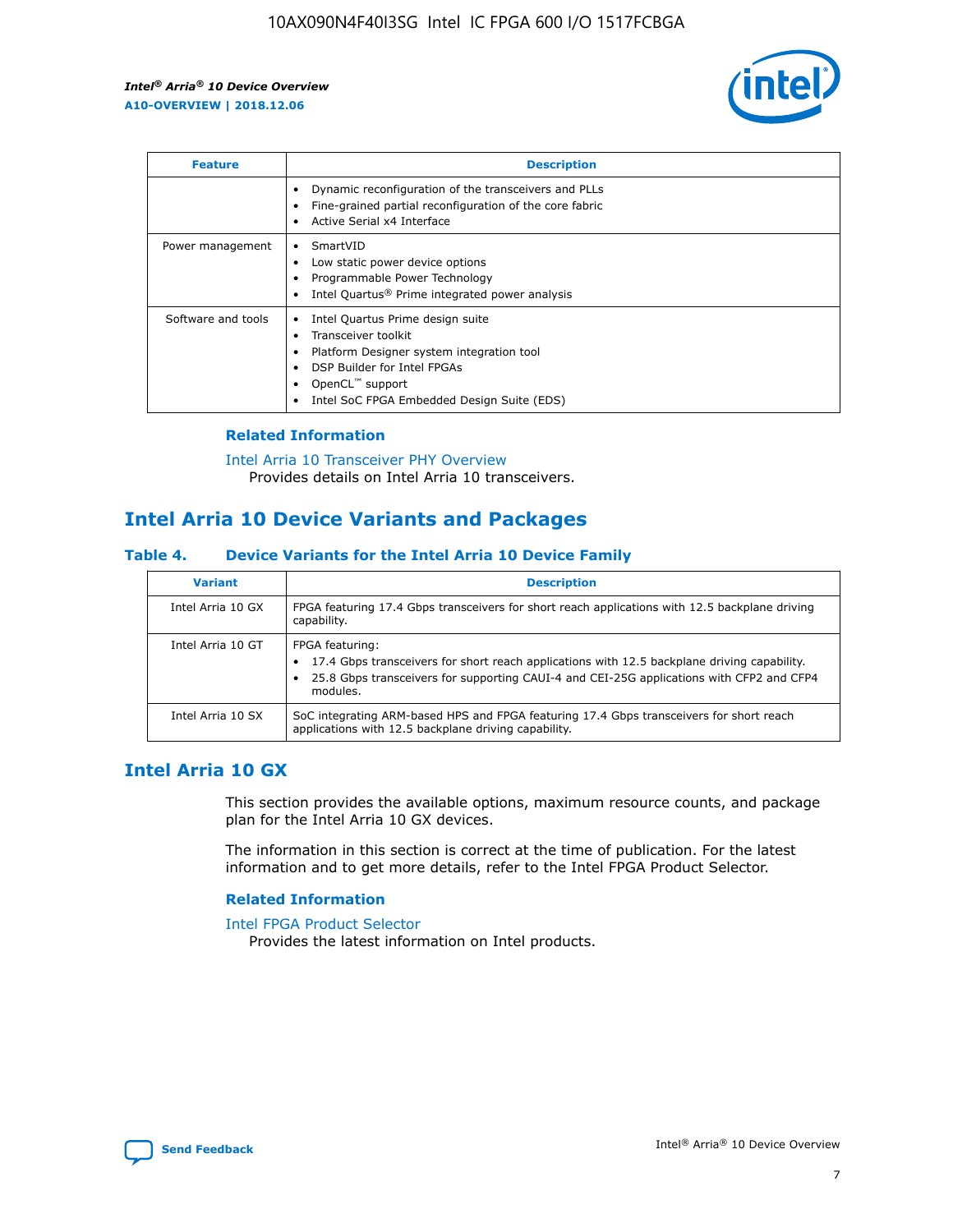

# **Available Options**





#### **Related Information**

[Transceiver Performance for Intel Arria 10 GX/SX Devices](https://www.intel.com/content/www/us/en/programmable/documentation/mcn1413182292568.html#mcn1413213965502) Provides more information about the transceiver speed grade.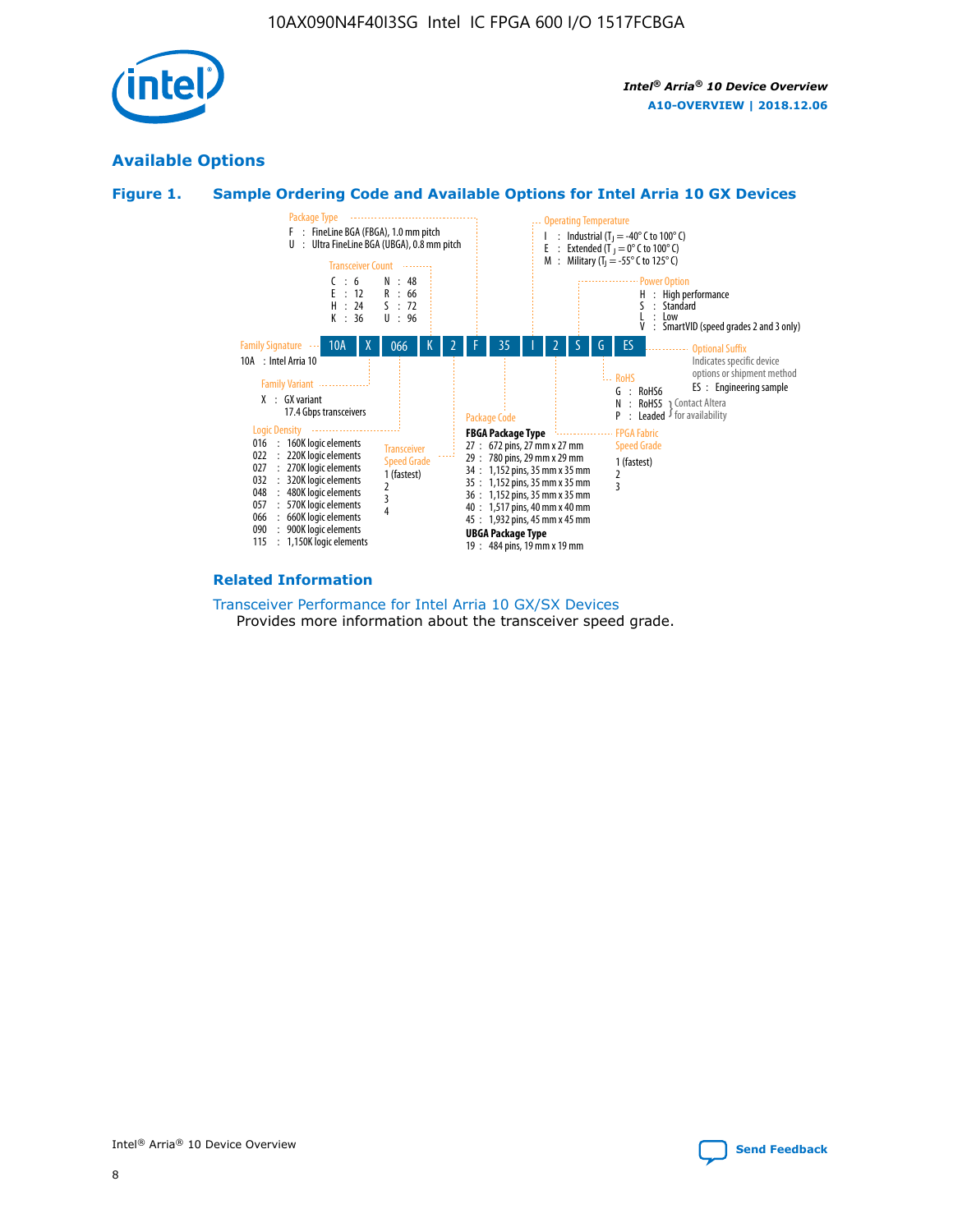

## **Maximum Resources**

#### **Table 5. Maximum Resource Counts for Intel Arria 10 GX Devices (GX 160, GX 220, GX 270, GX 320, and GX 480)**

| <b>Resource</b>              |                         | <b>Product Line</b> |                                |                |                |                |  |  |  |
|------------------------------|-------------------------|---------------------|--------------------------------|----------------|----------------|----------------|--|--|--|
|                              |                         | <b>GX 160</b>       | <b>GX 220</b><br><b>GX 270</b> |                | <b>GX 320</b>  | <b>GX 480</b>  |  |  |  |
| Logic Elements (LE) (K)      |                         | 160                 | 220                            | 270            | 320            | 480            |  |  |  |
| <b>ALM</b>                   |                         | 61,510              | 80,330                         | 101,620        | 119,900        | 183,590        |  |  |  |
| Register                     |                         | 246,040             | 406,480<br>321,320             |                | 479,600        | 734,360        |  |  |  |
| Memory (Kb)                  | M <sub>20</sub> K       | 8,800               | 11,740                         | 15,000         | 17,820         | 28,620         |  |  |  |
|                              | <b>MLAB</b>             | 1,050               | 1,690                          | 2,452          | 2,727          | 4,164          |  |  |  |
| Variable-precision DSP Block |                         | 156                 | 192                            | 830            | 985            | 1,368          |  |  |  |
| 18 x 19 Multiplier           |                         | 312                 | 384                            | 1,970<br>1,660 |                | 2,736          |  |  |  |
| PLL                          | Fractional<br>Synthesis | 6                   | 6                              | 8              | 8              | 12             |  |  |  |
|                              | I/O                     | 6                   | 6                              | 8              | 8              | 12             |  |  |  |
| 17.4 Gbps Transceiver        |                         | 12                  | 12                             | 24             | 24             | 36             |  |  |  |
| GPIO <sup>(3)</sup>          |                         | 288                 | 288                            | 384            | 384            |                |  |  |  |
| LVDS Pair $(4)$              |                         | 120                 | 120                            | 168            | 168            | 222            |  |  |  |
| PCIe Hard IP Block           |                         | 1                   | 1                              | 2              | $\overline{2}$ | $\overline{2}$ |  |  |  |
| Hard Memory Controller       |                         | 6                   | 6                              | 8<br>8         |                | 12             |  |  |  |

<sup>(4)</sup> Each LVDS I/O pair can be used as differential input or output.



<sup>(3)</sup> The number of GPIOs does not include transceiver I/Os. In the Intel Quartus Prime software, the number of user I/Os includes transceiver I/Os.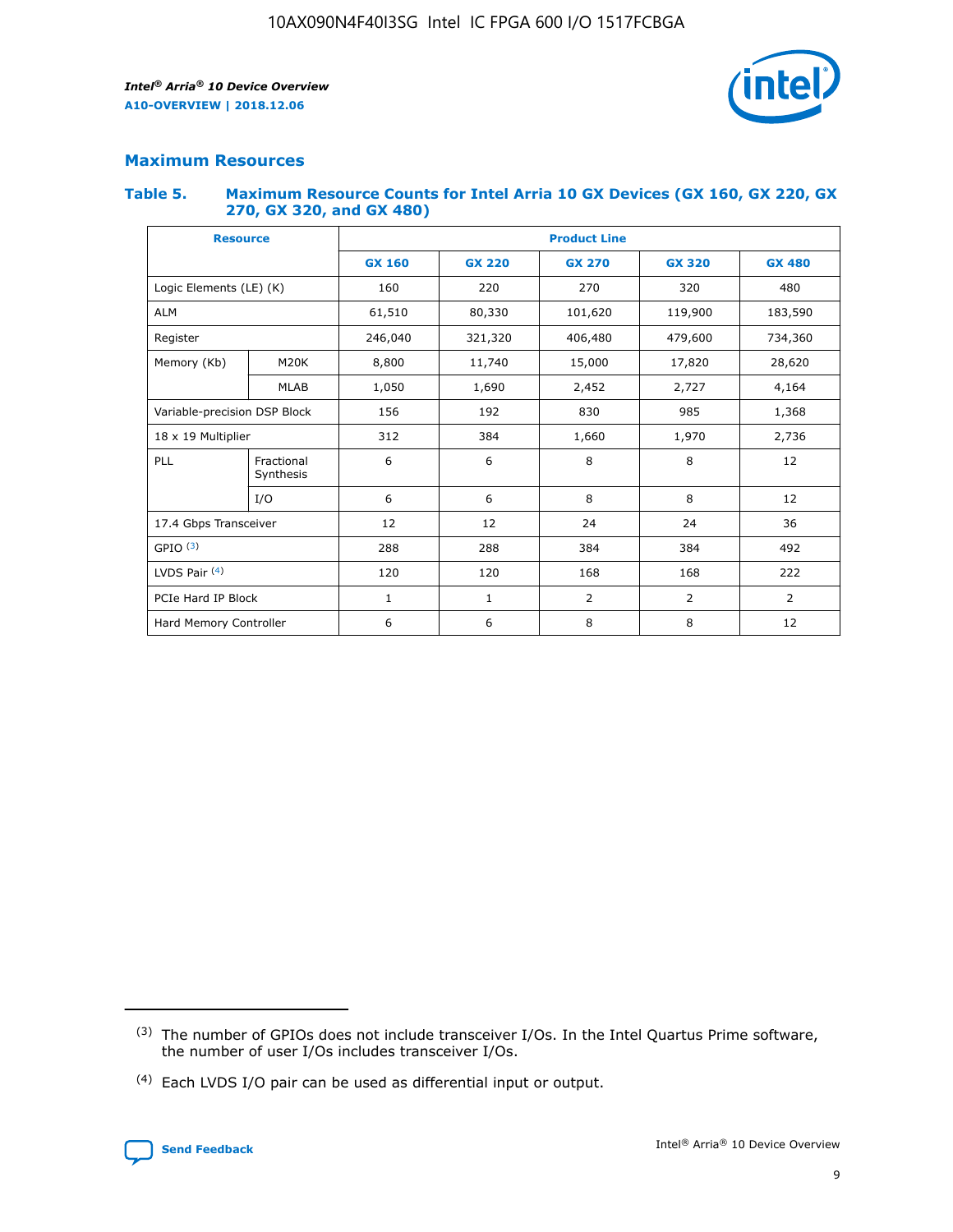

## **Table 6. Maximum Resource Counts for Intel Arria 10 GX Devices (GX 570, GX 660, GX 900, and GX 1150)**

|                              | <b>Resource</b>         | <b>Product Line</b> |                |                |                |  |  |  |
|------------------------------|-------------------------|---------------------|----------------|----------------|----------------|--|--|--|
|                              |                         | <b>GX 570</b>       | <b>GX 660</b>  | <b>GX 900</b>  | <b>GX 1150</b> |  |  |  |
| Logic Elements (LE) (K)      |                         | 570                 | 660            | 900            | 1,150          |  |  |  |
| <b>ALM</b>                   |                         | 217,080             | 251,680        | 339,620        | 427,200        |  |  |  |
| Register                     |                         | 868,320             | 1,006,720      |                | 1,708,800      |  |  |  |
| Memory (Kb)                  | <b>M20K</b>             | 36,000              | 42,620         | 48,460         | 54,260         |  |  |  |
|                              | <b>MLAB</b>             | 5,096               | 5,788          | 9,386          | 12,984         |  |  |  |
| Variable-precision DSP Block |                         | 1,523               | 1,687          | 1,518          | 1,518          |  |  |  |
| $18 \times 19$ Multiplier    |                         | 3,046               | 3,374<br>3,036 |                | 3,036          |  |  |  |
| PLL                          | Fractional<br>Synthesis | 16                  | 16             | 32             | 32             |  |  |  |
|                              | I/O                     | 16                  | 16             | 16             | 16             |  |  |  |
| 17.4 Gbps Transceiver        |                         | 48                  | 48<br>96       |                | 96             |  |  |  |
| GPIO <sup>(3)</sup>          |                         | 696                 | 696            | 768            | 768            |  |  |  |
| LVDS Pair $(4)$              |                         | 324                 | 324            | 384            | 384            |  |  |  |
| PCIe Hard IP Block           |                         | 2                   | $\overline{2}$ | $\overline{4}$ | $\overline{4}$ |  |  |  |
| Hard Memory Controller       |                         | 16                  | 16             | 16             | 16             |  |  |  |

# **Package Plan**

# **Table 7. Package Plan for Intel Arria 10 GX Devices (U19, F27, and F29)**

Refer to I/O and High Speed I/O in Intel Arria 10 Devices chapter for the number of 3 V I/O, LVDS I/O, and LVDS channels in each device package.

| <b>Product Line</b> | U <sub>19</sub><br>$(19 \text{ mm} \times 19 \text{ mm})$<br>484-pin UBGA) |          |             |         | <b>F27</b><br>(27 mm × 27 mm,<br>672-pin FBGA) |             | <b>F29</b><br>$(29 \text{ mm} \times 29 \text{ mm})$<br>780-pin FBGA) |          |             |  |
|---------------------|----------------------------------------------------------------------------|----------|-------------|---------|------------------------------------------------|-------------|-----------------------------------------------------------------------|----------|-------------|--|
|                     | 3 V I/O                                                                    | LVDS I/O | <b>XCVR</b> | 3 V I/O | LVDS I/O                                       | <b>XCVR</b> | 3 V I/O                                                               | LVDS I/O | <b>XCVR</b> |  |
| GX 160              | 48                                                                         | 192      | 6           | 48      | 192                                            | 12          | 48                                                                    | 240      | 12          |  |
| GX 220              | 48                                                                         | 192      | 6           | 48      | 192                                            | 12          | 48                                                                    | 240      | 12          |  |
| GX 270              |                                                                            |          |             | 48      | 192                                            | 12          | 48                                                                    | 312      | 12          |  |
| GX 320              |                                                                            |          |             | 48      | 192                                            | 12          | 48                                                                    | 312      | 12          |  |
| GX 480              |                                                                            |          |             |         |                                                |             | 48                                                                    | 312      | 12          |  |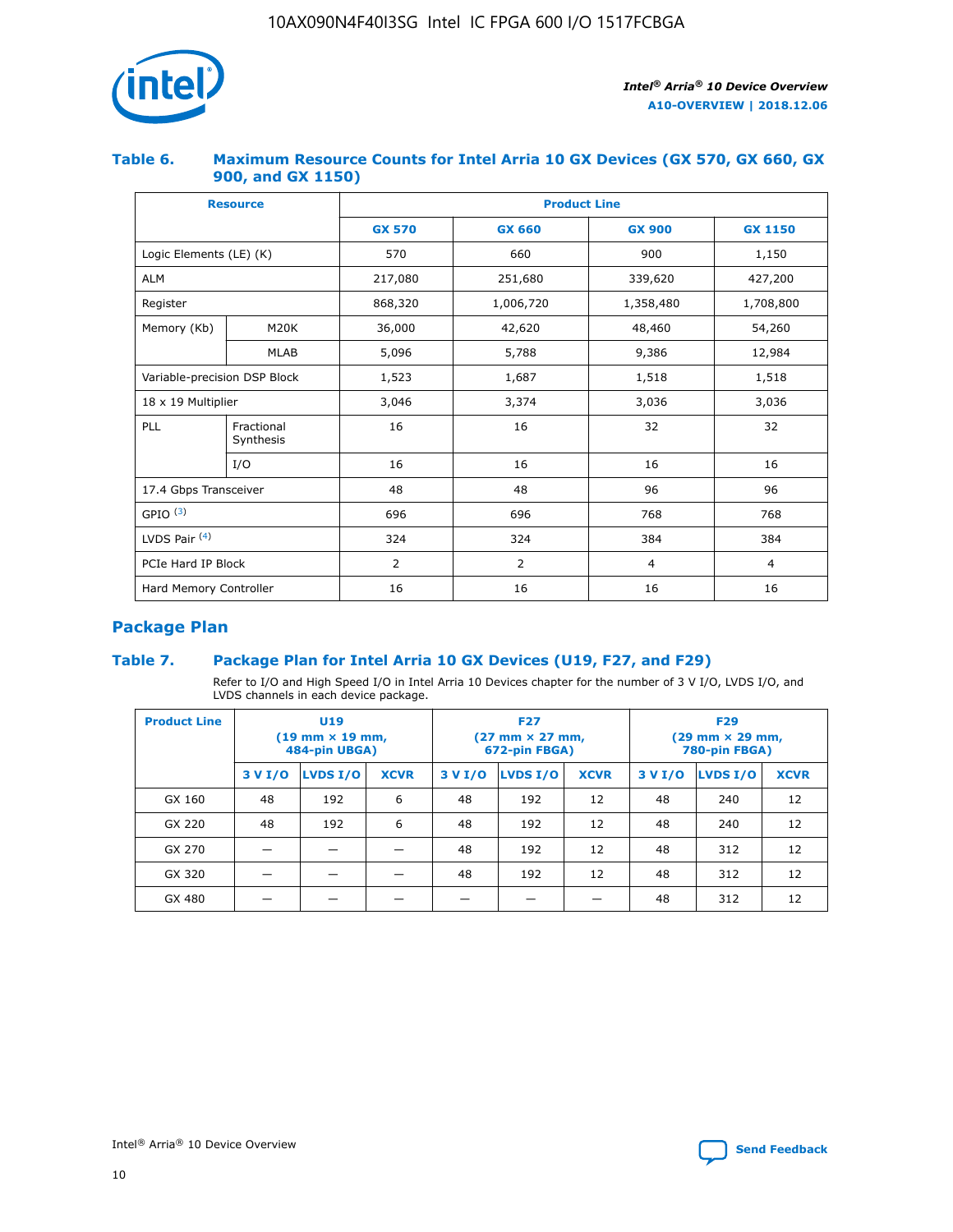

#### **Table 8. Package Plan for Intel Arria 10 GX Devices (F34, F35, NF40, and KF40)**

Refer to I/O and High Speed I/O in Intel Arria 10 Devices chapter for the number of 3 V I/O, LVDS I/O, and LVDS channels in each device package.

| <b>Product Line</b> | <b>F34</b><br>$(35 \text{ mm} \times 35 \text{ mm})$<br>1152-pin FBGA) |                    | <b>F35</b><br>$(35 \text{ mm} \times 35 \text{ mm})$<br><b>1152-pin FBGA)</b> |           | <b>KF40</b><br>$(40$ mm $\times$ 40 mm,<br>1517-pin FBGA) |             |           | <b>NF40</b><br>$(40$ mm $\times$ 40 mm,<br><b>1517-pin FBGA)</b> |             |            |                    |             |
|---------------------|------------------------------------------------------------------------|--------------------|-------------------------------------------------------------------------------|-----------|-----------------------------------------------------------|-------------|-----------|------------------------------------------------------------------|-------------|------------|--------------------|-------------|
|                     | 3V<br>I/O                                                              | <b>LVDS</b><br>I/O | <b>XCVR</b>                                                                   | 3V<br>I/O | <b>LVDS</b><br>I/O                                        | <b>XCVR</b> | 3V<br>I/O | <b>LVDS</b><br>I/O                                               | <b>XCVR</b> | 3 V<br>I/O | <b>LVDS</b><br>I/O | <b>XCVR</b> |
| GX 270              | 48                                                                     | 336                | 24                                                                            | 48        | 336                                                       | 24          |           |                                                                  |             |            |                    |             |
| GX 320              | 48                                                                     | 336                | 24                                                                            | 48        | 336                                                       | 24          |           |                                                                  |             |            |                    |             |
| GX 480              | 48                                                                     | 444                | 24                                                                            | 48        | 348                                                       | 36          |           |                                                                  |             |            |                    |             |
| GX 570              | 48                                                                     | 444                | 24                                                                            | 48        | 348                                                       | 36          | 96        | 600                                                              | 36          | 48         | 540                | 48          |
| GX 660              | 48                                                                     | 444                | 24                                                                            | 48        | 348                                                       | 36          | 96        | 600                                                              | 36          | 48         | 540                | 48          |
| GX 900              |                                                                        | 504                | 24                                                                            | -         |                                                           |             |           |                                                                  |             |            | 600                | 48          |
| GX 1150             |                                                                        | 504                | 24                                                                            |           |                                                           |             |           |                                                                  |             |            | 600                | 48          |

#### **Table 9. Package Plan for Intel Arria 10 GX Devices (RF40, NF45, SF45, and UF45)**

Refer to I/O and High Speed I/O in Intel Arria 10 Devices chapter for the number of 3 V I/O, LVDS I/O, and LVDS channels in each device package.

| <b>Product Line</b> | <b>RF40</b><br>$(40$ mm $\times$ 40 mm,<br>1517-pin FBGA) |                    | <b>NF45</b><br>$(45 \text{ mm} \times 45 \text{ mm})$<br><b>1932-pin FBGA)</b> |            |                    | <b>SF45</b><br>$(45 \text{ mm} \times 45 \text{ mm})$<br><b>1932-pin FBGA)</b> |            |                    | <b>UF45</b><br>$(45 \text{ mm} \times 45 \text{ mm})$<br><b>1932-pin FBGA)</b> |           |                    |             |
|---------------------|-----------------------------------------------------------|--------------------|--------------------------------------------------------------------------------|------------|--------------------|--------------------------------------------------------------------------------|------------|--------------------|--------------------------------------------------------------------------------|-----------|--------------------|-------------|
|                     | 3V<br>I/O                                                 | <b>LVDS</b><br>I/O | <b>XCVR</b>                                                                    | 3 V<br>I/O | <b>LVDS</b><br>I/O | <b>XCVR</b>                                                                    | 3 V<br>I/O | <b>LVDS</b><br>I/O | <b>XCVR</b>                                                                    | 3V<br>I/O | <b>LVDS</b><br>I/O | <b>XCVR</b> |
| GX 900              |                                                           | 342                | 66                                                                             | _          | 768                | 48                                                                             |            | 624                | 72                                                                             |           | 480                | 96          |
| GX 1150             |                                                           | 342                | 66                                                                             | _          | 768                | 48                                                                             |            | 624                | 72                                                                             |           | 480                | 96          |

### **Related Information**

[I/O and High-Speed Differential I/O Interfaces in Intel Arria 10 Devices chapter, Intel](https://www.intel.com/content/www/us/en/programmable/documentation/sam1403482614086.html#sam1403482030321) [Arria 10 Device Handbook](https://www.intel.com/content/www/us/en/programmable/documentation/sam1403482614086.html#sam1403482030321)

Provides the number of 3 V and LVDS I/Os, and LVDS channels for each Intel Arria 10 device package.

# **Intel Arria 10 GT**

This section provides the available options, maximum resource counts, and package plan for the Intel Arria 10 GT devices.

The information in this section is correct at the time of publication. For the latest information and to get more details, refer to the Intel FPGA Product Selector.

#### **Related Information**

#### [Intel FPGA Product Selector](http://www.altera.com/products/selector/psg-selector.html)

Provides the latest information on Intel products.

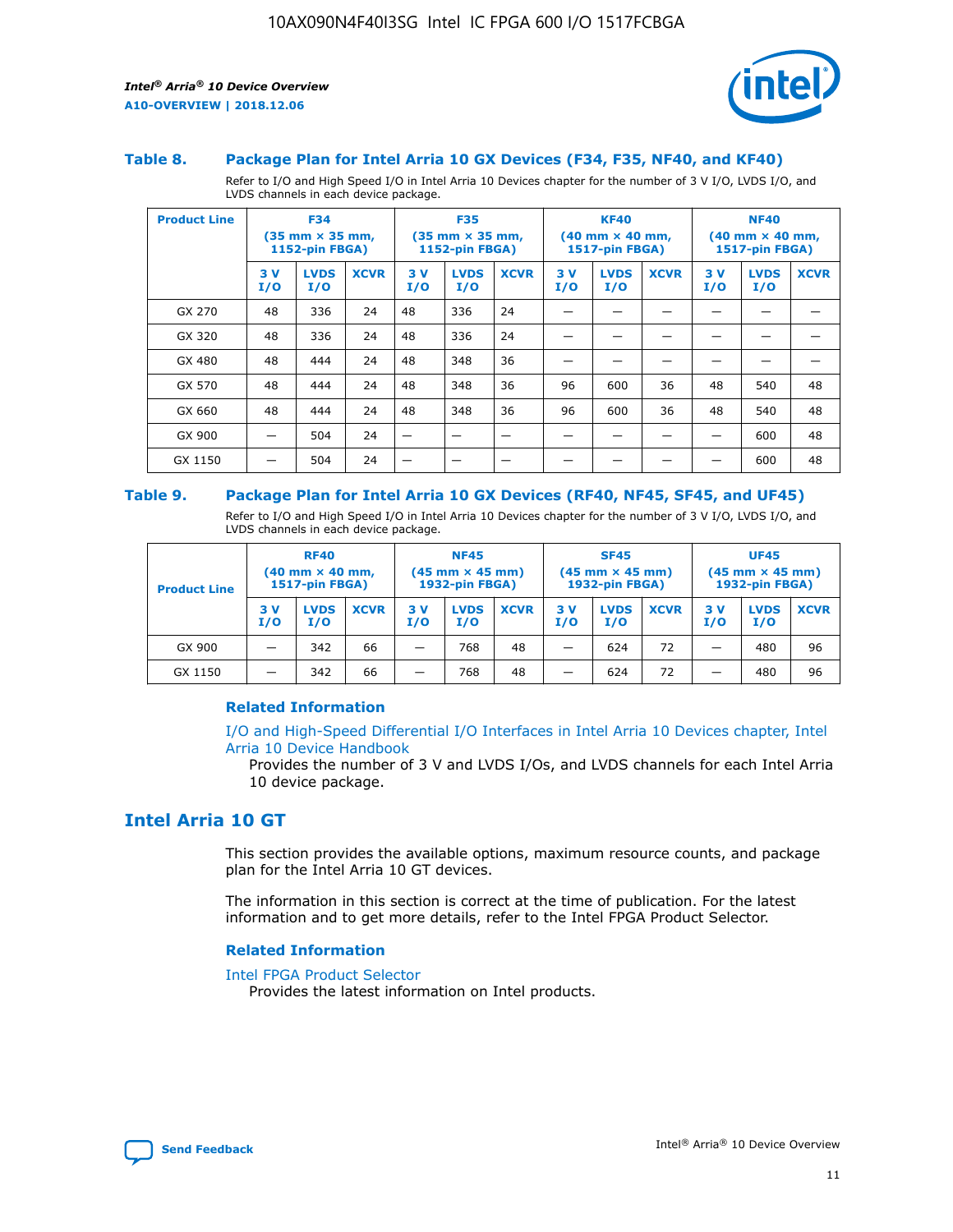

# **Available Options**

# **Figure 2. Sample Ordering Code and Available Options for Intel Arria 10 GT Devices**

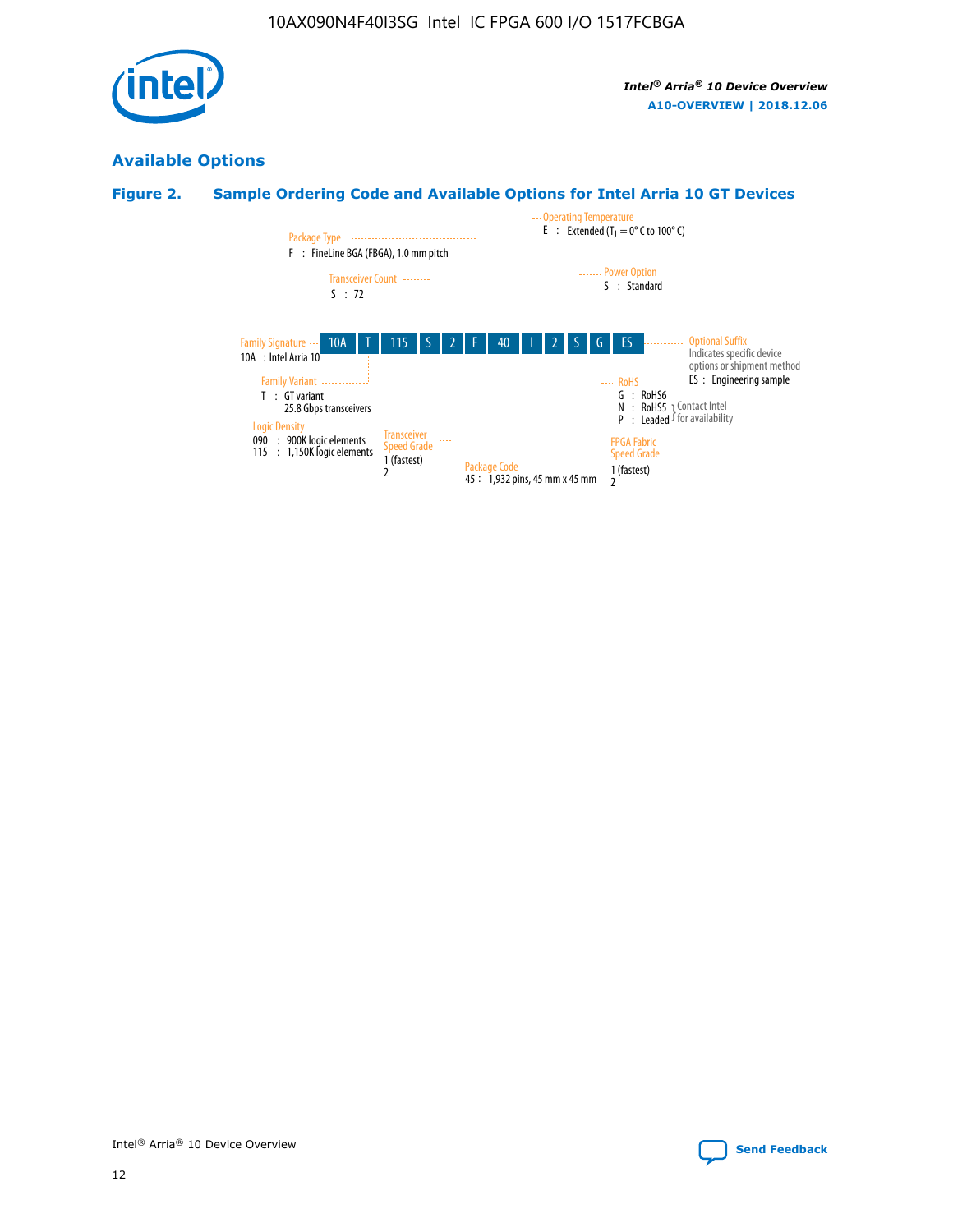

## **Maximum Resources**

#### **Table 10. Maximum Resource Counts for Intel Arria 10 GT Devices**

|                              | <b>Resource</b>      | <b>Product Line</b> |                |  |
|------------------------------|----------------------|---------------------|----------------|--|
|                              |                      | <b>GT 900</b>       | GT 1150        |  |
| Logic Elements (LE) (K)      |                      | 900                 | 1,150          |  |
| <b>ALM</b>                   |                      | 339,620             | 427,200        |  |
| Register                     |                      | 1,358,480           | 1,708,800      |  |
| Memory (Kb)                  | M20K                 | 48,460              | 54,260         |  |
|                              | <b>MLAB</b>          | 9,386               | 12,984         |  |
| Variable-precision DSP Block |                      | 1,518               | 1,518          |  |
| 18 x 19 Multiplier           |                      | 3,036               | 3,036          |  |
| <b>PLL</b>                   | Fractional Synthesis | 32                  | 32             |  |
|                              | I/O                  | 16                  | 16             |  |
| Transceiver                  | 17.4 Gbps            | 72(5)               | 72(5)          |  |
|                              | 25.8 Gbps            | 6                   | 6              |  |
| GPIO <sup>(6)</sup>          |                      | 624                 | 624            |  |
| LVDS Pair $(7)$              |                      | 312                 | 312            |  |
| PCIe Hard IP Block           |                      | $\overline{4}$      | $\overline{4}$ |  |
| Hard Memory Controller       |                      | 16                  | 16             |  |

### **Related Information**

#### [Intel Arria 10 GT Channel Usage](https://www.intel.com/content/www/us/en/programmable/documentation/nik1398707230472.html#nik1398707008178)

Configuring GT/GX channels in Intel Arria 10 GT devices.

## **Package Plan**

### **Table 11. Package Plan for Intel Arria 10 GT Devices**

Refer to I/O and High Speed I/O in Intel Arria 10 Devices chapter for the number of 3 V I/O, LVDS I/O, and LVDS channels in each device package.

| <b>Product Line</b> | <b>SF45</b><br>(45 mm × 45 mm, 1932-pin FBGA) |                 |             |  |  |  |
|---------------------|-----------------------------------------------|-----------------|-------------|--|--|--|
|                     | 3 V I/O                                       | <b>LVDS I/O</b> | <b>XCVR</b> |  |  |  |
| GT 900              |                                               | 624             | 72          |  |  |  |
| GT 1150             |                                               | 624             |             |  |  |  |

<sup>(7)</sup> Each LVDS I/O pair can be used as differential input or output.



 $(5)$  If all 6 GT channels are in use, 12 of the GX channels are not usable.

<sup>(6)</sup> The number of GPIOs does not include transceiver I/Os. In the Intel Quartus Prime software, the number of user I/Os includes transceiver I/Os.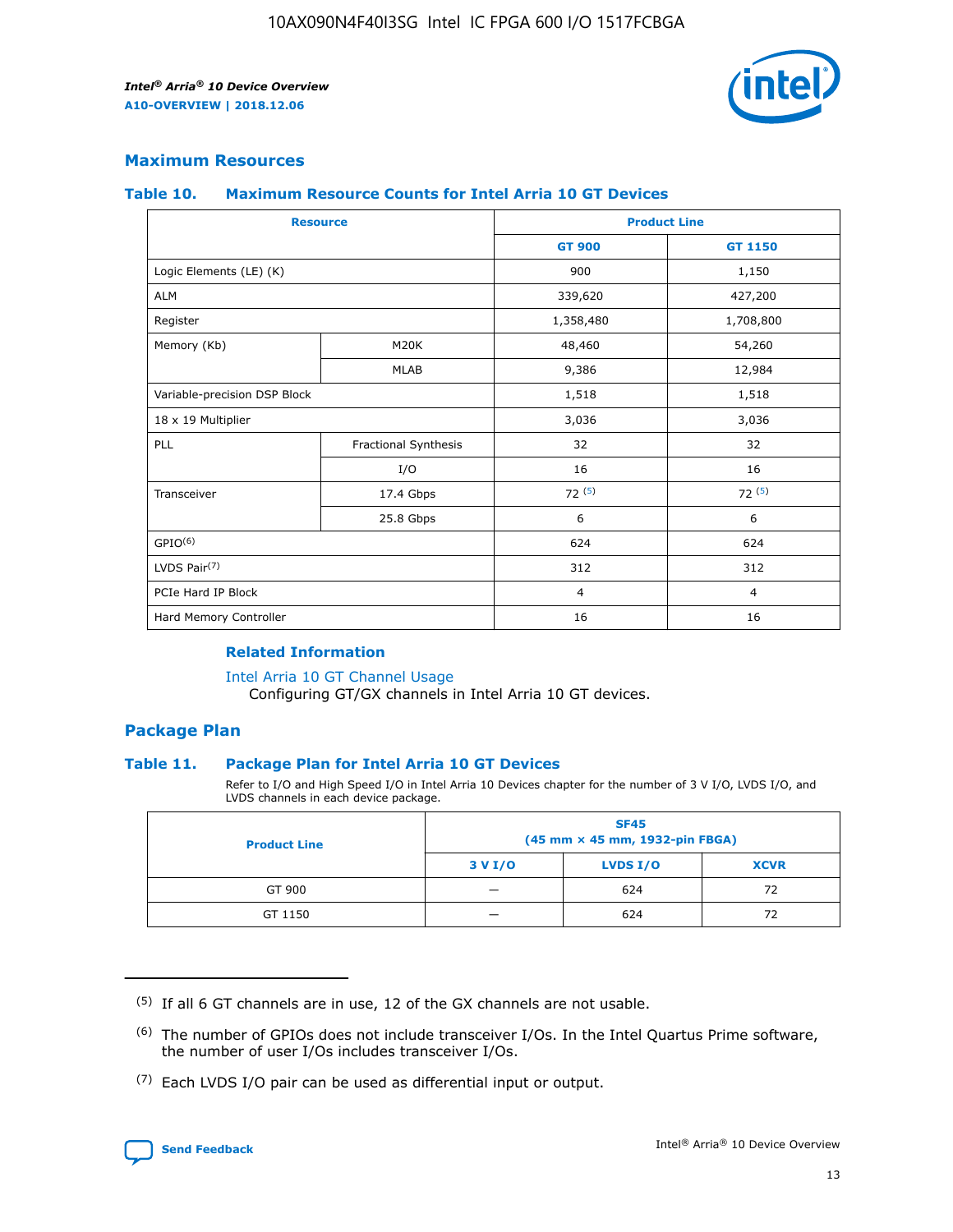

#### **Related Information**

[I/O and High-Speed Differential I/O Interfaces in Intel Arria 10 Devices chapter, Intel](https://www.intel.com/content/www/us/en/programmable/documentation/sam1403482614086.html#sam1403482030321) [Arria 10 Device Handbook](https://www.intel.com/content/www/us/en/programmable/documentation/sam1403482614086.html#sam1403482030321)

Provides the number of 3 V and LVDS I/Os, and LVDS channels for each Intel Arria 10 device package.

# **Intel Arria 10 SX**

This section provides the available options, maximum resource counts, and package plan for the Intel Arria 10 SX devices.

The information in this section is correct at the time of publication. For the latest information and to get more details, refer to the Intel FPGA Product Selector.

#### **Related Information**

[Intel FPGA Product Selector](http://www.altera.com/products/selector/psg-selector.html) Provides the latest information on Intel products.

#### **Available Options**

#### **Figure 3. Sample Ordering Code and Available Options for Intel Arria 10 SX Devices**



#### **Related Information**

[Transceiver Performance for Intel Arria 10 GX/SX Devices](https://www.intel.com/content/www/us/en/programmable/documentation/mcn1413182292568.html#mcn1413213965502) Provides more information about the transceiver speed grade.

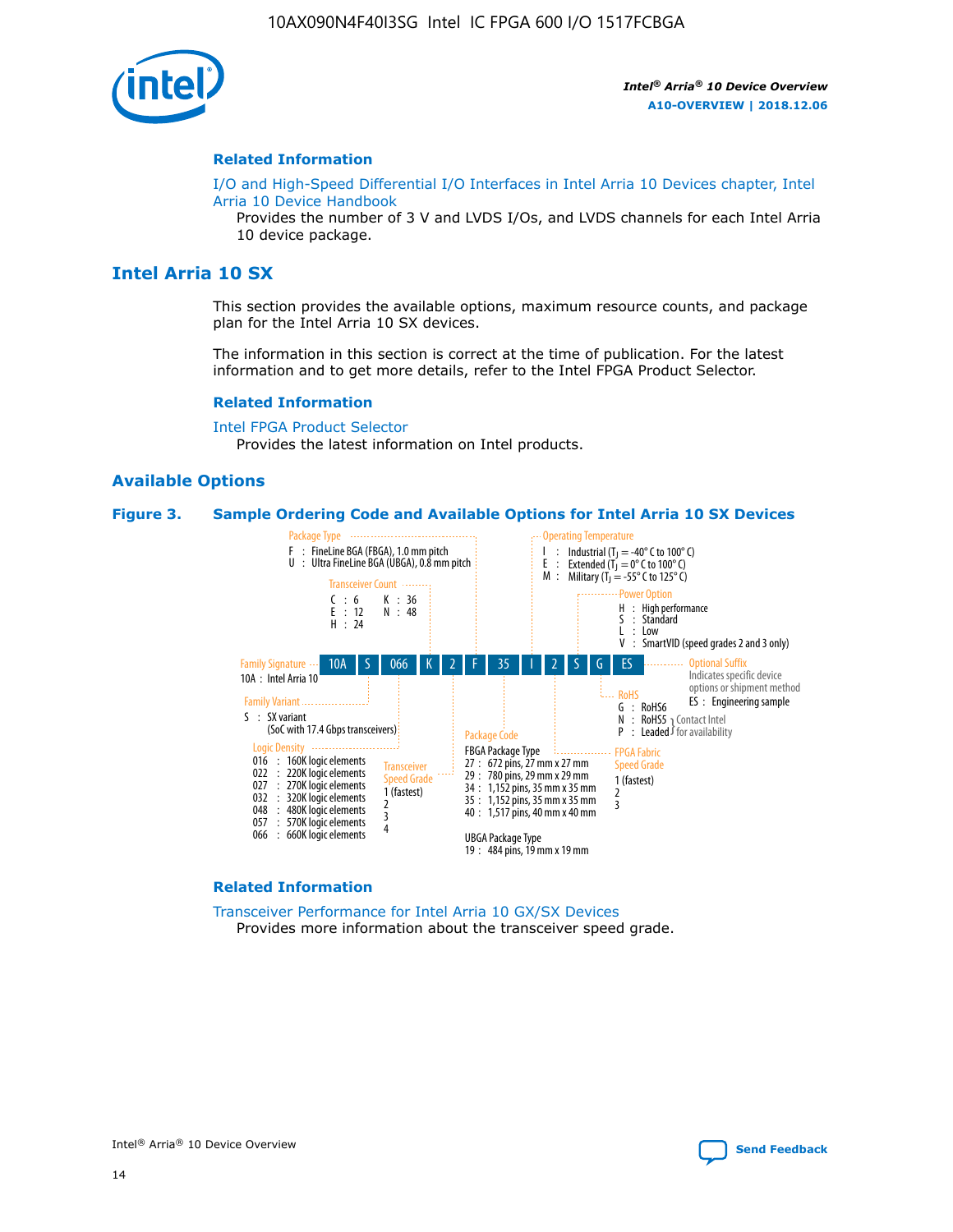

# **Maximum Resources**

### **Table 12. Maximum Resource Counts for Intel Arria 10 SX Devices**

| <b>Resource</b>                   |                         | <b>Product Line</b> |               |                |                |                |                |                |  |  |  |
|-----------------------------------|-------------------------|---------------------|---------------|----------------|----------------|----------------|----------------|----------------|--|--|--|
|                                   |                         | <b>SX 160</b>       | <b>SX 220</b> | <b>SX 270</b>  | <b>SX 320</b>  | <b>SX 480</b>  | <b>SX 570</b>  | <b>SX 660</b>  |  |  |  |
| Logic Elements (LE) (K)           |                         | 160                 | 220           | 270            | 320            | 480            | 570            | 660            |  |  |  |
| <b>ALM</b>                        |                         | 61,510              | 80,330        | 101,620        | 119,900        | 183,590        | 217,080        | 251,680        |  |  |  |
| Register                          |                         | 246,040             | 321,320       | 406,480        | 479,600        | 734,360        | 868,320        | 1,006,720      |  |  |  |
| Memory (Kb)                       | M <sub>20</sub> K       | 8,800               | 11,740        | 15,000         | 17,820         | 28,620         | 36,000         | 42,620         |  |  |  |
|                                   | <b>MLAB</b>             | 1,050               | 1,690         | 2,452          | 2,727          | 4,164          | 5,096          | 5,788          |  |  |  |
| Variable-precision DSP Block      |                         | 156                 | 192           | 830            | 985            | 1,368          | 1,523          | 1,687          |  |  |  |
| 18 x 19 Multiplier                |                         | 312                 | 384           | 1,660          | 1,970          | 2,736          | 3,046          | 3,374          |  |  |  |
| PLL                               | Fractional<br>Synthesis | 6                   | 6             | 8              | 8              | 12             | 16             | 16             |  |  |  |
|                                   | I/O                     | 6                   | 6             | 8              | 8              | 12             | 16             | 16             |  |  |  |
| 17.4 Gbps Transceiver             |                         | 12                  | 12            | 24             | 24             | 36             | 48             | 48             |  |  |  |
| GPIO <sup>(8)</sup>               |                         | 288                 | 288           | 384            | 384            | 492            | 696            | 696            |  |  |  |
| LVDS Pair $(9)$                   |                         | 120                 | 120           | 168            | 168            | 174            | 324            | 324            |  |  |  |
| PCIe Hard IP Block                |                         | $\mathbf{1}$        | $\mathbf{1}$  | $\overline{2}$ | $\overline{2}$ | $\overline{2}$ | $\overline{2}$ | $\overline{2}$ |  |  |  |
| Hard Memory Controller            |                         | 6                   | 6             | 8              | 8              | 12             | 16             | 16             |  |  |  |
| ARM Cortex-A9 MPCore<br>Processor |                         | Yes                 | Yes           | Yes            | Yes            | Yes            | Yes            | <b>Yes</b>     |  |  |  |

# **Package Plan**

### **Table 13. Package Plan for Intel Arria 10 SX Devices (U19, F27, F29, and F34)**

Refer to I/O and High Speed I/O in Intel Arria 10 Devices chapter for the number of 3 V I/O, LVDS I/O, and LVDS channels in each device package.

| <b>Product Line</b> | U19<br>$(19 \text{ mm} \times 19 \text{ mm})$<br>484-pin UBGA) |                    | <b>F27</b><br>$(27 \text{ mm} \times 27 \text{ mm})$<br>672-pin FBGA) |           | <b>F29</b><br>$(29 \text{ mm} \times 29 \text{ mm})$<br>780-pin FBGA) |             |            | <b>F34</b><br>$(35 \text{ mm} \times 35 \text{ mm})$<br><b>1152-pin FBGA)</b> |             |           |                    |             |
|---------------------|----------------------------------------------------------------|--------------------|-----------------------------------------------------------------------|-----------|-----------------------------------------------------------------------|-------------|------------|-------------------------------------------------------------------------------|-------------|-----------|--------------------|-------------|
|                     | 3V<br>I/O                                                      | <b>LVDS</b><br>I/O | <b>XCVR</b>                                                           | 3V<br>I/O | <b>LVDS</b><br>I/O                                                    | <b>XCVR</b> | 3 V<br>I/O | <b>LVDS</b><br>I/O                                                            | <b>XCVR</b> | 3V<br>I/O | <b>LVDS</b><br>I/O | <b>XCVR</b> |
| SX 160              | 48                                                             | 144                | 6                                                                     | 48        | 192                                                                   | 12          | 48         | 240                                                                           | 12          | –         |                    |             |
| SX 220              | 48                                                             | 144                | 6                                                                     | 48        | 192                                                                   | 12          | 48         | 240                                                                           | 12          |           |                    |             |
| SX 270              |                                                                |                    |                                                                       | 48        | 192                                                                   | 12          | 48         | 312                                                                           | 12          | 48        | 336                | 24          |
| SX 320              |                                                                |                    |                                                                       | 48        | 192                                                                   | 12          | 48         | 312                                                                           | 12          | 48        | 336                | 24          |
|                     | continued                                                      |                    |                                                                       |           |                                                                       |             |            |                                                                               |             |           |                    |             |

 $(8)$  The number of GPIOs does not include transceiver I/Os. In the Intel Quartus Prime software, the number of user I/Os includes transceiver I/Os.

 $(9)$  Each LVDS I/O pair can be used as differential input or output.

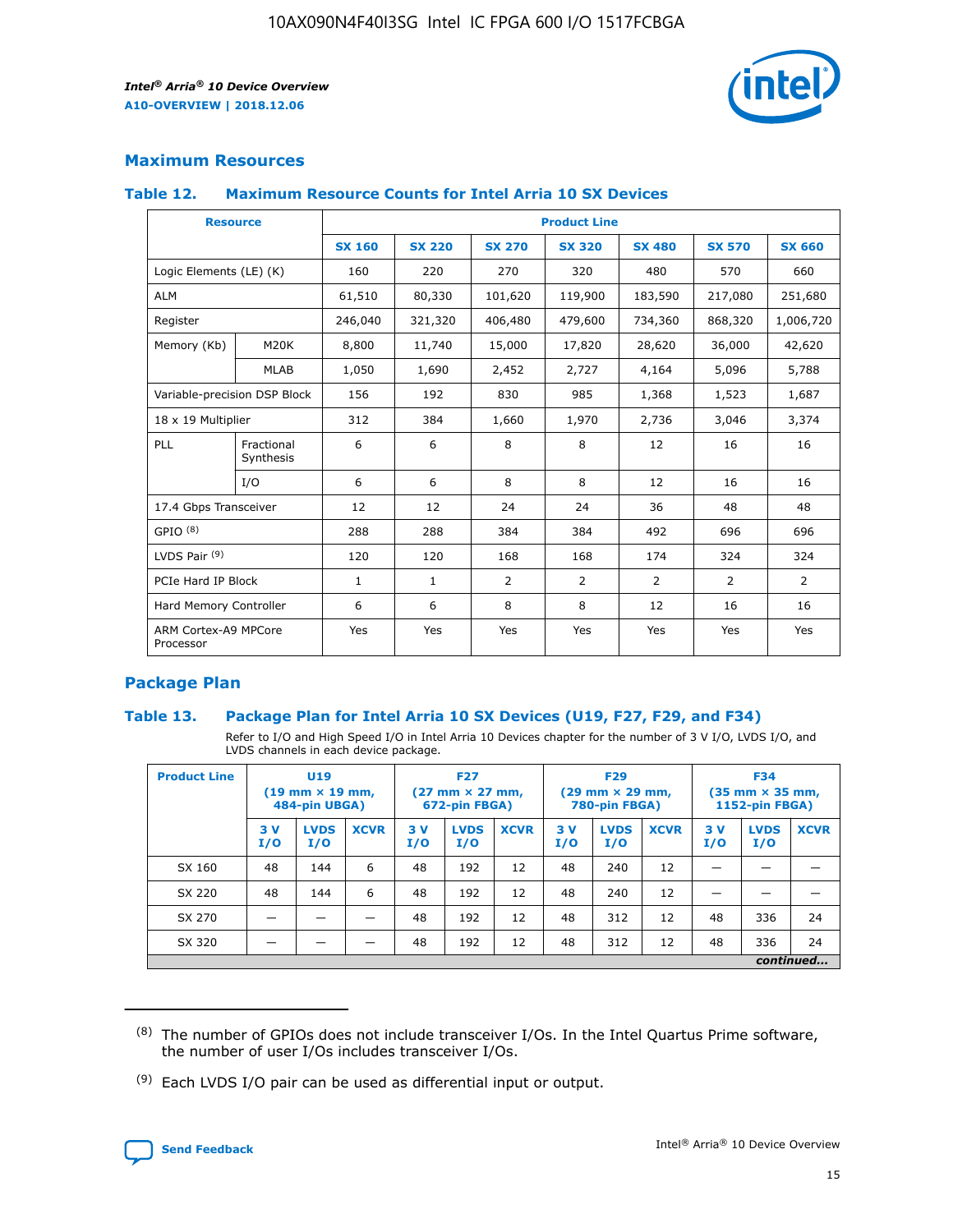

| <b>Product Line</b> | U <sub>19</sub><br>$(19$ mm $\times$ 19 mm,<br>484-pin UBGA) |                    | <b>F27</b><br>$(27 \text{ mm} \times 27 \text{ mm})$<br>672-pin FBGA) |           |                    | <b>F29</b><br>$(29 \text{ mm} \times 29 \text{ mm})$<br>780-pin FBGA) |           |                    | <b>F34</b><br>$(35$ mm $\times$ 35 mm,<br>1152-pin FBGA) |           |                    |             |
|---------------------|--------------------------------------------------------------|--------------------|-----------------------------------------------------------------------|-----------|--------------------|-----------------------------------------------------------------------|-----------|--------------------|----------------------------------------------------------|-----------|--------------------|-------------|
|                     | 3 V<br>I/O                                                   | <b>LVDS</b><br>I/O | <b>XCVR</b>                                                           | 3V<br>I/O | <b>LVDS</b><br>I/O | <b>XCVR</b>                                                           | 3V<br>I/O | <b>LVDS</b><br>I/O | <b>XCVR</b>                                              | 3V<br>I/O | <b>LVDS</b><br>I/O | <b>XCVR</b> |
| SX 480              |                                                              |                    |                                                                       |           |                    |                                                                       | 48        | 312                | 12                                                       | 48        | 444                | 24          |
| SX 570              |                                                              |                    |                                                                       |           |                    |                                                                       |           |                    |                                                          | 48        | 444                | 24          |
| SX 660              |                                                              |                    |                                                                       |           |                    |                                                                       |           |                    |                                                          | 48        | 444                | 24          |

## **Table 14. Package Plan for Intel Arria 10 SX Devices (F35, KF40, and NF40)**

Refer to I/O and High Speed I/O in Intel Arria 10 Devices chapter for the number of 3 V I/O, LVDS I/O, and LVDS channels in each device package.

| <b>Product Line</b> | <b>F35</b><br>$(35$ mm $\times$ 35 mm,<br><b>1152-pin FBGA)</b> |          |             |                                           | <b>KF40</b><br>(40 mm × 40 mm,<br>1517-pin FBGA) |    | <b>NF40</b><br>(40 mm × 40 mm,<br>1517-pin FBGA) |          |             |  |
|---------------------|-----------------------------------------------------------------|----------|-------------|-------------------------------------------|--------------------------------------------------|----|--------------------------------------------------|----------|-------------|--|
|                     | 3 V I/O                                                         | LVDS I/O | <b>XCVR</b> | <b>LVDS I/O</b><br><b>XCVR</b><br>3 V I/O |                                                  |    | 3 V I/O                                          | LVDS I/O | <b>XCVR</b> |  |
| SX 270              | 48                                                              | 336      | 24          |                                           |                                                  |    |                                                  |          |             |  |
| SX 320              | 48                                                              | 336      | 24          |                                           |                                                  |    |                                                  |          |             |  |
| SX 480              | 48                                                              | 348      | 36          |                                           |                                                  |    |                                                  |          |             |  |
| SX 570              | 48                                                              | 348      | 36          | 96                                        | 600                                              | 36 | 48                                               | 540      | 48          |  |
| SX 660              | 48                                                              | 348      | 36          | 96                                        | 600                                              | 36 | 48                                               | 540      | 48          |  |

# **Related Information**

[I/O and High-Speed Differential I/O Interfaces in Intel Arria 10 Devices chapter, Intel](https://www.intel.com/content/www/us/en/programmable/documentation/sam1403482614086.html#sam1403482030321) [Arria 10 Device Handbook](https://www.intel.com/content/www/us/en/programmable/documentation/sam1403482614086.html#sam1403482030321)

Provides the number of 3 V and LVDS I/Os, and LVDS channels for each Intel Arria 10 device package.

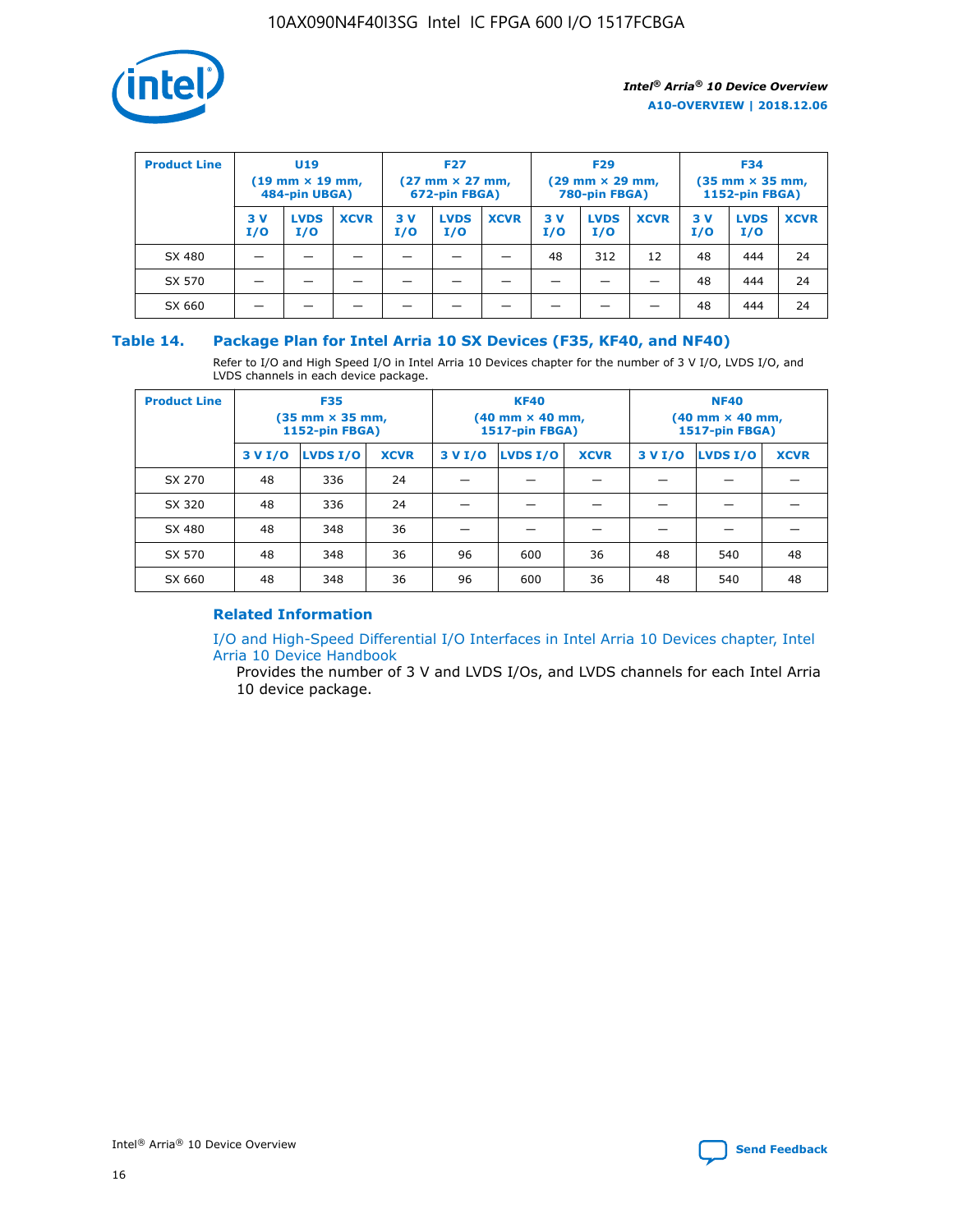

# **I/O Vertical Migration for Intel Arria 10 Devices**

#### **Figure 4. Migration Capability Across Intel Arria 10 Product Lines**

- The arrows indicate the migration paths. The devices included in each vertical migration path are shaded. Devices with fewer resources in the same path have lighter shades.
- To achieve the full I/O migration across product lines in the same migration path, restrict I/Os and transceivers usage to match the product line with the lowest I/O and transceiver counts.
- An LVDS I/O bank in the source device may be mapped to a 3 V I/O bank in the target device. To use memory interface clock frequency higher than 533 MHz, assign external memory interface pins only to banks that are LVDS I/O in both devices.
- There may be nominal 0.15 mm package height difference between some product lines in the same package type.
	- **Variant Product Line Package U19 F27 F29 F34 F35 KF40 NF40 RF40 NF45 SF45 UF45** Intel® Arria® 10 GX GX 160 GX 220 GX 270 GX 320 GX 480 GX 570 GX 660 GX 900 GX 1150 Intel Arria 10 GT GT 900 GT 1150 Intel Arria 10 SX SX 160 SX 220 SX 270 SX 320 SX 480 SX 570 SX 660
- Some migration paths are not shown in the Intel Quartus Prime software **Pin Migration View**.

*Note:* To verify the pin migration compatibility, use the **Pin Migration View** window in the Intel Quartus Prime software Pin Planner.

# **Adaptive Logic Module**

Intel Arria 10 devices use a 20 nm ALM as the basic building block of the logic fabric.

The ALM architecture is the same as the previous generation FPGAs, allowing for efficient implementation of logic functions and easy conversion of IP between the device generations.

The ALM, as shown in following figure, uses an 8-input fracturable look-up table (LUT) with four dedicated registers to help improve timing closure in register-rich designs and achieve an even higher design packing capability than the traditional two-register per LUT architecture.

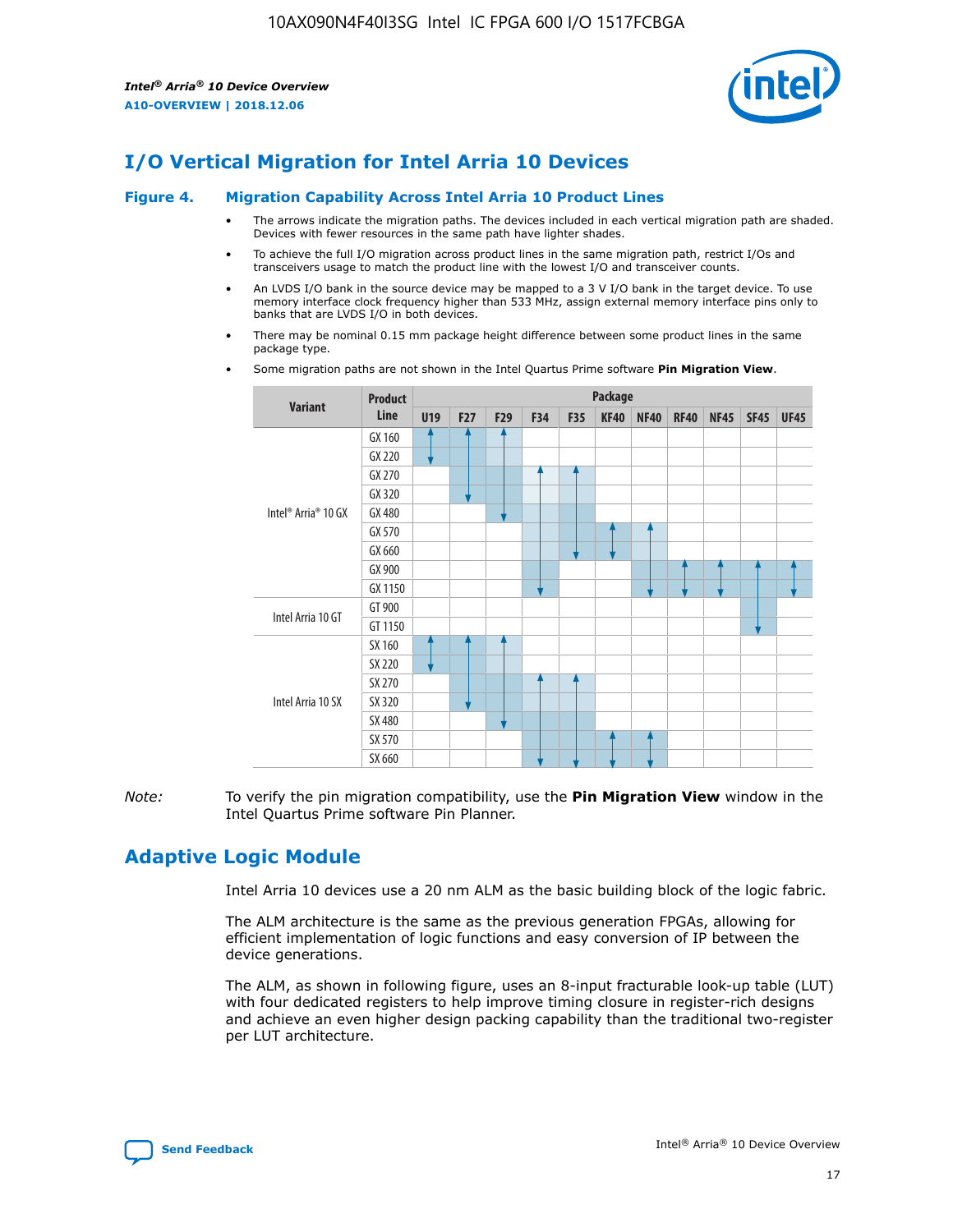

**Figure 5. ALM for Intel Arria 10 Devices**



The Intel Quartus Prime software optimizes your design according to the ALM logic structure and automatically maps legacy designs into the Intel Arria 10 ALM architecture.

# **Variable-Precision DSP Block**

The Intel Arria 10 variable precision DSP blocks support fixed-point arithmetic and floating-point arithmetic.

Features for fixed-point arithmetic:

- High-performance, power-optimized, and fully registered multiplication operations
- 18-bit and 27-bit word lengths
- Two 18 x 19 multipliers or one 27 x 27 multiplier per DSP block
- Built-in addition, subtraction, and 64-bit double accumulation register to combine multiplication results
- Cascading 19-bit or 27-bit when pre-adder is disabled and cascading 18-bit when pre-adder is used to form the tap-delay line for filtering applications
- Cascading 64-bit output bus to propagate output results from one block to the next block without external logic support
- Hard pre-adder supported in 19-bit and 27-bit modes for symmetric filters
- Internal coefficient register bank in both 18-bit and 27-bit modes for filter implementation
- 18-bit and 27-bit systolic finite impulse response (FIR) filters with distributed output adder
- Biased rounding support

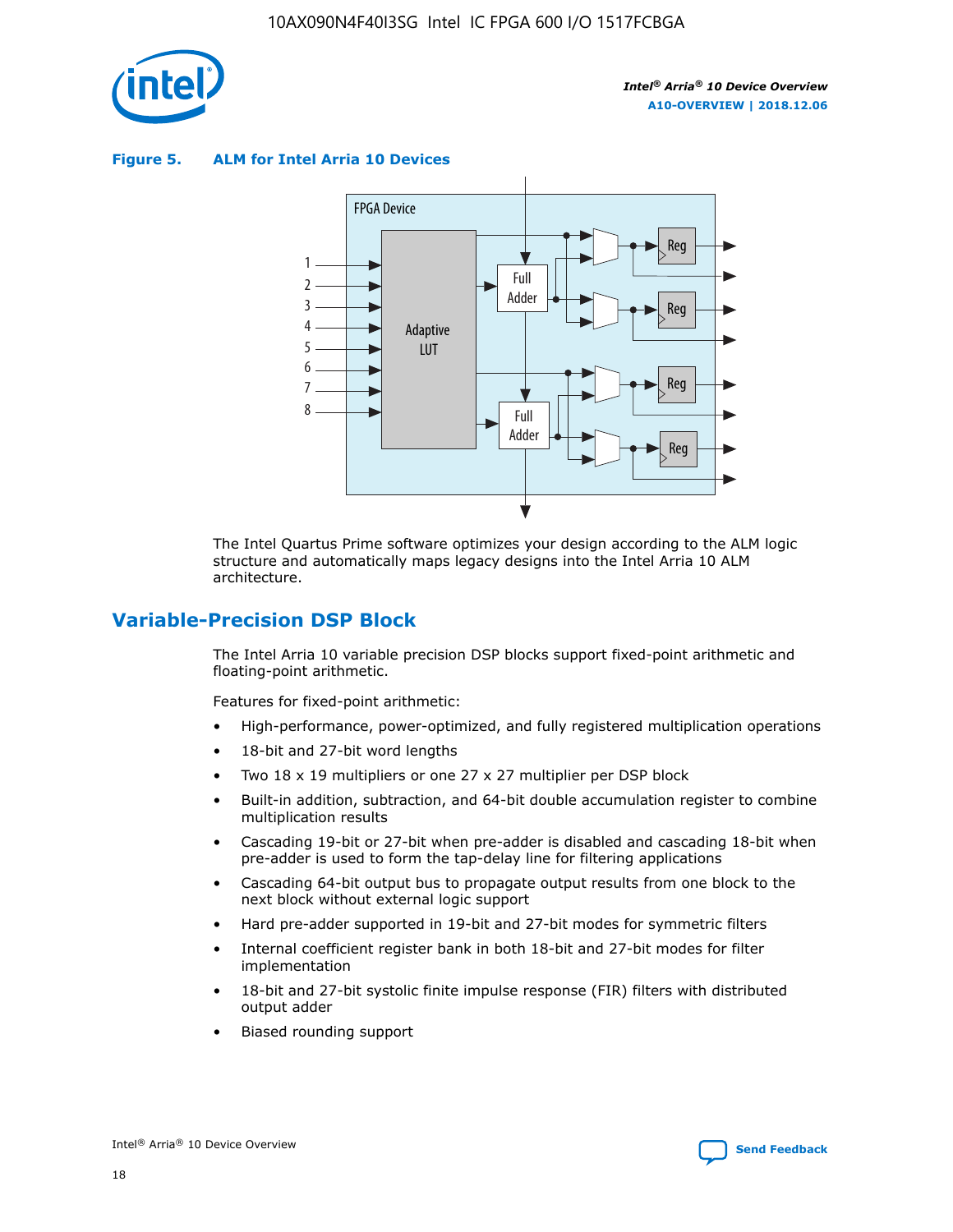

Features for floating-point arithmetic:

- A completely hardened architecture that supports multiplication, addition, subtraction, multiply-add, and multiply-subtract
- Multiplication with accumulation capability and a dynamic accumulator reset control
- Multiplication with cascade summation capability
- Multiplication with cascade subtraction capability
- Complex multiplication
- Direct vector dot product
- Systolic FIR filter

### **Table 15. Variable-Precision DSP Block Configurations for Intel Arria 10 Devices**

| <b>Usage Example</b>                                       | <b>Multiplier Size (Bit)</b>    | <b>DSP Block Resources</b> |
|------------------------------------------------------------|---------------------------------|----------------------------|
| Medium precision fixed point                               | Two 18 x 19                     |                            |
| High precision fixed or Single precision<br>floating point | One 27 x 27                     |                            |
| Fixed point FFTs                                           | One 19 x 36 with external adder |                            |
| Very high precision fixed point                            | One 36 x 36 with external adder |                            |
| Double precision floating point                            | One 54 x 54 with external adder | 4                          |

#### **Table 16. Resources for Fixed-Point Arithmetic in Intel Arria 10 Devices**

The table lists the variable-precision DSP resources by bit precision for each Intel Arria 10 device.

| <b>Variant</b>  | <b>Product Line</b> | Variable-<br>precision<br><b>DSP Block</b> | <b>Independent Input and Output</b><br><b>Multiplications Operator</b> |                                     | $18 \times 19$<br><b>Multiplier</b><br><b>Adder Sum</b> | $18 \times 18$<br><b>Multiplier</b><br><b>Adder</b> |
|-----------------|---------------------|--------------------------------------------|------------------------------------------------------------------------|-------------------------------------|---------------------------------------------------------|-----------------------------------------------------|
|                 |                     |                                            | 18 x 19<br><b>Multiplier</b>                                           | $27 \times 27$<br><b>Multiplier</b> | <b>Mode</b>                                             | <b>Summed with</b><br>36 bit Input                  |
| AIntel Arria 10 | GX 160              | 156                                        | 312                                                                    | 156                                 | 156                                                     | 156                                                 |
| GX              | GX 220              | 192                                        | 384                                                                    | 192                                 | 192                                                     | 192                                                 |
|                 | GX 270              | 830                                        | 1,660                                                                  | 830                                 | 830                                                     | 830                                                 |
|                 | GX 320              | 984                                        | 1,968                                                                  | 984                                 | 984                                                     | 984                                                 |
|                 | GX 480              | 1,368                                      | 2,736                                                                  | 1,368                               | 1,368                                                   | 1,368                                               |
|                 | GX 570              | 1,523                                      | 3,046                                                                  | 1,523                               | 1,523                                                   | 1,523                                               |
|                 | GX 660              | 1,687                                      | 3,374                                                                  | 1,687                               | 1,687                                                   | 1,687                                               |
|                 | GX 900              | 1,518                                      | 3,036                                                                  | 1,518                               | 1,518                                                   | 1,518                                               |
|                 | GX 1150             | 1,518                                      | 3,036                                                                  | 1,518                               | 1,518                                                   | 1,518                                               |
| Intel Arria 10  | GT 900              | 1,518                                      | 3,036                                                                  | 1,518                               | 1,518                                                   | 1,518                                               |
| GT              | GT 1150             | 1,518                                      | 3,036                                                                  | 1,518                               | 1,518                                                   | 1,518                                               |
| Intel Arria 10  | SX 160              | 156                                        | 312                                                                    | 156                                 | 156                                                     | 156                                                 |
| <b>SX</b>       | SX 220              | 192                                        | 384                                                                    | 192                                 | 192                                                     | 192                                                 |
|                 | SX 270              | 830                                        | 1,660                                                                  | 830                                 | 830                                                     | 830                                                 |
|                 |                     |                                            |                                                                        |                                     |                                                         | continued                                           |

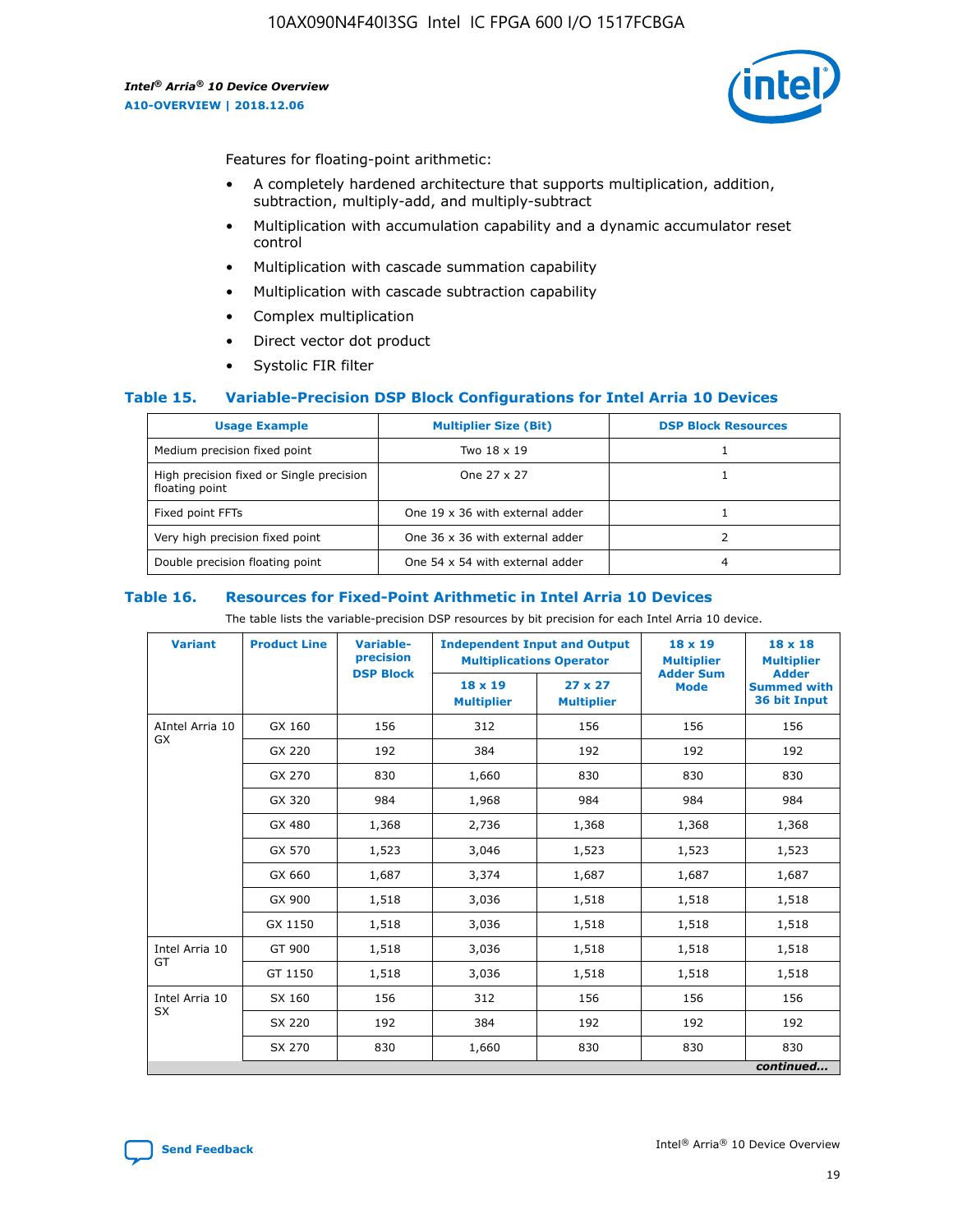

| <b>Variant</b> | <b>Product Line</b> | <b>Variable-</b><br>precision<br><b>DSP Block</b> | <b>Independent Input and Output</b><br><b>Multiplications Operator</b> |                                     | $18 \times 19$<br><b>Multiplier</b><br><b>Adder Sum</b> | $18 \times 18$<br><b>Multiplier</b><br><b>Adder</b> |  |
|----------------|---------------------|---------------------------------------------------|------------------------------------------------------------------------|-------------------------------------|---------------------------------------------------------|-----------------------------------------------------|--|
|                |                     |                                                   | $18 \times 19$<br><b>Multiplier</b>                                    | $27 \times 27$<br><b>Multiplier</b> | <b>Mode</b>                                             | <b>Summed with</b><br>36 bit Input                  |  |
|                | SX 320              | 984                                               | 1,968                                                                  | 984                                 | 984                                                     | 984                                                 |  |
|                | SX 480              | 1,368                                             | 2,736                                                                  | 1,368                               | 1,368                                                   | 1,368                                               |  |
|                | SX 570              | 1,523                                             | 3,046                                                                  | 1,523                               | 1,523                                                   | 1,523                                               |  |
|                | SX 660              | 1,687                                             | 3,374                                                                  | 1,687                               | 1,687                                                   | 1,687                                               |  |

# **Table 17. Resources for Floating-Point Arithmetic in Intel Arria 10 Devices**

The table lists the variable-precision DSP resources by bit precision for each Intel Arria 10 device.

| <b>Variant</b> | <b>Product Line</b> | <b>Variable-</b><br>precision<br><b>DSP Block</b> | <b>Single</b><br><b>Precision</b><br><b>Floating-Point</b><br><b>Multiplication</b><br><b>Mode</b> | <b>Single-Precision</b><br><b>Floating-Point</b><br><b>Adder Mode</b> | Single-<br><b>Precision</b><br><b>Floating-Point</b><br><b>Multiply</b><br><b>Accumulate</b><br><b>Mode</b> | <b>Peak</b><br><b>Giga Floating-</b><br><b>Point</b><br><b>Operations</b><br>per Second<br>(GFLOPs) |
|----------------|---------------------|---------------------------------------------------|----------------------------------------------------------------------------------------------------|-----------------------------------------------------------------------|-------------------------------------------------------------------------------------------------------------|-----------------------------------------------------------------------------------------------------|
| Intel Arria 10 | GX 160              | 156                                               | 156                                                                                                | 156                                                                   | 156                                                                                                         | 140                                                                                                 |
| GX             | GX 220              | 192                                               | 192                                                                                                | 192                                                                   | 192                                                                                                         | 173                                                                                                 |
|                | GX 270              | 830                                               | 830                                                                                                | 830                                                                   | 830                                                                                                         | 747                                                                                                 |
|                | GX 320              | 984                                               | 984                                                                                                | 984                                                                   | 984                                                                                                         | 886                                                                                                 |
|                | GX 480              | 1,369                                             | 1,368                                                                                              | 1,368                                                                 | 1,368                                                                                                       | 1,231                                                                                               |
|                | GX 570              | 1,523                                             | 1,523                                                                                              | 1,523                                                                 | 1,523                                                                                                       | 1,371                                                                                               |
|                | GX 660              | 1,687                                             | 1,687                                                                                              | 1,687                                                                 | 1,687                                                                                                       | 1,518                                                                                               |
|                | GX 900              | 1,518                                             | 1,518                                                                                              | 1,518                                                                 | 1,518                                                                                                       | 1,366                                                                                               |
|                | GX 1150             | 1,518                                             | 1,518                                                                                              | 1,518                                                                 | 1,518                                                                                                       | 1,366                                                                                               |
| Intel Arria 10 | GT 900              | 1,518                                             | 1,518                                                                                              | 1,518                                                                 | 1,518                                                                                                       | 1,366                                                                                               |
| GT             | GT 1150             | 1,518                                             | 1,518                                                                                              | 1,518                                                                 | 1,518                                                                                                       | 1,366                                                                                               |
| Intel Arria 10 | SX 160              | 156                                               | 156                                                                                                | 156                                                                   | 156                                                                                                         | 140                                                                                                 |
| <b>SX</b>      | SX 220              | 192                                               | 192                                                                                                | 192                                                                   | 192                                                                                                         | 173                                                                                                 |
|                | SX 270              | 830                                               | 830                                                                                                | 830                                                                   | 830                                                                                                         | 747                                                                                                 |
|                | SX 320              | 984                                               | 984                                                                                                | 984                                                                   | 984                                                                                                         | 886                                                                                                 |
|                | SX 480              | 1,369                                             | 1,368                                                                                              | 1,368                                                                 | 1,368                                                                                                       | 1,231                                                                                               |
|                | SX 570              | 1,523                                             | 1,523                                                                                              | 1,523                                                                 | 1,523                                                                                                       | 1,371                                                                                               |
|                | SX 660              | 1,687                                             | 1,687                                                                                              | 1,687                                                                 | 1,687                                                                                                       | 1,518                                                                                               |

# **Embedded Memory Blocks**

The embedded memory blocks in the devices are flexible and designed to provide an optimal amount of small- and large-sized memory arrays to fit your design requirements.

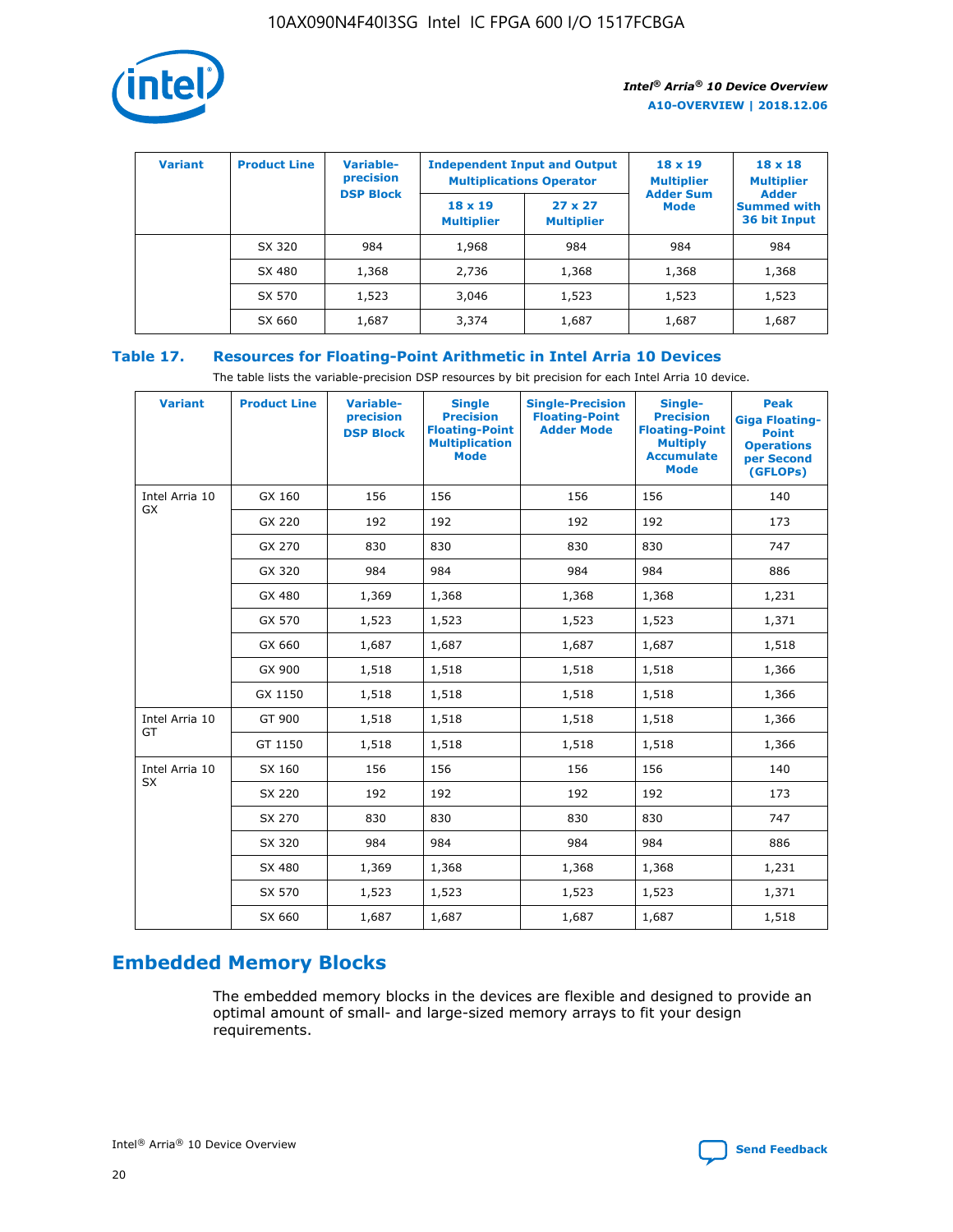

# **Types of Embedded Memory**

The Intel Arria 10 devices contain two types of memory blocks:

- 20 Kb M20K blocks—blocks of dedicated memory resources. The M20K blocks are ideal for larger memory arrays while still providing a large number of independent ports.
- 640 bit memory logic array blocks (MLABs)—enhanced memory blocks that are configured from dual-purpose logic array blocks (LABs). The MLABs are ideal for wide and shallow memory arrays. The MLABs are optimized for implementation of shift registers for digital signal processing (DSP) applications, wide and shallow FIFO buffers, and filter delay lines. Each MLAB is made up of ten adaptive logic modules (ALMs). In the Intel Arria 10 devices, you can configure these ALMs as ten 32 x 2 blocks, giving you one 32 x 20 simple dual-port SRAM block per MLAB.

# **Embedded Memory Capacity in Intel Arria 10 Devices**

|                   | <b>Product</b> |              | <b>M20K</b>         | <b>MLAB</b>  |                     | <b>Total RAM Bit</b> |
|-------------------|----------------|--------------|---------------------|--------------|---------------------|----------------------|
| <b>Variant</b>    | Line           | <b>Block</b> | <b>RAM Bit (Kb)</b> | <b>Block</b> | <b>RAM Bit (Kb)</b> | (Kb)                 |
| Intel Arria 10 GX | GX 160         | 440          | 8,800               | 1,680        | 1,050               | 9,850                |
|                   | GX 220         | 587          | 11,740              | 2,703        | 1,690               | 13,430               |
|                   | GX 270         | 750          | 15,000              | 3,922        | 2,452               | 17,452               |
|                   | GX 320         | 891          | 17,820              | 4,363        | 2,727               | 20,547               |
|                   | GX 480         | 1,431        | 28,620              | 6,662        | 4,164               | 32,784               |
|                   | GX 570         | 1,800        | 36,000              | 8,153        | 5,096               | 41,096               |
|                   | GX 660         | 2,131        | 42,620              | 9,260        | 5,788               | 48,408               |
|                   | GX 900         | 2,423        | 48,460              | 15,017       | 9,386               | 57,846               |
|                   | GX 1150        | 2,713        | 54,260              | 20,774       | 12,984              | 67,244               |
| Intel Arria 10 GT | GT 900         | 2,423        | 48,460              | 15,017       | 9,386               | 57,846               |
|                   | GT 1150        | 2,713        | 54,260              | 20,774       | 12,984              | 67,244               |
| Intel Arria 10 SX | SX 160         | 440          | 8,800               | 1,680        | 1,050               | 9,850                |
|                   | SX 220         | 587          | 11,740              | 2,703        | 1,690               | 13,430               |
|                   | SX 270         | 750          | 15,000              | 3,922        | 2,452               | 17,452               |
|                   | SX 320         | 891          | 17,820              | 4,363        | 2,727               | 20,547               |
|                   | SX 480         | 1,431        | 28,620              | 6,662        | 4,164               | 32,784               |
|                   | SX 570         | 1,800        | 36,000              | 8,153        | 5,096               | 41,096               |
|                   | SX 660         | 2,131        | 42,620              | 9,260        | 5,788               | 48,408               |

#### **Table 18. Embedded Memory Capacity and Distribution in Intel Arria 10 Devices**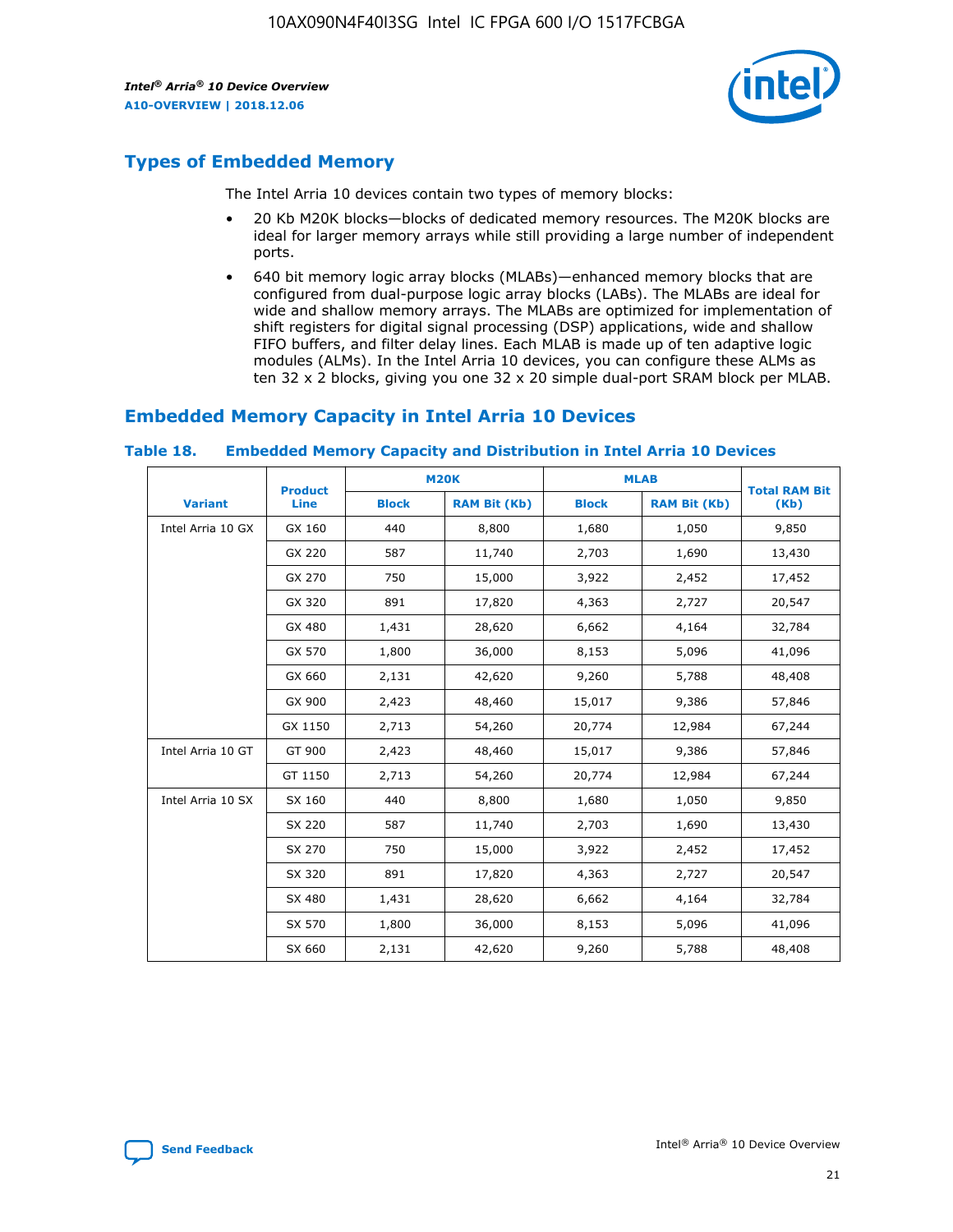

# **Embedded Memory Configurations for Single-port Mode**

#### **Table 19. Single-port Embedded Memory Configurations for Intel Arria 10 Devices**

This table lists the maximum configurations supported for single-port RAM and ROM modes.

| <b>Memory Block</b> | Depth (bits) | <b>Programmable Width</b> |
|---------------------|--------------|---------------------------|
| MLAB                | 32           | x16, x18, or x20          |
|                     | 64(10)       | x8, x9, x10               |
| M20K                | 512          | x40, x32                  |
|                     | 1K           | x20, x16                  |
|                     | 2K           | x10, x8                   |
|                     | 4K           | x5, x4                    |
|                     | 8K           | x2                        |
|                     | 16K          | x1                        |

# **Clock Networks and PLL Clock Sources**

The clock network architecture is based on Intel's global, regional, and peripheral clock structure. This clock structure is supported by dedicated clock input pins, fractional clock synthesis PLLs, and integer I/O PLLs.

# **Clock Networks**

The Intel Arria 10 core clock networks are capable of up to 800 MHz fabric operation across the full industrial temperature range. For the external memory interface, the clock network supports the hard memory controller with speeds up to 2,400 Mbps in a quarter-rate transfer.

To reduce power consumption, the Intel Quartus Prime software identifies all unused sections of the clock network and powers them down.

# **Fractional Synthesis and I/O PLLs**

Intel Arria 10 devices contain up to 32 fractional synthesis PLLs and up to 16 I/O PLLs that are available for both specific and general purpose uses in the core:

- Fractional synthesis PLLs—located in the column adjacent to the transceiver blocks
- I/O PLLs—located in each bank of the 48 I/Os

### **Fractional Synthesis PLLs**

You can use the fractional synthesis PLLs to:

- Reduce the number of oscillators that are required on your board
- Reduce the number of clock pins that are used in the device by synthesizing multiple clock frequencies from a single reference clock source

<sup>(10)</sup> Supported through software emulation and consumes additional MLAB blocks.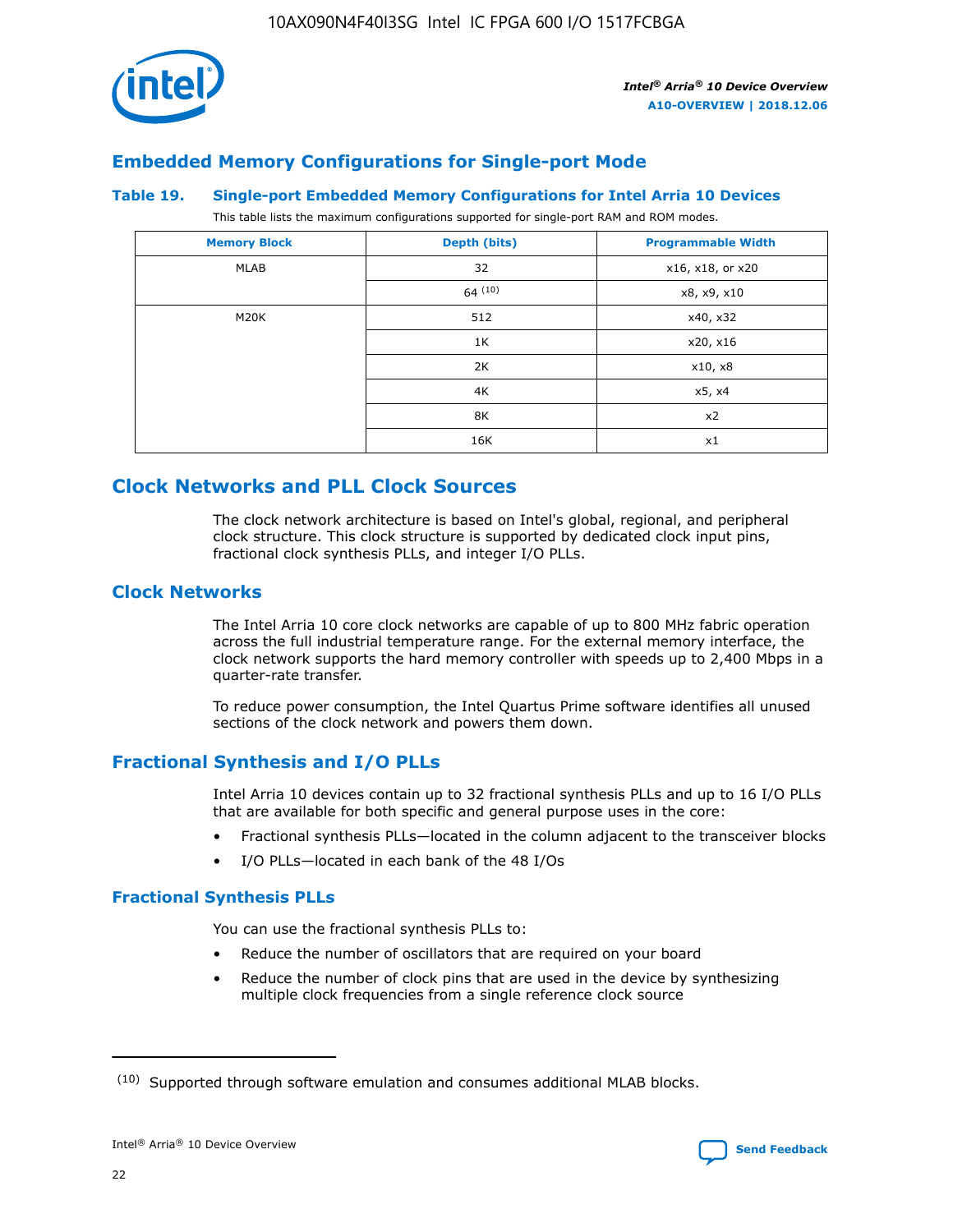

The fractional synthesis PLLs support the following features:

- Reference clock frequency synthesis for transceiver CMU and Advanced Transmit (ATX) PLLs
- Clock network delay compensation
- Zero-delay buffering
- Direct transmit clocking for transceivers
- Independently configurable into two modes:
	- Conventional integer mode equivalent to the general purpose PLL
	- Enhanced fractional mode with third order delta-sigma modulation
- PLL cascading

# **I/O PLLs**

The integer mode I/O PLLs are located in each bank of 48 I/Os. You can use the I/O PLLs to simplify the design of external memory and high-speed LVDS interfaces.

In each I/O bank, the I/O PLLs are adjacent to the hard memory controllers and LVDS SERDES. Because these PLLs are tightly coupled with the I/Os that need to use them, it makes it easier to close timing.

You can use the I/O PLLs for general purpose applications in the core such as clock network delay compensation and zero-delay buffering.

Intel Arria 10 devices support PLL-to-PLL cascading.

# **FPGA General Purpose I/O**

Intel Arria 10 devices offer highly configurable GPIOs. Each I/O bank contains 48 general purpose I/Os and a high-efficiency hard memory controller.

The following list describes the features of the GPIOs:

- Consist of 3 V I/Os for high-voltage application and LVDS I/Os for differential signaling
	- Up to two 3 V I/O banks, available in some devices, that support up to 3 V I/O standards
	- LVDS I/O banks that support up to 1.8 V I/O standards
- Support a wide range of single-ended and differential I/O interfaces
- LVDS speeds up to 1.6 Gbps
- Each LVDS pair of pins has differential input and output buffers, allowing you to configure the LVDS direction for each pair.
- Programmable bus hold and weak pull-up
- Programmable differential output voltage  $(V_{OD})$  and programmable pre-emphasis

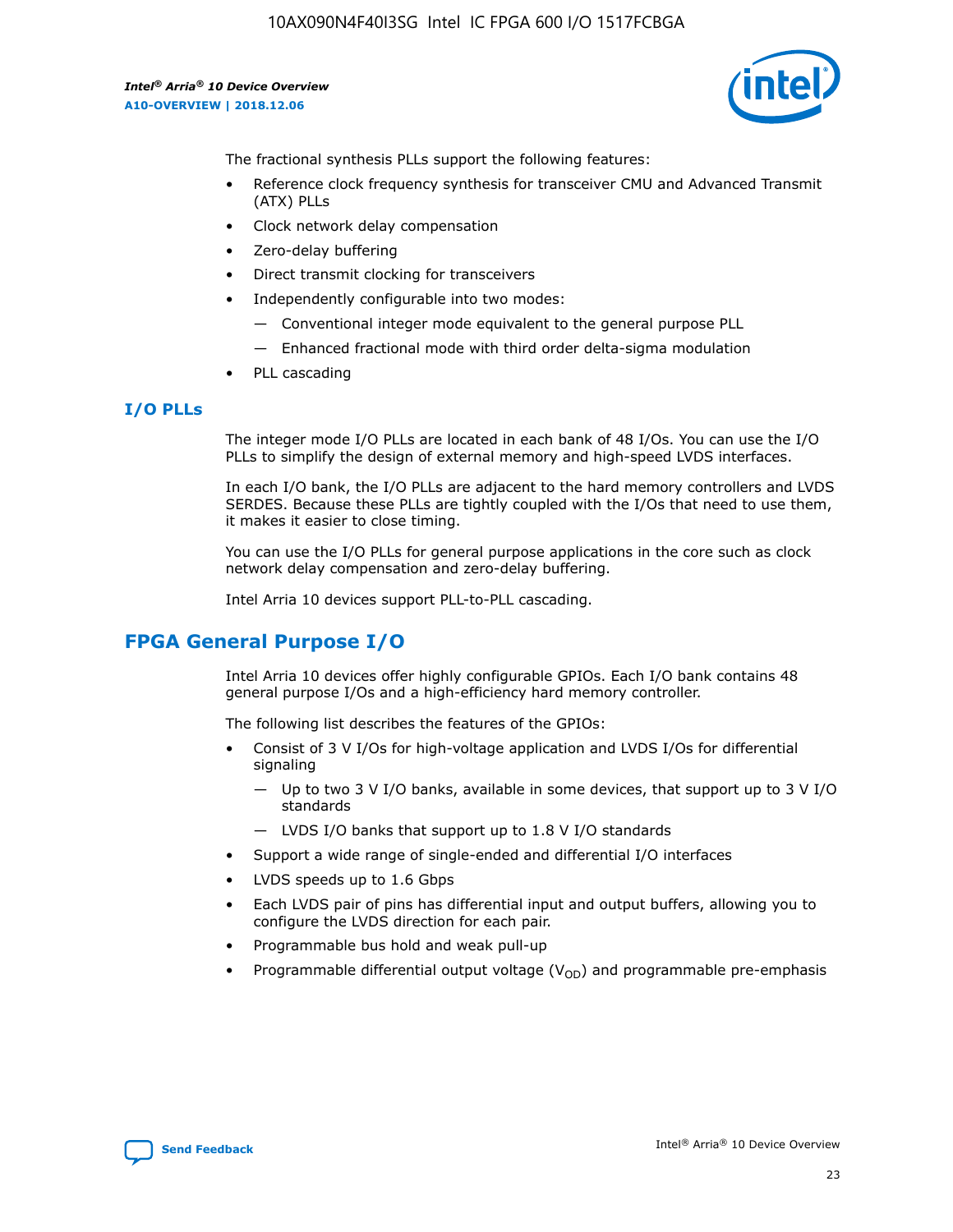

- Series (R<sub>S</sub>) and parallel (R<sub>T</sub>) on-chip termination (OCT) for all I/O banks with OCT calibration to limit the termination impedance variation
- On-chip dynamic termination that has the ability to swap between series and parallel termination, depending on whether there is read or write on a common bus for signal integrity
- Easy timing closure support using the hard read FIFO in the input register path, and delay-locked loop (DLL) delay chain with fine and coarse architecture

# **External Memory Interface**

Intel Arria 10 devices offer massive external memory bandwidth, with up to seven 32 bit DDR4 memory interfaces running at up to 2,400 Mbps. This bandwidth provides additional ease of design, lower power, and resource efficiencies of hardened highperformance memory controllers.

The memory interface within Intel Arria 10 FPGAs and SoCs delivers the highest performance and ease of use. You can configure up to a maximum width of 144 bits when using the hard or soft memory controllers. If required, you can bypass the hard memory controller and use a soft controller implemented in the user logic.

Each I/O contains a hardened DDR read/write path (PHY) capable of performing key memory interface functionality such as read/write leveling, FIFO buffering to lower latency and improve margin, timing calibration, and on-chip termination.

The timing calibration is aided by the inclusion of hard microcontrollers based on Intel's Nios® II technology, specifically tailored to control the calibration of multiple memory interfaces. This calibration allows the Intel Arria 10 device to compensate for any changes in process, voltage, or temperature either within the Intel Arria 10 device itself, or within the external memory device. The advanced calibration algorithms ensure maximum bandwidth and robust timing margin across all operating conditions.

In addition to parallel memory interfaces, Intel Arria 10 devices support serial memory technologies such as the Hybrid Memory Cube (HMC). The HMC is supported by the Intel Arria 10 high-speed serial transceivers which connect up to four HMC links, with each link running at data rates up to 15 Gbps.

### **Related Information**

#### [External Memory Interface Spec Estimator](http://www.altera.com/technology/memory/estimator/mem-emif-index.html)

Provides a parametric tool that allows you to find and compare the performance of the supported external memory interfaces in IntelFPGAs.

# **Memory Standards Supported by Intel Arria 10 Devices**

The I/Os are designed to provide high performance support for existing and emerging external memory standards.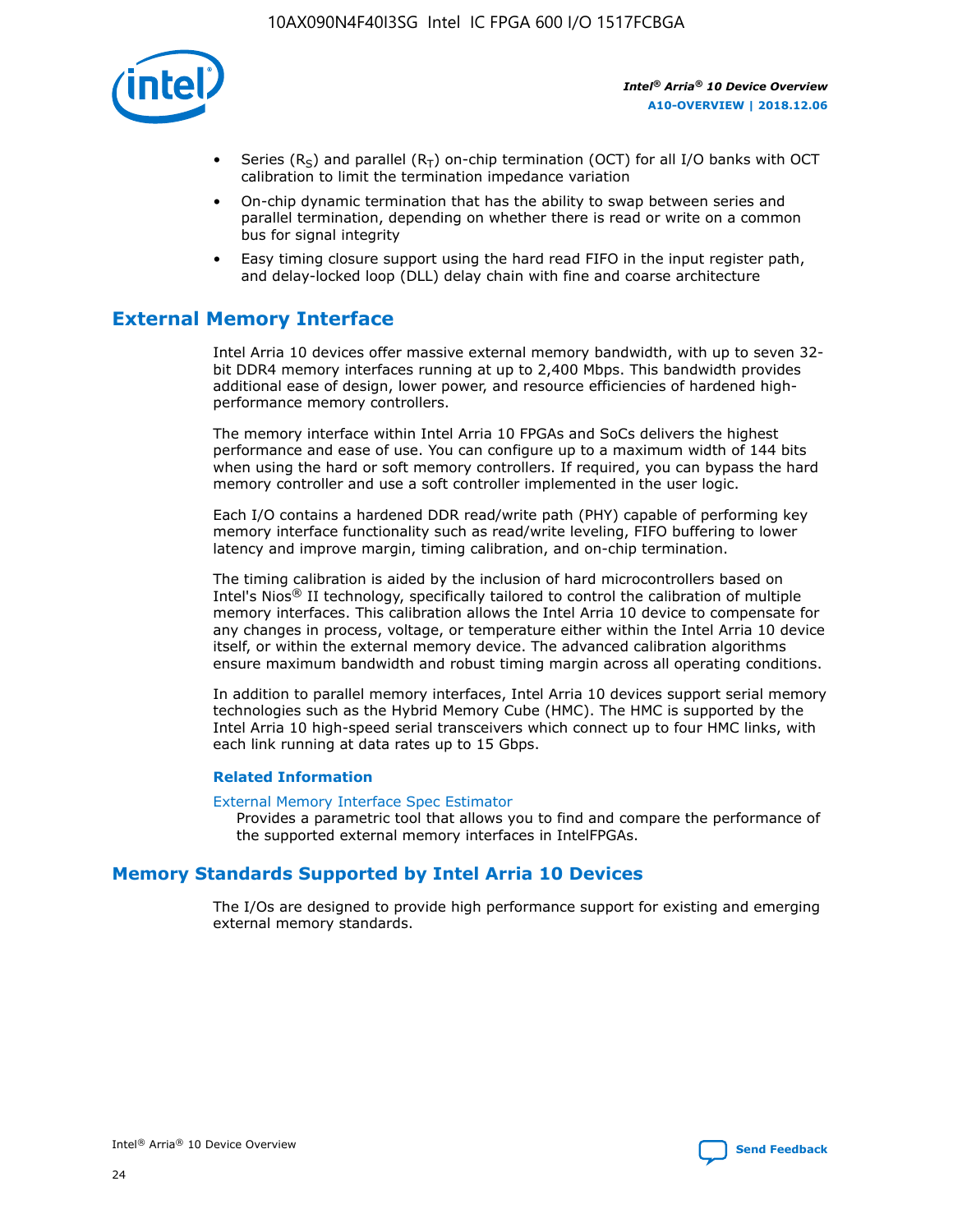

#### **Table 20. Memory Standards Supported by the Hard Memory Controller**

This table lists the overall capability of the hard memory controller. For specific details, refer to the External Memory Interface Spec Estimator and Intel Arria 10 Device Datasheet.

| <b>Memory Standard</b> | <b>Rate Support</b> | <b>Ping Pong PHY Support</b> | <b>Maximum Frequency</b><br>(MHz) |
|------------------------|---------------------|------------------------------|-----------------------------------|
| <b>DDR4 SDRAM</b>      | Quarter rate        | Yes                          | 1,067                             |
|                        |                     |                              | 1,200                             |
| <b>DDR3 SDRAM</b>      | Half rate           | Yes                          | 533                               |
|                        |                     |                              | 667                               |
|                        | Quarter rate        | Yes                          | 1,067                             |
|                        |                     |                              | 1,067                             |
| <b>DDR3L SDRAM</b>     | Half rate           | Yes                          | 533                               |
|                        |                     |                              | 667                               |
|                        | Quarter rate        | Yes                          | 933                               |
|                        |                     |                              | 933                               |
| LPDDR3 SDRAM           | Half rate           |                              | 533                               |
|                        | Quarter rate        |                              | 800                               |

#### **Table 21. Memory Standards Supported by the Soft Memory Controller**

| <b>Memory Standard</b>      | <b>Rate Support</b> | <b>Maximum Frequency</b><br>(MHz) |
|-----------------------------|---------------------|-----------------------------------|
| <b>RLDRAM 3 (11)</b>        | Quarter rate        | 1,200                             |
| ODR IV SRAM <sup>(11)</sup> | Quarter rate        | 1,067                             |
| <b>ODR II SRAM</b>          | Full rate           | 333                               |
|                             | Half rate           | 633                               |
| <b>ODR II+ SRAM</b>         | Full rate           | 333                               |
|                             | Half rate           | 633                               |
| <b>ODR II+ Xtreme SRAM</b>  | Full rate           | 333                               |
|                             | Half rate           | 633                               |

#### **Table 22. Memory Standards Supported by the HPS Hard Memory Controller**

The hard processor system (HPS) is available in Intel Arria 10 SoC devices only.

| <b>Memory Standard</b> | <b>Rate Support</b> | <b>Maximum Frequency</b><br>(MHz) |
|------------------------|---------------------|-----------------------------------|
| <b>DDR4 SDRAM</b>      | Half rate           | 1,200                             |
| <b>DDR3 SDRAM</b>      | Half rate           | 1,067                             |
| <b>DDR3L SDRAM</b>     | Half rate           | 933                               |

<sup>(11)</sup> Intel Arria 10 devices support this external memory interface using hard PHY with soft memory controller.

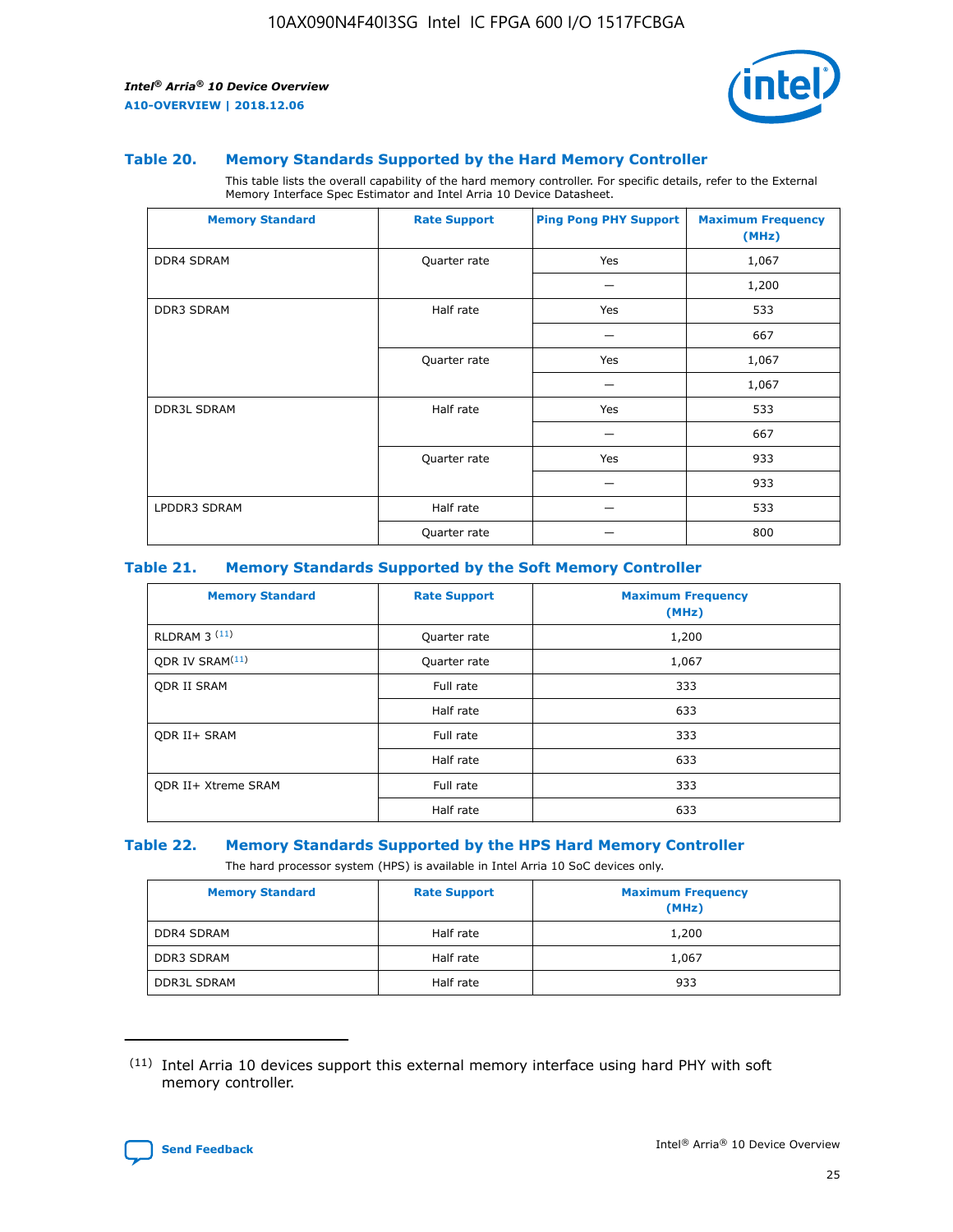

### **Related Information**

#### [Intel Arria 10 Device Datasheet](https://www.intel.com/content/www/us/en/programmable/documentation/mcn1413182292568.html#mcn1413182153340)

Lists the memory interface performance according to memory interface standards, rank or chip select configurations, and Intel Arria 10 device speed grades.

# **PCIe Gen1, Gen2, and Gen3 Hard IP**

Intel Arria 10 devices contain PCIe hard IP that is designed for performance and ease-of-use:

- Includes all layers of the PCIe stack—transaction, data link and physical layers.
- Supports PCIe Gen3, Gen2, and Gen1 Endpoint and Root Port in x1, x2, x4, or x8 lane configuration.
- Operates independently from the core logic—optional configuration via protocol (CvP) allows the PCIe link to power up and complete link training in less than 100 ms while the Intel Arria 10 device completes loading the programming file for the rest of the FPGA.
- Provides added functionality that makes it easier to support emerging features such as Single Root I/O Virtualization (SR-IOV) and optional protocol extensions.
- Provides improved end-to-end datapath protection using ECC.
- Supports FPGA configuration via protocol (CvP) using PCIe at Gen3, Gen2, or Gen1 speed.

#### **Related Information**

PCS Features on page 30

# **Enhanced PCS Hard IP for Interlaken and 10 Gbps Ethernet**

# **Interlaken Support**

The Intel Arria 10 enhanced PCS hard IP provides integrated Interlaken PCS supporting rates up to 25.8 Gbps per lane.

The Interlaken PCS is based on the proven functionality of the PCS developed for Intel's previous generation FPGAs, which demonstrated interoperability with Interlaken ASSP vendors and third-party IP suppliers. The Interlaken PCS is present in every transceiver channel in Intel Arria 10 devices.

### **Related Information**

PCS Features on page 30

# **10 Gbps Ethernet Support**

The Intel Arria 10 enhanced PCS hard IP supports 10GBASE-R PCS compliant with IEEE 802.3 10 Gbps Ethernet (10GbE). The integrated hard IP support for 10GbE and the 10 Gbps transceivers save external PHY cost, board space, and system power.

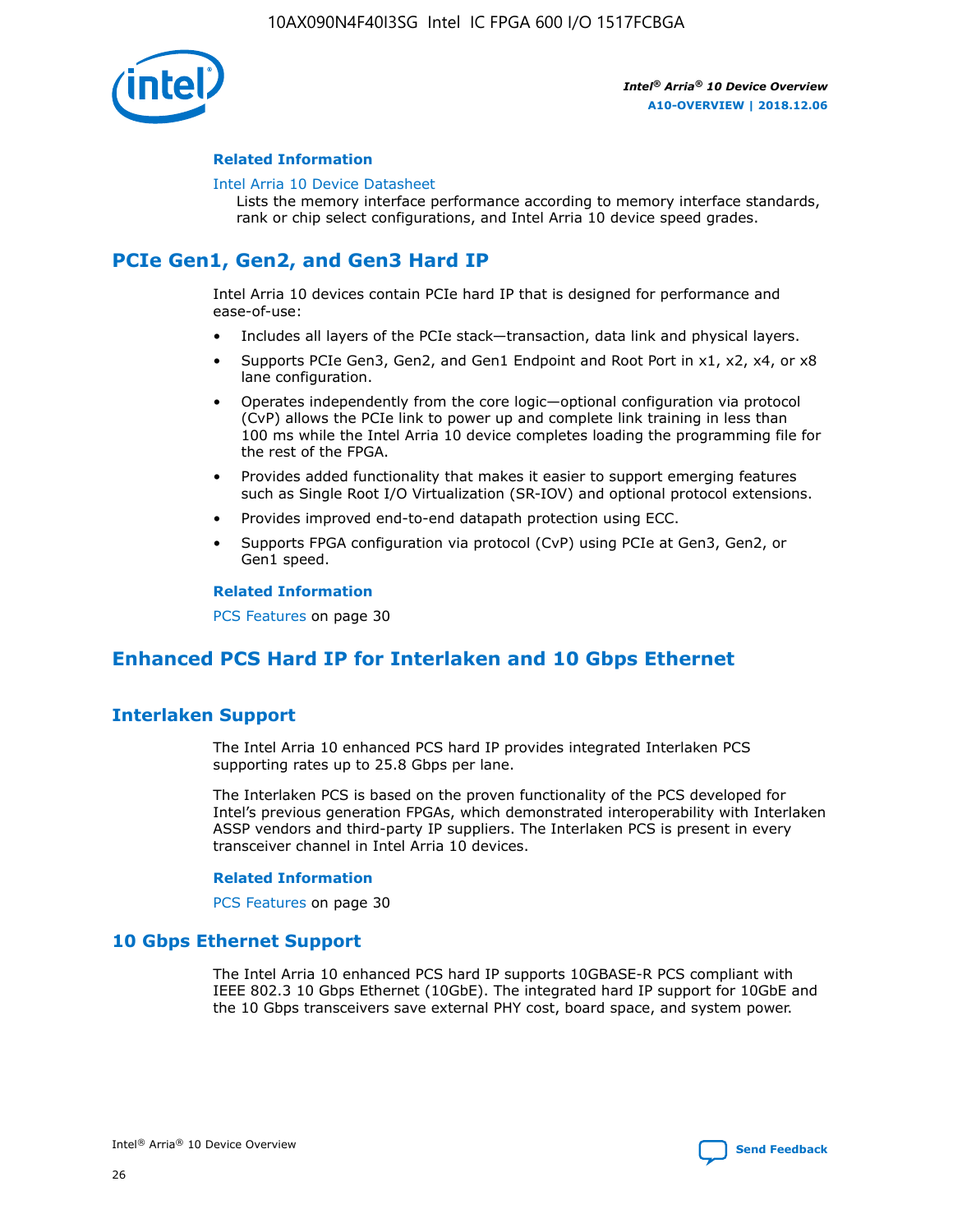

The scalable hard IP supports multiple independent 10GbE ports while using a single PLL for all the 10GBASE-R PCS instantiations, which saves on core logic resources and clock networks:

- Simplifies multiport 10GbE systems compared to XAUI interfaces that require an external XAUI-to-10G PHY.
- Incorporates Electronic Dispersion Compensation (EDC), which enables direct connection to standard 10 Gbps XFP and SFP+ pluggable optical modules.
- Supports backplane Ethernet applications and includes a hard 10GBASE-KR Forward Error Correction (FEC) circuit that you can use for 10 Gbps and 40 Gbps applications.

The 10 Gbps Ethernet PCS hard IP and 10GBASE-KR FEC are present in every transceiver channel.

#### **Related Information**

PCS Features on page 30

# **Low Power Serial Transceivers**

Intel Arria 10 FPGAs and SoCs include lowest power transceivers that deliver high bandwidth, throughput and low latency.

Intel Arria 10 devices deliver the industry's lowest power consumption per transceiver channel:

- 12.5 Gbps transceivers at as low as 242 mW
- 10 Gbps transceivers at as low as 168 mW
- 6 Gbps transceivers at as low as 117 mW

Intel Arria 10 transceivers support various data rates according to application:

- Chip-to-chip and chip-to-module applications—from 1 Gbps up to 25.8 Gbps
- Long reach and backplane applications—from 1 Gbps up to 12.5 with advanced adaptive equalization
- Critical power sensitive applications—from 1 Gbps up to 11.3 Gbps using lower power modes

The combination of 20 nm process technology and architectural advances provide the following benefits:

- Significant reduction in die area and power consumption
- Increase of up to two times in transceiver I/O density compared to previous generation devices while maintaining optimal signal integrity
- Up to 72 total transceiver channels—you can configure up to 6 of these channels to run as fast as 25.8 Gbps
- All channels feature continuous data rate support up to the maximum rated speed

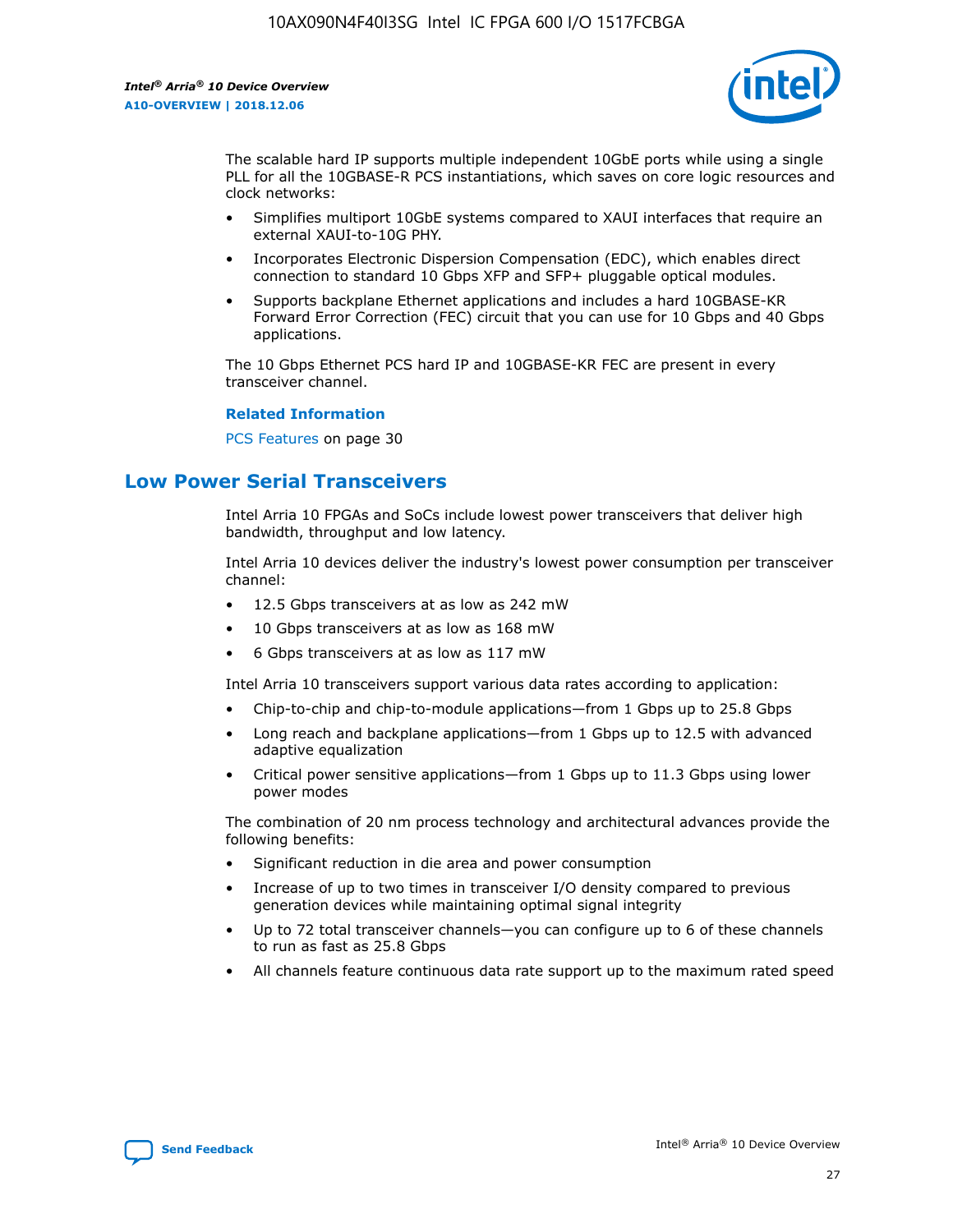

#### Transceiver PMA TX/RX PCS ATX PLL Transceiver PMA TX/RX PCS fPLL Network Flexible Clock Distribution Network PCS Transceiver PMA TX/RX FPGA **Clock Distribution** Fabric PCS Transceiver PMA TX/RX ATX Flexible PLL PCS Transceiver PMA TX/RX ▲ fPLL

### **Figure 6. Intel Arria 10 Transceiver Block Architecture**

# **Transceiver Channels**

All transceiver channels feature a dedicated Physical Medium Attachment (PMA) and a hardened Physical Coding Sublayer (PCS).

Transceiver PMA TX/RX

4

• The PMA provides primary interfacing capabilities to physical channels.

PCS

• The PCS typically handles encoding/decoding, word alignment, and other preprocessing functions before transferring data to the FPGA core fabric.

A transceiver channel consists of a PMA and a PCS block. Most transceiver banks have 6 channels. There are some transceiver banks that contain only 3 channels.

A wide variety of bonded and non-bonded data rate configurations is possible using a highly configurable clock distribution network. Up to 80 independent transceiver data rates can be configured.

The following figures are graphical representations of top views of the silicon die, which correspond to reverse views for flip chip packages. Different Intel Arria 10 devices may have different floorplans than the ones shown in the figures.

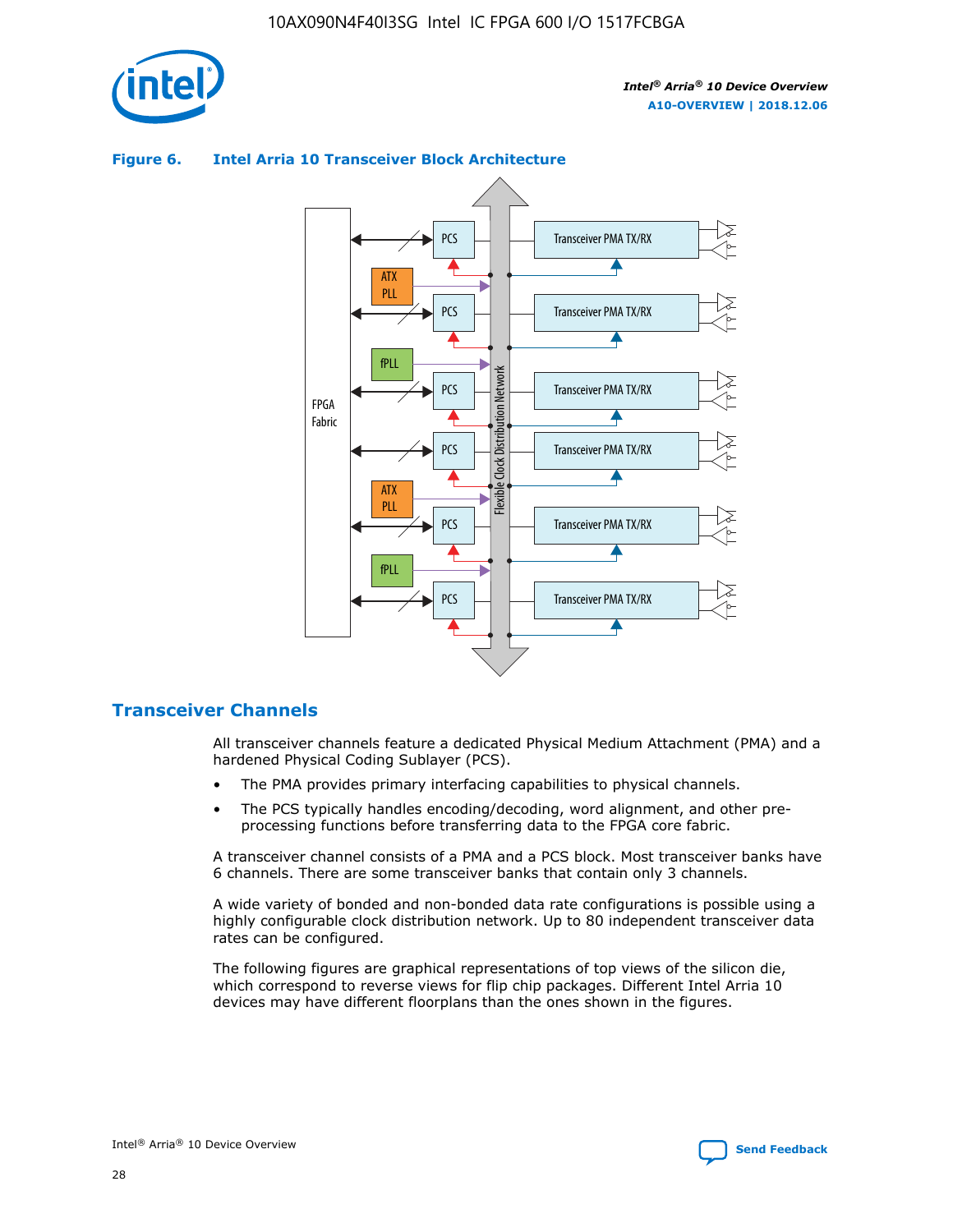

## **Figure 7. Device Chip Overview for Intel Arria 10 GX and GT Devices**



M20K Internal Memory Blocks Core Logic Fabric Transceiver Channels Hard IP Per Transceiver: Standard PCS and Enhanced PCS Hard IPs PCI Express Gen3 Hard IP Fractional PLLs M20K Internal Memory Blocks PCI Express Gen3 Hard IP Variable Precision DSP Blocks I/O PLLs Hard Memory Controllers, General-Purpose I/O Cells, LVDS Hard Processor Subsystem, Dual-Core ARM Cortex A9 M20K Internal Memory Blocks Variable Precision DSP Blocks M20K Internal Memory Blocks Core Logic Fabric I/O PLLs Hard Memory Controllers, General-Purpose I/O Cells, LVDS M20K Internal Memory Blocks Variable Precision DSP Blocks M20K Internal Memory Blocks Transceiver Channels Hard IP Per Transceiver: Standard PCS and Enhanced PCS Hard IPs PCI Express Gen3 Hard IP Fractional PLLs PCI Express Gen3 Hard IP Hard PCS Hard PCS Hard PCS Hard PCS Hard PCS Hard PCS Hard PCS Hard PCS Hard PCS Transceiver PMA Transceiver PMA Transceiver PMA Transceiver PMA Transceiver PMA Transceiver PMA Transceiver PMA Unused transceiver chann can be used as additional transceiver transmit PLLs Transceiver PMA Transceiver PMA Transceiver Clock Networks fPLL ATX (LC) **Transmit** PLL fPLL ATX (LC) Transmi PLL fPLL ATX (LC) **Transmit** PLL

# **PMA Features**

Intel Arria 10 transceivers provide exceptional signal integrity at data rates up to 25.8 Gbps. Clocking options include ultra-low jitter ATX PLLs (LC tank based), clock multiplier unit (CMU) PLLs, and fractional PLLs.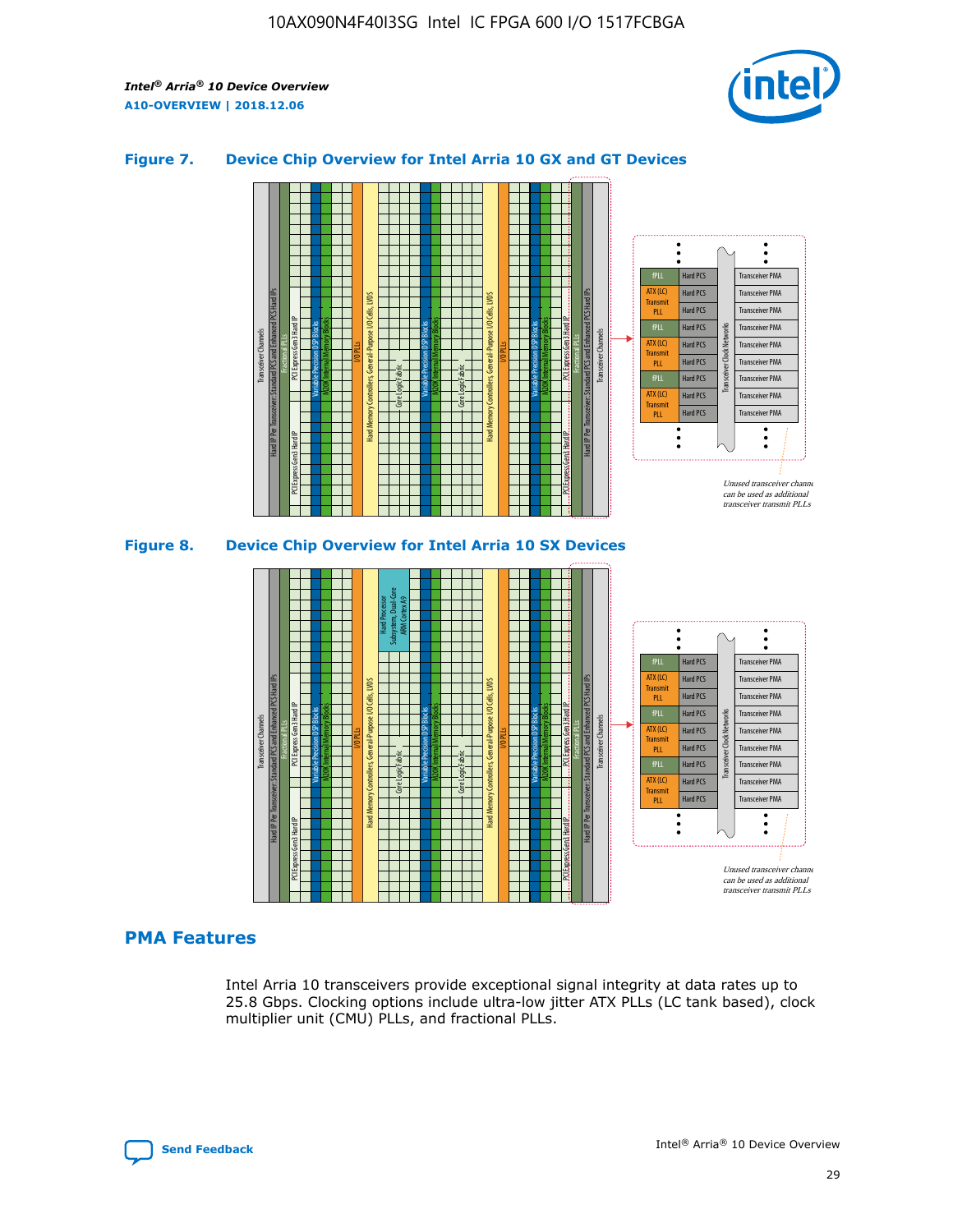

Each transceiver channel contains a channel PLL that can be used as the CMU PLL or clock data recovery (CDR) PLL. In CDR mode, the channel PLL recovers the receiver clock and data in the transceiver channel. Up to 80 independent data rates can be configured on a single Intel Arria 10 device.

## **Table 23. PMA Features of the Transceivers in Intel Arria 10 Devices**

| <b>Feature</b>                                             | <b>Capability</b>                                                                                                                                                                                                             |
|------------------------------------------------------------|-------------------------------------------------------------------------------------------------------------------------------------------------------------------------------------------------------------------------------|
| Chip-to-Chip Data Rates                                    | 1 Gbps to 17.4 Gbps (Intel Arria 10 GX devices)<br>1 Gbps to 25.8 Gbps (Intel Arria 10 GT devices)                                                                                                                            |
| Backplane Support                                          | Drive backplanes at data rates up to 12.5 Gbps                                                                                                                                                                                |
| Optical Module Support                                     | SFP+/SFP, XFP, CXP, QSFP/QSFP28, CFP/CFP2/CFP4                                                                                                                                                                                |
| Cable Driving Support                                      | SFP+ Direct Attach, PCI Express over cable, eSATA                                                                                                                                                                             |
| Transmit Pre-Emphasis                                      | 4-tap transmit pre-emphasis and de-emphasis to compensate for system channel loss                                                                                                                                             |
| Continuous Time Linear<br>Equalizer (CTLE)                 | Dual mode, high-gain, and high-data rate, linear receive equalization to compensate for<br>system channel loss                                                                                                                |
| Decision Feedback Equalizer<br>(DFE)                       | 7-fixed and 4-floating tap DFE to equalize backplane channel loss in the presence of<br>crosstalk and noisy environments                                                                                                      |
| Variable Gain Amplifier                                    | Optimizes the signal amplitude prior to the CDR sampling and operates in fixed and<br>adaptive modes                                                                                                                          |
| Altera Digital Adaptive<br>Parametric Tuning (ADAPT)       | Fully digital adaptation engine to automatically adjust all link equalization parameters-<br>including CTLE, DFE, and variable gain amplifier blocks—that provide optimal link margin<br>without intervention from user logic |
| Precision Signal Integrity<br>Calibration Engine (PreSICE) | Hardened calibration controller to quickly calibrate all transceiver control parameters on<br>power-up, which provides the optimal signal integrity and jitter performance                                                    |
| Advanced Transmit (ATX)<br><b>PLL</b>                      | Low jitter ATX (LC tank based) PLLs with continuous tuning range to cover a wide range of<br>standard and proprietary protocols                                                                                               |
| <b>Fractional PLLs</b>                                     | On-chip fractional frequency synthesizers to replace on-board crystal oscillators and reduce<br>system cost                                                                                                                   |
| Digitally Assisted Analog<br><b>CDR</b>                    | Superior jitter tolerance with fast lock time                                                                                                                                                                                 |
| Dynamic Partial<br>Reconfiguration                         | Allows independent control of the Avalon memory-mapped interface of each transceiver<br>channel for the highest transceiver flexibility                                                                                       |
| Multiple PCS-PMA and PCS-<br>PLD interface widths          | 8-, 10-, 16-, 20-, 32-, 40-, or 64-bit interface widths for flexibility of deserialization width,<br>encoding, and reduced latency                                                                                            |

# **PCS Features**

This table summarizes the Intel Arria 10 transceiver PCS features. You can use the transceiver PCS to support a wide range of protocols ranging from 1 Gbps to 25.8 Gbps.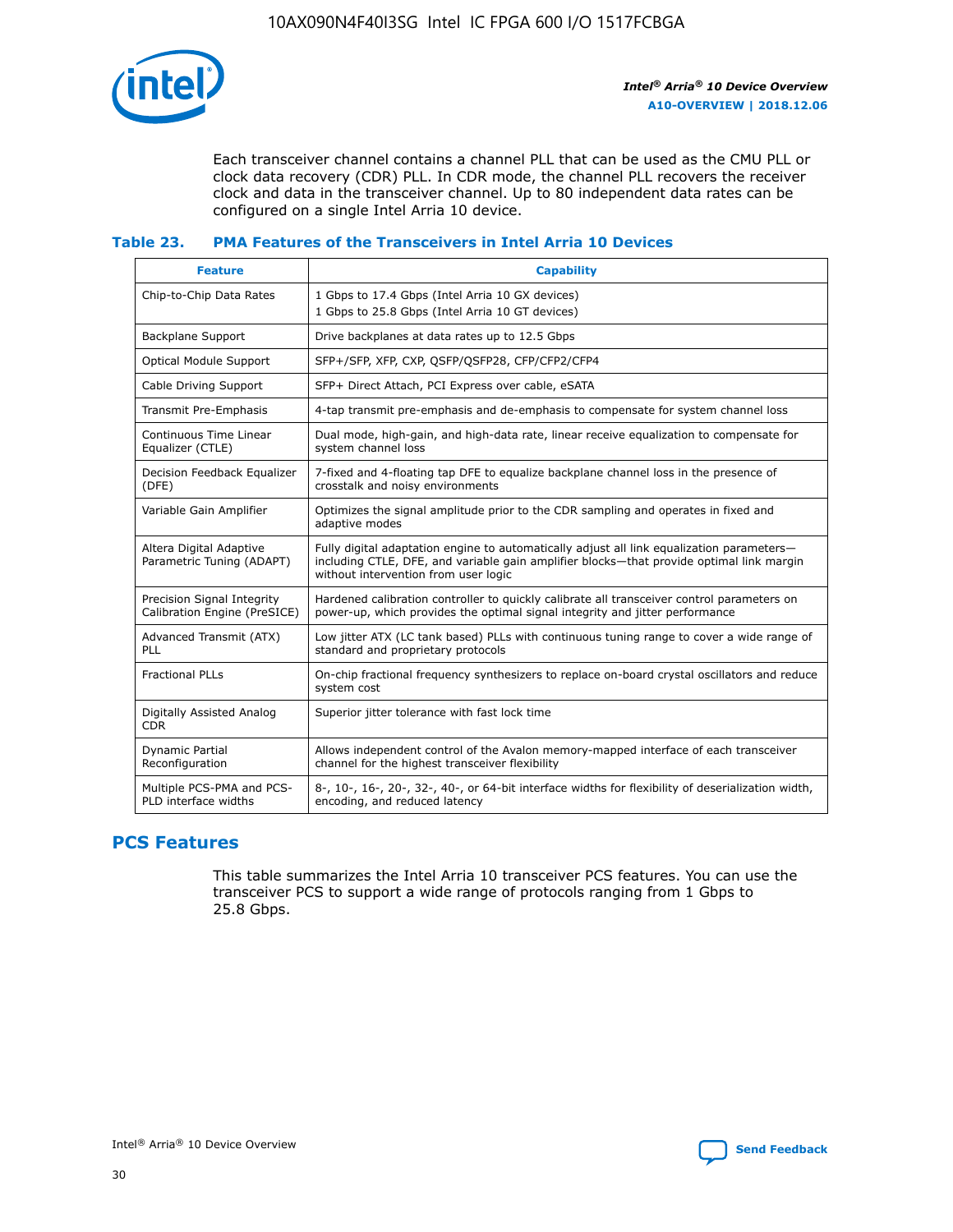

| <b>PCS</b>    | <b>Description</b>                                                                                                                                                                                                                                                                                                                                                                                             |
|---------------|----------------------------------------------------------------------------------------------------------------------------------------------------------------------------------------------------------------------------------------------------------------------------------------------------------------------------------------------------------------------------------------------------------------|
| Standard PCS  | Operates at a data rate up to 12 Gbps<br>Supports protocols such as PCI-Express, CPRI 4.2+, GigE, IEEE 1588 in Hard PCS<br>Implements other protocols using Basic/Custom (Standard PCS) transceiver<br>configuration rules.                                                                                                                                                                                    |
| Enhanced PCS  | Performs functions common to most serial data industry standards, such as word<br>alignment, encoding/decoding, and framing, before data is sent or received off-chip<br>through the PMA<br>• Handles data transfer to and from the FPGA fabric<br>Handles data transfer internally to and from the PMA<br>Provides frequency compensation<br>Performs channel bonding for multi-channel low skew applications |
| PCIe Gen3 PCS | Supports the seamless switching of Data and Clock between the Gen1, Gen2, and Gen3<br>data rates<br>Provides support for PIPE 3.0 features<br>Supports the PIPE interface with the Hard IP enabled, as well as with the Hard IP<br>bypassed                                                                                                                                                                    |

#### **Related Information**

- PCIe Gen1, Gen2, and Gen3 Hard IP on page 26
- Interlaken Support on page 26
- 10 Gbps Ethernet Support on page 26

# **PCS Protocol Support**

This table lists some of the protocols supported by the Intel Arria 10 transceiver PCS. For more information about the blocks in the transmitter and receiver data paths, refer to the related information.

| <b>Protocol</b>                                 | <b>Data Rate</b><br>(Gbps) | <b>Transceiver IP</b>       | <b>PCS Support</b>                      |
|-------------------------------------------------|----------------------------|-----------------------------|-----------------------------------------|
| PCIe Gen3 x1, x2, x4, x8                        | 8.0                        | Native PHY (PIPE)           | Standard PCS and PCIe<br>Gen3 PCS       |
| PCIe Gen2 x1, x2, x4, x8                        | 5.0                        | Native PHY (PIPE)           | <b>Standard PCS</b>                     |
| PCIe Gen1 x1, x2, x4, x8                        | 2.5                        | Native PHY (PIPE)           | Standard PCS                            |
| 1000BASE-X Gigabit Ethernet                     | 1.25                       | Native PHY                  | <b>Standard PCS</b>                     |
| 1000BASE-X Gigabit Ethernet with<br>IEEE 1588v2 | 1.25                       | Native PHY                  | Standard PCS                            |
| 10GBASE-R                                       | 10.3125                    | Native PHY                  | <b>Enhanced PCS</b>                     |
| 10GBASE-R with IEEE 1588v2                      | 10.3125                    | Native PHY                  | <b>Enhanced PCS</b>                     |
| 10GBASE-R with KR FEC                           | 10.3125                    | Native PHY                  | <b>Enhanced PCS</b>                     |
| 10GBASE-KR and 1000BASE-X                       | 10.3125                    | 1G/10GbE and 10GBASE-KR PHY | Standard PCS and<br><b>Enhanced PCS</b> |
| Interlaken (CEI-6G/11G)                         | 3.125 to 17.4              | Native PHY                  | <b>Enhanced PCS</b>                     |
| SFI-S/SFI-5.2                                   | 11.2                       | Native PHY                  | <b>Enhanced PCS</b>                     |
| $10G$ SDI                                       | 10.692                     | Native PHY                  | <b>Enhanced PCS</b>                     |
|                                                 |                            |                             | continued                               |

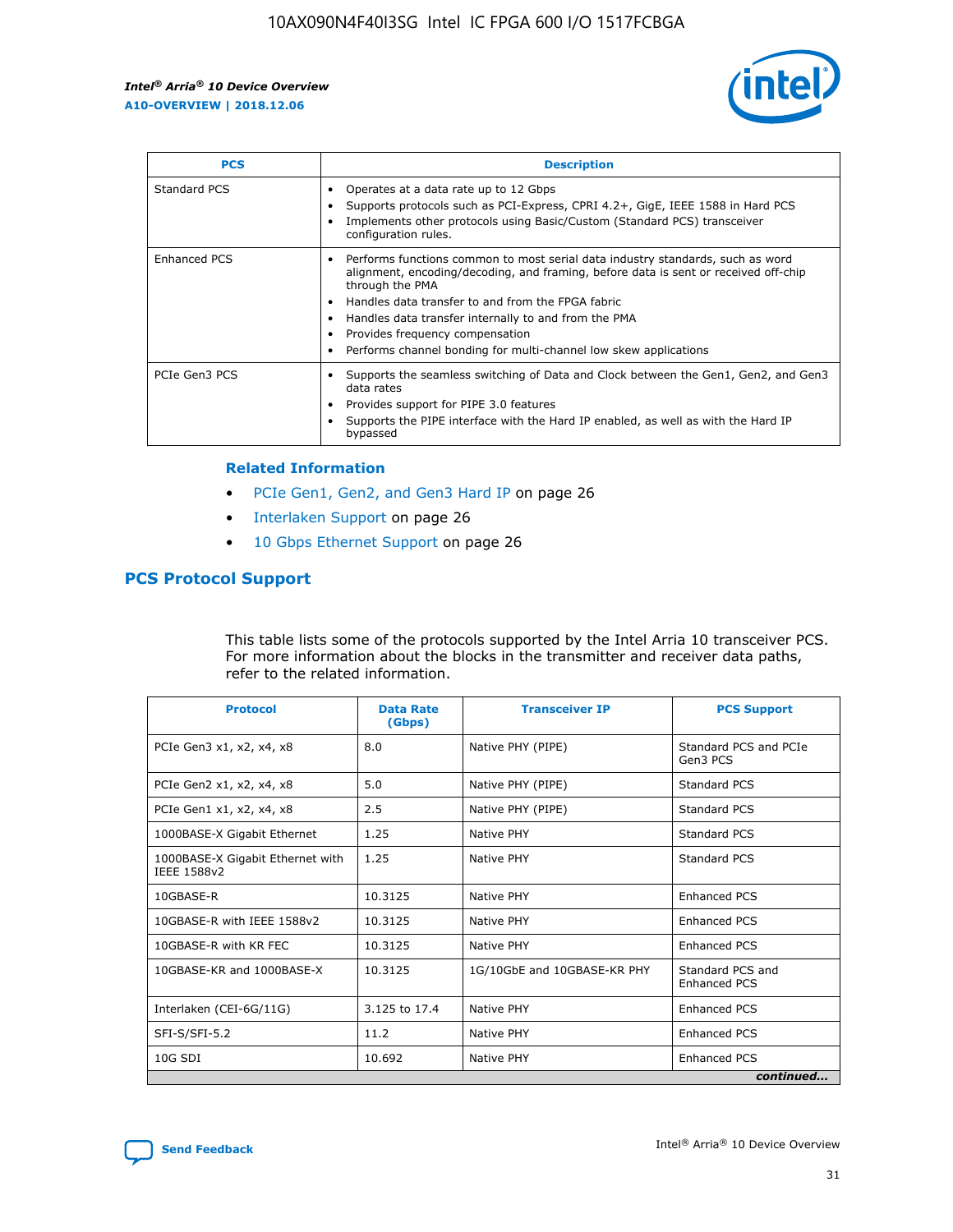

| <b>Protocol</b>      | <b>Data Rate</b><br>(Gbps) | <b>Transceiver IP</b> | <b>PCS Support</b> |
|----------------------|----------------------------|-----------------------|--------------------|
| CPRI 6.0 (64B/66B)   | 0.6144 to<br>10.1376       | Native PHY            | Enhanced PCS       |
| CPRI 4.2 (8B/10B)    | 0.6144 to<br>9.8304        | Native PHY            | Standard PCS       |
| OBSAI RP3 v4.2       | 0.6144 to 6.144            | Native PHY            | Standard PCS       |
| SD-SDI/HD-SDI/3G-SDI | $0.143(12)$ to<br>2.97     | Native PHY            | Standard PCS       |

## **Related Information**

#### [Intel Arria 10 Transceiver PHY User Guide](https://www.intel.com/content/www/us/en/programmable/documentation/nik1398707230472.html#nik1398707091164)

Provides more information about the supported transceiver protocols and PHY IP, the PMA architecture, and the standard, enhanced, and PCIe Gen3 PCS architecture.

# **SoC with Hard Processor System**

Each SoC device combines an FPGA fabric and a hard processor system (HPS) in a single device. This combination delivers the flexibility of programmable logic with the power and cost savings of hard IP in these ways:

- Reduces board space, system power, and bill of materials cost by eliminating a discrete embedded processor
- Allows you to differentiate the end product in both hardware and software, and to support virtually any interface standard
- Extends the product life and revenue through in-field hardware and software updates

 $(12)$  The 0.143 Gbps data rate is supported using oversampling of user logic that you must implement in the FPGA fabric.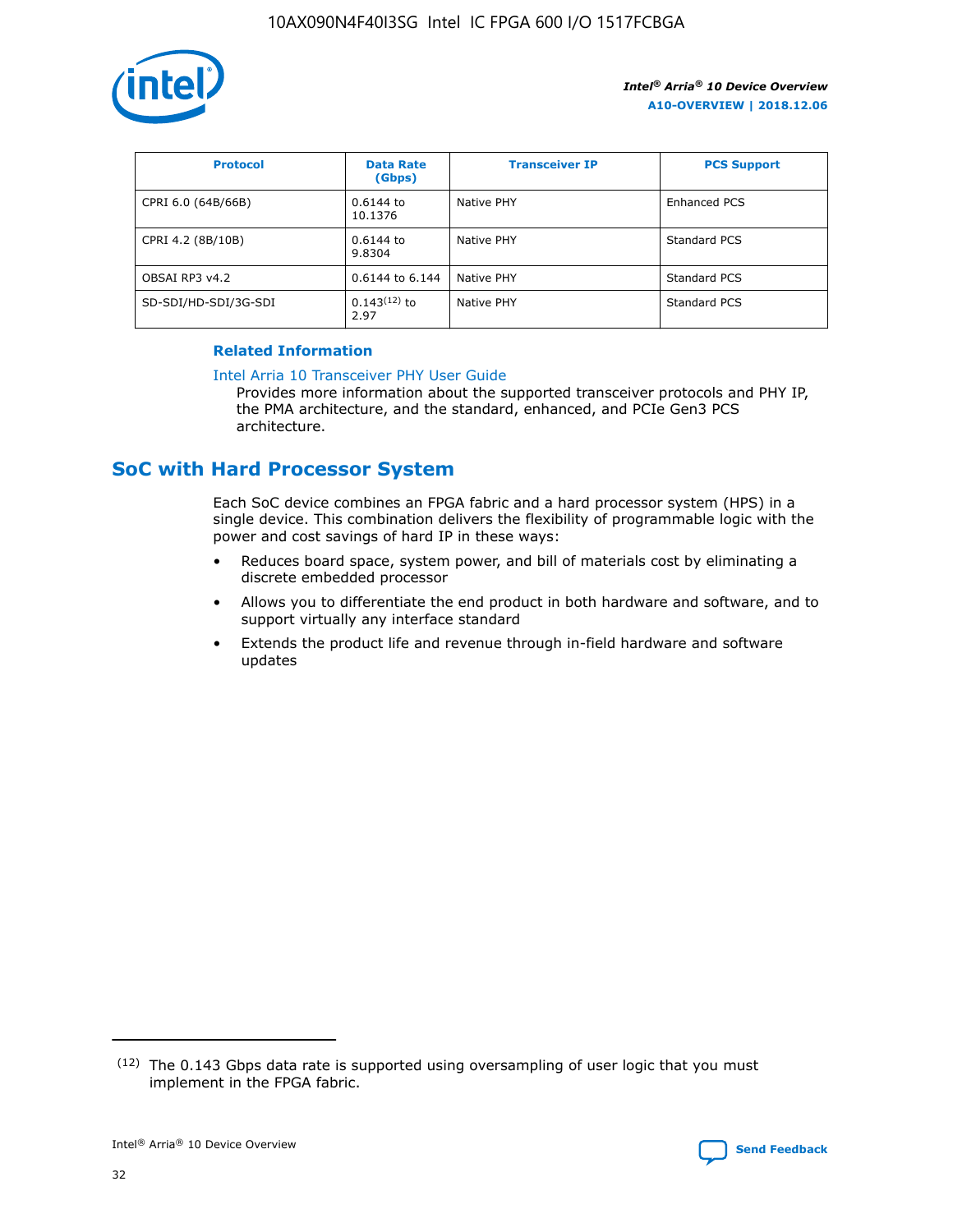

#### **Figure 9. HPS Block Diagram**

This figure shows a block diagram of the HPS with the dual ARM Cortex-A9 MPCore processor.



# **Key Advantages of 20-nm HPS**

The 20-nm HPS strikes a balance between enabling maximum software compatibility with 28-nm SoCs while still improving upon the 28-nm HPS architecture. These improvements address the requirements of the next generation target markets such as wireless and wireline communications, compute and storage equipment, broadcast and military in terms of performance, memory bandwidth, connectivity via backplane and security.

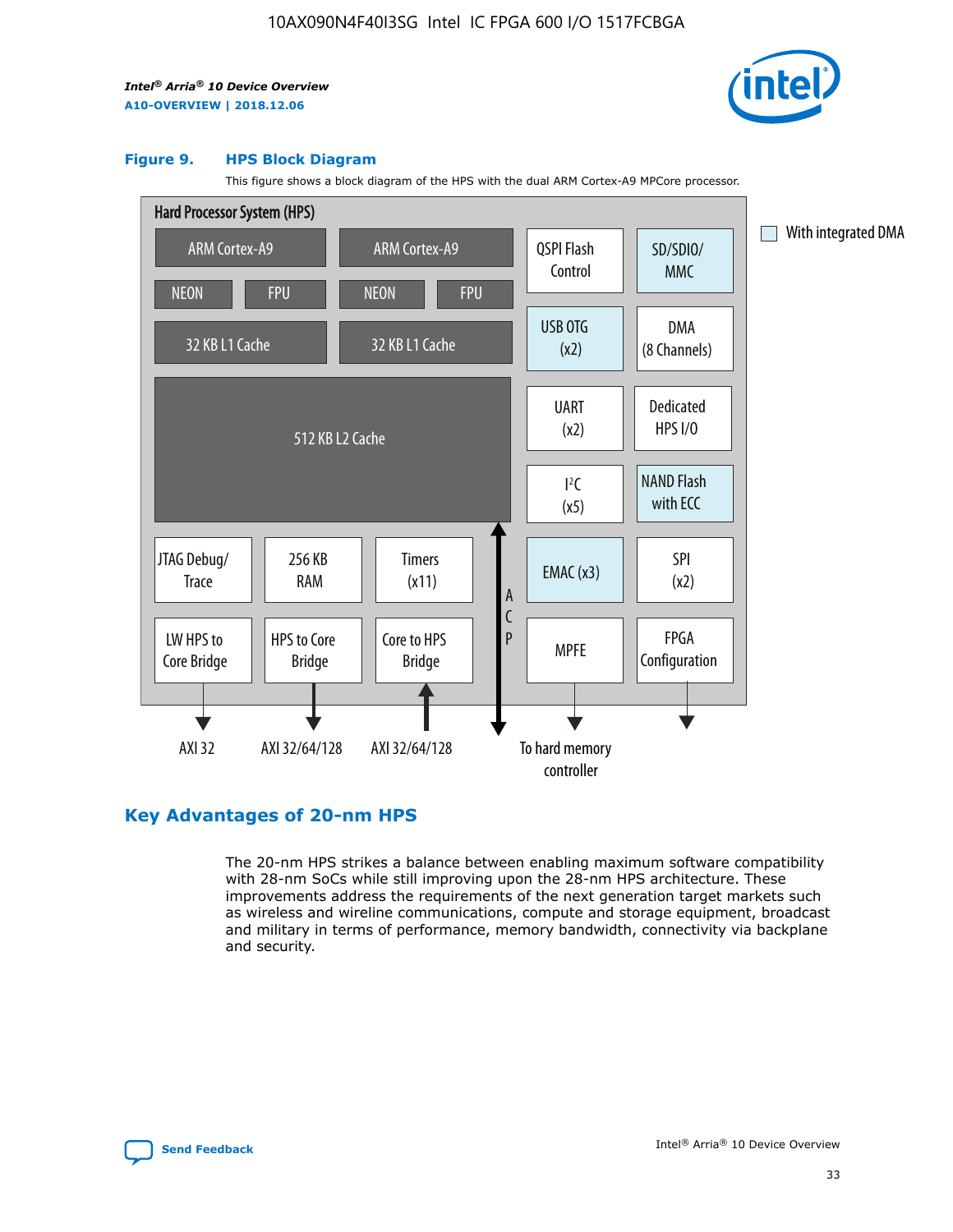

## **Table 24. Improvements in 20 nm HPS**

This table lists the key improvements of the 20 nm HPS compared to the 28 nm HPS.

| Advantages/<br><b>Improvements</b>                          | <b>Description</b>                                                                                                                                                                                                                                                                                                                                                                                                                                                                                                                                                                                                                                                                                                                                                                                                                                                                                                                                |
|-------------------------------------------------------------|---------------------------------------------------------------------------------------------------------------------------------------------------------------------------------------------------------------------------------------------------------------------------------------------------------------------------------------------------------------------------------------------------------------------------------------------------------------------------------------------------------------------------------------------------------------------------------------------------------------------------------------------------------------------------------------------------------------------------------------------------------------------------------------------------------------------------------------------------------------------------------------------------------------------------------------------------|
| Increased performance and<br>overdrive capability           | While the nominal processor frequency is 1.2 GHz, the 20 nm HPS offers an "overdrive"<br>feature which enables a higher processor operating frequency. This requires a higher supply<br>voltage value that is unique to the HPS and may require a separate regulator.                                                                                                                                                                                                                                                                                                                                                                                                                                                                                                                                                                                                                                                                             |
| Increased processor memory<br>bandwidth and DDR4<br>support | Up to 64-bit DDR4 memory at 2,400 Mbps support is available for the processor. The hard<br>memory controller for the HPS comprises a multi-port front end that manages connections<br>to a single port memory controller. The multi-port front end allows logic core and the HPS<br>to share ports and thereby the available bandwidth of the memory controller.                                                                                                                                                                                                                                                                                                                                                                                                                                                                                                                                                                                  |
| Flexible I/O sharing                                        | An advanced I/O pin muxing scheme allows improved sharing of I/O between the HPS and<br>the core logic. The following types of I/O are available for SoC:<br>17 dedicated I/Os-physically located inside the HPS block and are not accessible to<br>$\bullet$<br>logic within the core. The 17 dedicated I/Os are used for HPS clock, resets, and<br>interfacing with boot devices, QSPI, and SD/MMC.<br>48 direct shared I/O-located closest to the HPS block and are ideal for high speed HPS<br>$\bullet$<br>peripherals such as EMAC, USB, and others. There is one bank of 48 I/Os that supports<br>direct sharing where the 48 I/Os can be shared 12 I/Os at a time.<br>Standard (shared) I/O-all standard I/Os can be shared by the HPS peripherals and any<br>logic within the core. For designs where more than 48 I/Os are reguired to fully use all<br>the peripherals in the HPS, these I/Os can be connected through the core logic. |
| <b>EMAC</b> core                                            | Three EMAC cores are available in the HPS. The EMAC cores enable an application to<br>support two redundant Ethernet connections; for example, backplane, or two EMAC cores<br>for managing IEEE 1588 time stamp information while allowing a third EMAC core for debug<br>and configuration. All three EMACs can potentially share the same time stamps, simplifying<br>the 1588 time stamping implementation. A new serial time stamp interface allows core<br>logic to access and read the time stamp values. The integrated EMAC controllers can be<br>connected to external Ethernet PHY through the provided MDIO or I <sup>2</sup> C interface.                                                                                                                                                                                                                                                                                            |
| On-chip memory                                              | The on-chip memory is updated to 256 KB support and can support larger data sets and<br>real time algorithms.                                                                                                                                                                                                                                                                                                                                                                                                                                                                                                                                                                                                                                                                                                                                                                                                                                     |
| <b>ECC</b> enhancements                                     | Improvements in L2 Cache ECC management allow identification of errors down to the<br>address level. ECC enhancements also enable improved error injection and status reporting<br>via the introduction of new memory mapped access to syndrome and data signals.                                                                                                                                                                                                                                                                                                                                                                                                                                                                                                                                                                                                                                                                                 |
| HPS to FPGA Interconnect<br>Backbone                        | Although the HPS and the Logic Core can operate independently, they are tightly coupled<br>via a high-bandwidth system interconnect built from high-performance ARM AMBA AXI bus<br>bridges. IP bus masters in the FPGA fabric have access to HPS bus slaves via the FPGA-to-<br>HPS interconnect. Similarly, HPS bus masters have access to bus slaves in the core fabric<br>via the HPS-to-FPGA bridge. Both bridges are AMBA AXI-3 compliant and support<br>simultaneous read and write transactions. Up to three masters within the core fabric can<br>share the HPS SDRAM controller with the processor. Additionally, the processor can be used<br>to configure the core fabric under program control via a dedicated 32-bit configuration port.                                                                                                                                                                                            |
| FPGA configuration and HPS<br>booting                       | The FPGA fabric and HPS in the SoCs are powered independently. You can reduce the clock<br>frequencies or gate the clocks to reduce dynamic power.<br>You can configure the FPGA fabric and boot the HPS independently, in any order, providing<br>you with more design flexibility.                                                                                                                                                                                                                                                                                                                                                                                                                                                                                                                                                                                                                                                              |
| Security                                                    | New security features have been introduced for anti-tamper management, secure boot,<br>encryption (AES), and authentication (SHA).                                                                                                                                                                                                                                                                                                                                                                                                                                                                                                                                                                                                                                                                                                                                                                                                                |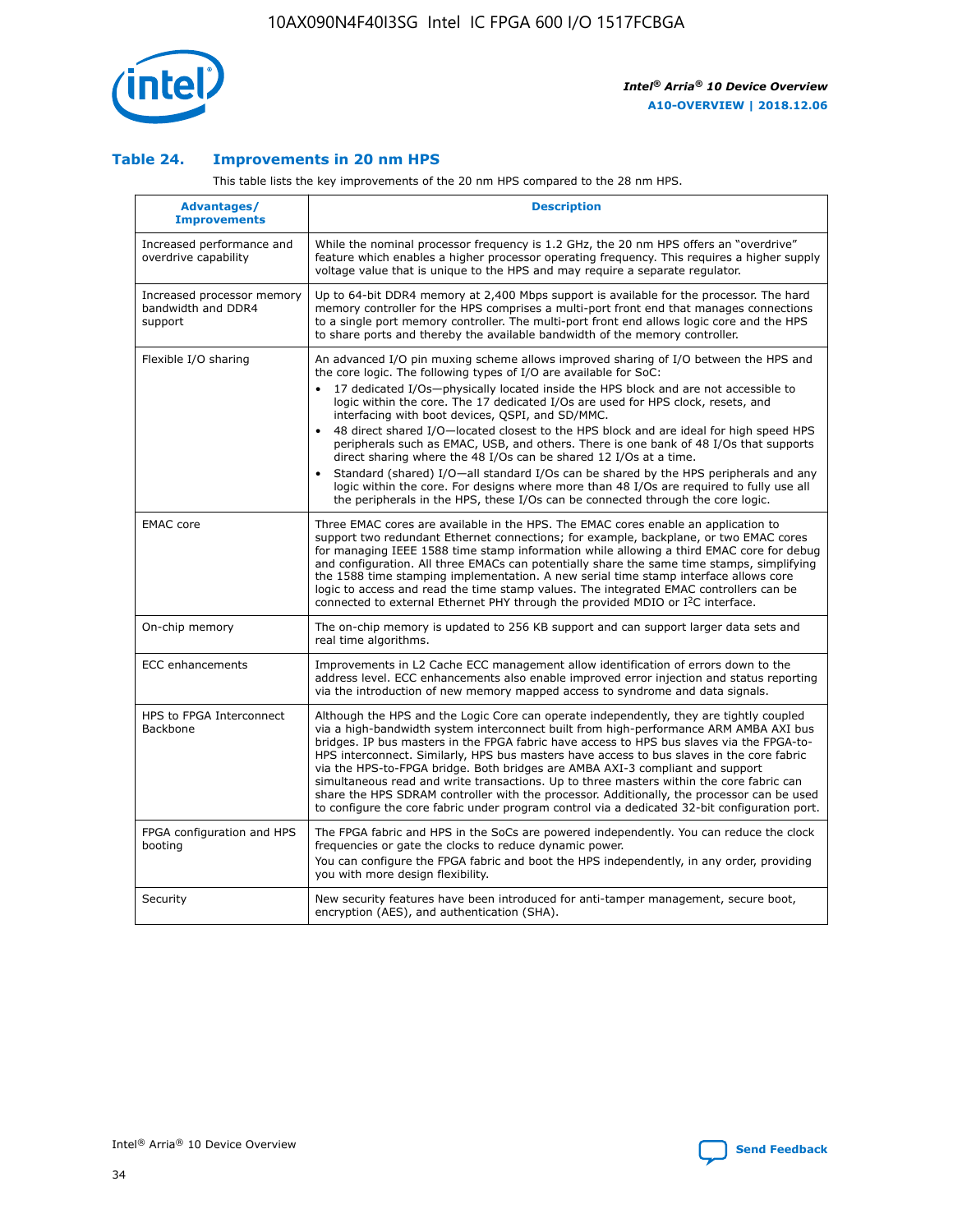

# **Features of the HPS**

The HPS has the following features:

- 1.2-GHz, dual-core ARM Cortex-A9 MPCore processor with up to 1.5-GHz via overdrive
	- ARMv7-A architecture that runs 32-bit ARM instructions, 16-bit and 32-bit Thumb instructions, and 8-bit Java byte codes in Jazelle style
	- Superscalar, variable length, out-of-order pipeline with dynamic branch prediction
	- Instruction Efficiency 2.5 MIPS/MHz, which provides total performance of 7500 MIPS at 1.5 GHz
- Each processor core includes:
	- 32 KB of L1 instruction cache, 32 KB of L1 data cache
	- Single- and double-precision floating-point unit and NEON media engine
	- CoreSight debug and trace technology
	- Snoop Control Unit (SCU) and Acceleration Coherency Port (ACP)
- 512 KB of shared L2 cache
- 256 KB of scratch RAM
- Hard memory controller with support for DDR3, DDR4 and optional error correction code (ECC) support
- Multiport Front End (MPFE) Scheduler interface to the hard memory controller
- 8-channel direct memory access (DMA) controller
- QSPI flash controller with SIO, DIO, QIO SPI Flash support
- NAND flash controller (ONFI 1.0 or later) with DMA and ECC support, updated to support 8 and 16-bit Flash devices and new command DMA to offload CPU for fast power down recovery
- Updated SD/SDIO/MMC controller to eMMC 4.5 with DMA with CE-ATA digital command support
- 3 10/100/1000 Ethernet media access control (MAC) with DMA
- 2 USB On-the-Go (OTG) controllers with DMA
- $\bullet$  5 I<sup>2</sup>C controllers (3 can be used by EMAC for MIO to external PHY)
- 2 UART 16550 Compatible controllers
- 4 serial peripheral interfaces (SPI) (2 Master, 2 Slaves)
- 62 programmable general-purpose I/Os, which includes 48 direct share I/Os that allows the HPS peripherals to connect directly to the FPGA I/Os
- 7 general-purpose timers
- 4 watchdog timers
- Anti-tamper, Secure Boot, Encryption (AES) and Authentication (SHA)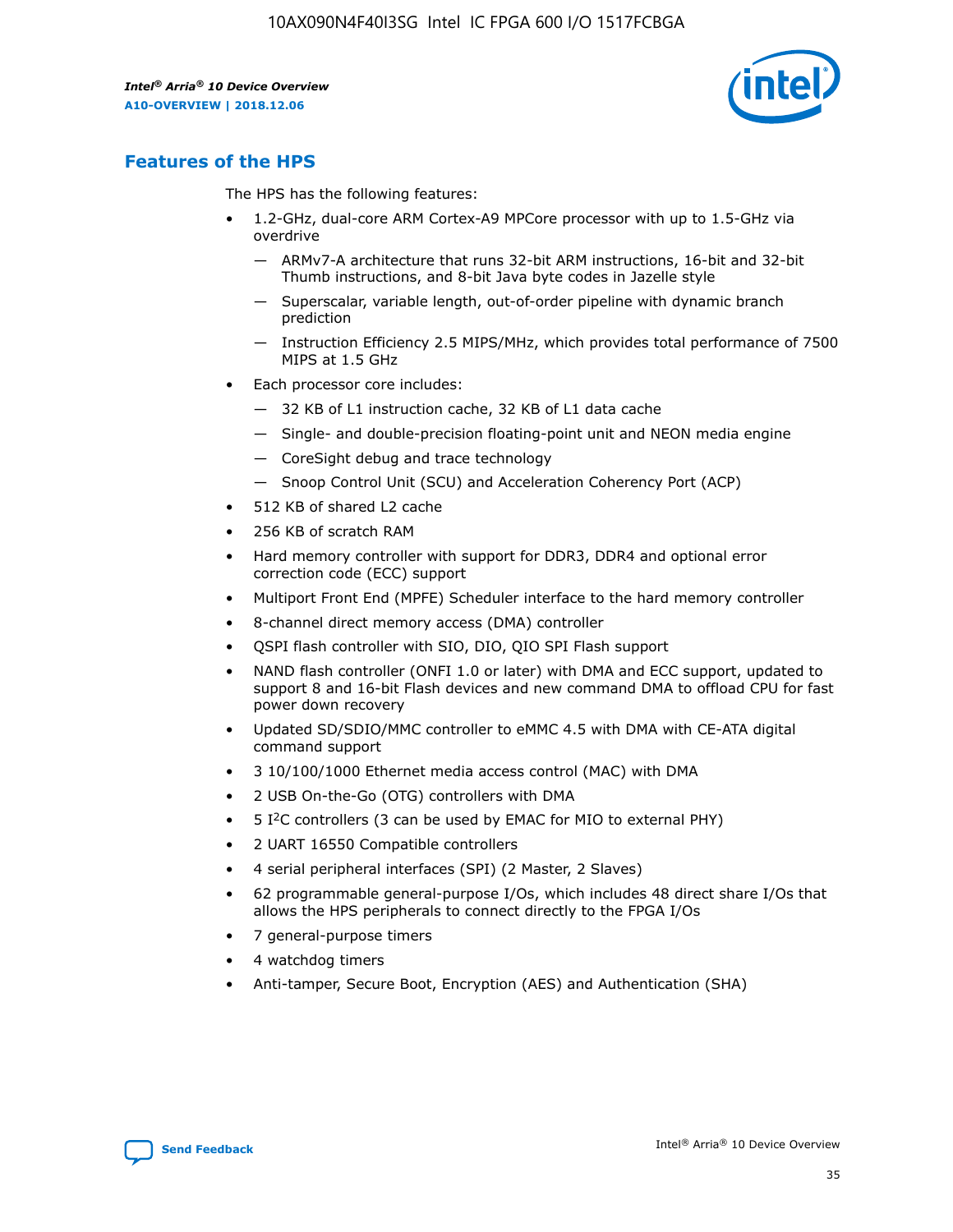

# **System Peripherals and Debug Access Port**

Each Ethernet MAC, USB OTG, NAND flash controller, and SD/MMC controller module has an integrated DMA controller. For modules without an integrated DMA controller, an additional DMA controller module provides up to eight channels of high-bandwidth data transfers. Peripherals that communicate off-chip are multiplexed with other peripherals at the HPS pin level. This allows you to choose which peripherals interface with other devices on your PCB.

The debug access port provides interfaces to industry standard JTAG debug probes and supports ARM CoreSight debug and core traces to facilitate software development.

## **HPS–FPGA AXI Bridges**

The HPS–FPGA bridges, which support the Advanced Microcontroller Bus Architecture (AMBA) Advanced eXtensible Interface (AXI™) specifications, consist of the following bridges:

- FPGA-to-HPS AMBA AXI bridge—a high-performance bus supporting 32, 64, and 128 bit data widths that allows the FPGA fabric to issue transactions to slaves in the HPS.
- HPS-to-FPGA Avalon/AMBA AXI bridge—a high-performance bus supporting 32, 64, and 128 bit data widths that allows the HPS to issue transactions to slaves in the FPGA fabric.
- Lightweight HPS-to-FPGA AXI bridge—a lower latency 32 bit width bus that allows the HPS to issue transactions to soft peripherals in the FPGA fabric. This bridge is primarily used for control and status register (CSR) accesses to peripherals in the FPGA fabric.

The HPS–FPGA AXI bridges allow masters in the FPGA fabric to communicate with slaves in the HPS logic, and vice versa. For example, the HPS-to-FPGA AXI bridge allows you to share memories instantiated in the FPGA fabric with one or both microprocessors in the HPS, while the FPGA-to-HPS AXI bridge allows logic in the FPGA fabric to access the memory and peripherals in the HPS.

Each HPS–FPGA bridge also provides asynchronous clock crossing for data transferred between the FPGA fabric and the HPS.

### **HPS SDRAM Controller Subsystem**

The HPS SDRAM controller subsystem contains a multiport SDRAM controller and DDR PHY that are shared between the FPGA fabric (through the FPGA-to-HPS SDRAM interface), the level 2 (L2) cache, and the level 3 (L3) system interconnect. The FPGA-to-HPS SDRAM interface supports AMBA AXI and Avalon® Memory-Mapped (Avalon-MM) interface standards, and provides up to six individual ports for access by masters implemented in the FPGA fabric.

The HPS SDRAM controller supports up to 3 masters (command ports), 3x 64-bit read data ports and 3x 64-bit write data ports.

To maximize memory performance, the SDRAM controller subsystem supports command and data reordering, deficit round-robin arbitration with aging, and high-priority bypass features.

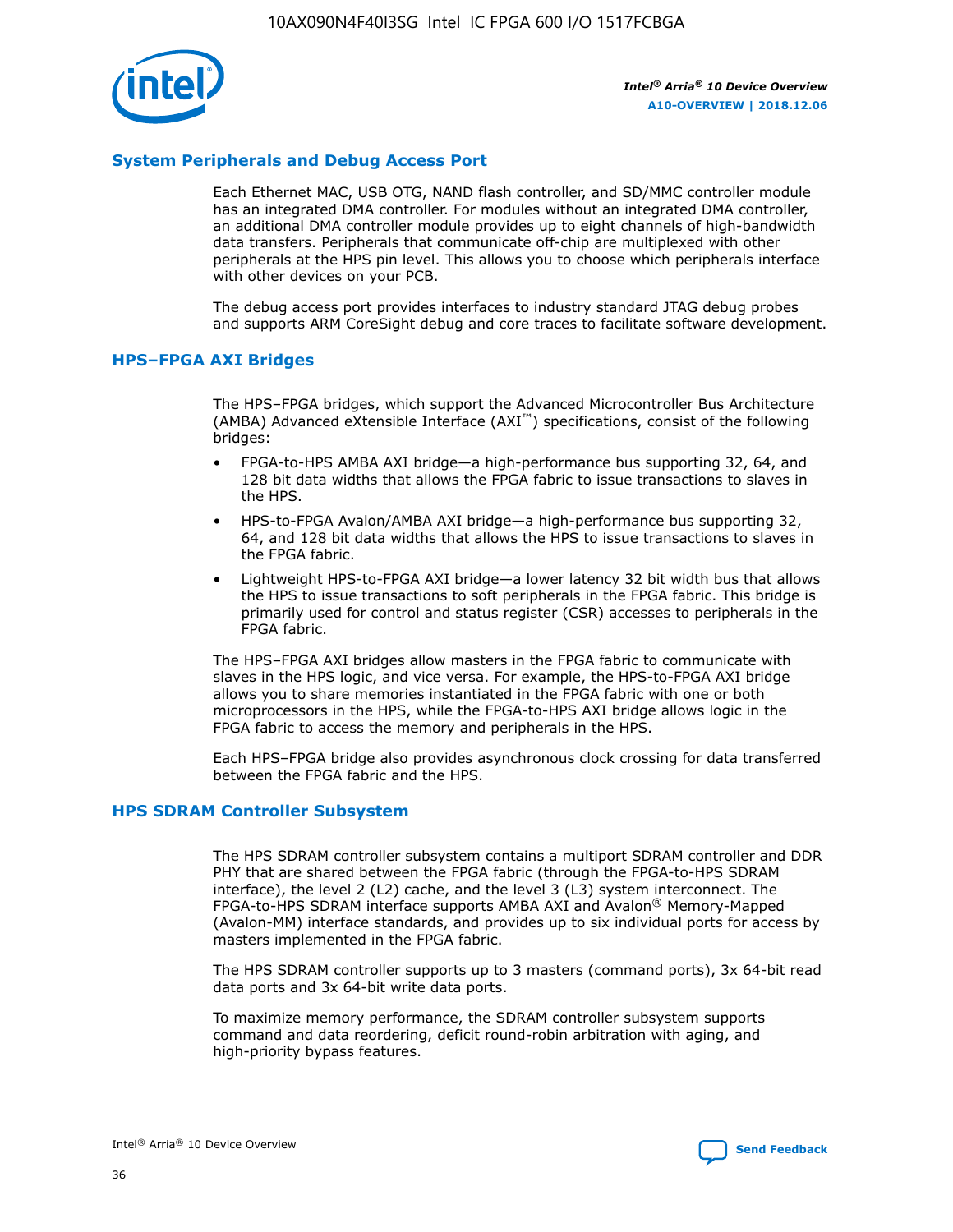

# **FPGA Configuration and HPS Booting**

The FPGA fabric and HPS in the SoC FPGA must be powered at the same time. You can reduce the clock frequencies or gate the clocks to reduce dynamic power.

Once powered, the FPGA fabric and HPS can be configured independently thus providing you with more design flexibility:

- You can boot the HPS independently. After the HPS is running, the HPS can fully or partially reconfigure the FPGA fabric at any time under software control. The HPS can also configure other FPGAs on the board through the FPGA configuration controller.
- Configure the FPGA fabric first, and then boot the HPS from memory accessible to the FPGA fabric.

## **Hardware and Software Development**

For hardware development, you can configure the HPS and connect your soft logic in the FPGA fabric to the HPS interfaces using the Platform Designer system integration tool in the Intel Quartus Prime software.

For software development, the ARM-based SoC FPGA devices inherit the rich software development ecosystem available for the ARM Cortex-A9 MPCore processor. The software development process for Intel SoC FPGAs follows the same steps as those for other SoC devices from other manufacturers. Support for Linux\*, VxWorks\*, and other operating systems are available for the SoC FPGAs. For more information on the operating systems support availability, contact the Intel FPGA sales team.

You can begin device-specific firmware and software development on the Intel SoC FPGA Virtual Target. The Virtual Target is a fast PC-based functional simulation of a target development system—a model of a complete development board. The Virtual Target enables the development of device-specific production software that can run unmodified on actual hardware.

# **Dynamic and Partial Reconfiguration**

The Intel Arria 10 devices support dynamic and partial reconfiguration. You can use dynamic and partial reconfiguration simultaneously to enable seamless reconfiguration of both the device core and transceivers.

# **Dynamic Reconfiguration**

You can reconfigure the PMA and PCS blocks while the device continues to operate. This feature allows you to change the data rates, protocol, and analog settings of a channel in a transceiver bank without affecting on-going data transfer in other transceiver banks. This feature is ideal for applications that require dynamic multiprotocol or multirate support.

# **Partial Reconfiguration**

Using partial reconfiguration, you can reconfigure some parts of the device while keeping the device in operation.

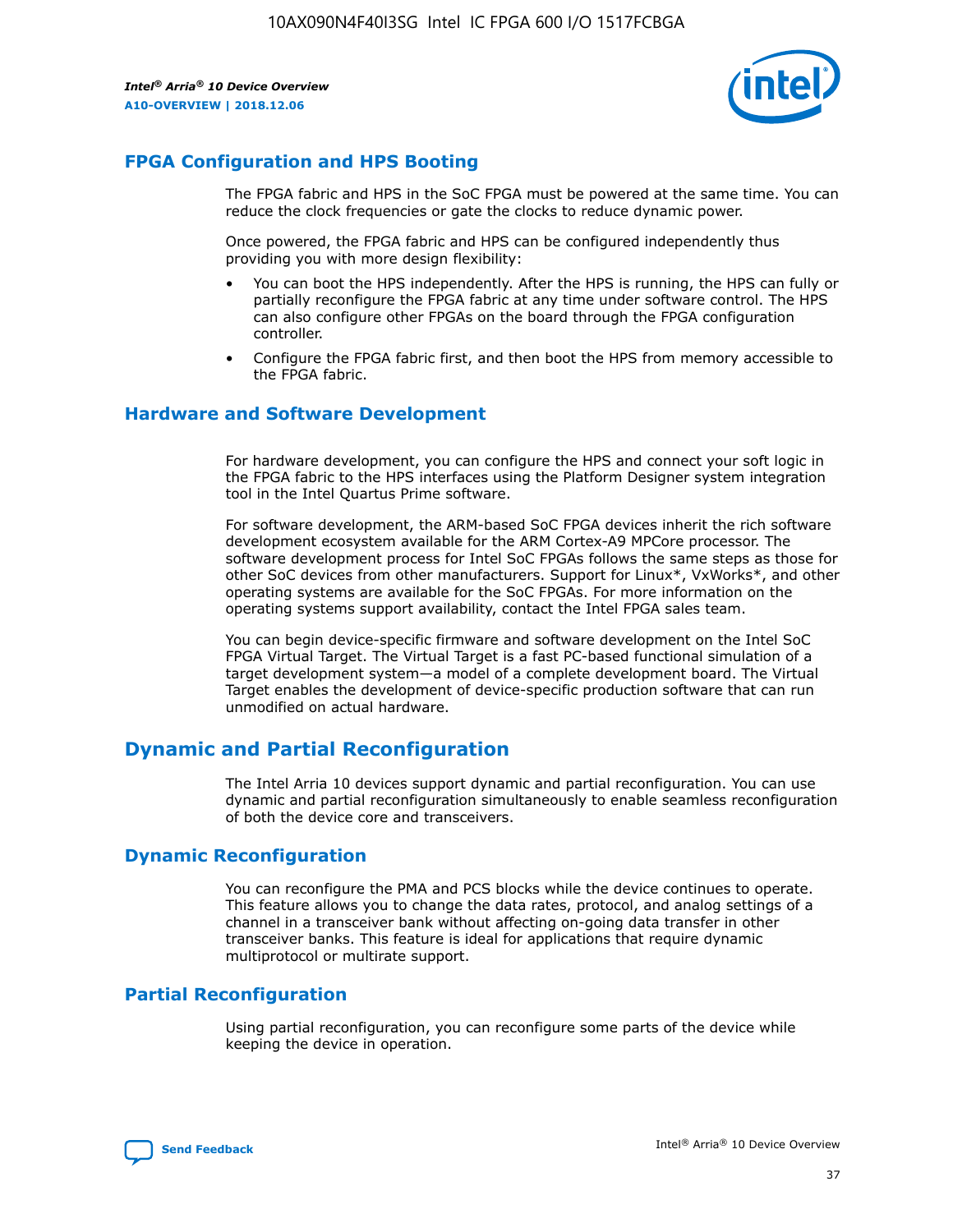

Instead of placing all device functions in the FPGA fabric, you can store some functions that do not run simultaneously in external memory and load them only when required. This capability increases the effective logic density of the device, and lowers cost and power consumption.

In the Intel solution, you do not have to worry about intricate device architecture to perform a partial reconfiguration. The partial reconfiguration capability is built into the Intel Quartus Prime design software, making such time-intensive task simple.

Intel Arria 10 devices support partial reconfiguration in the following configuration options:

- Using an internal host:
	- All supported configuration modes where the FPGA has access to external memory devices such as serial and parallel flash memory.
	- Configuration via Protocol [CvP (PCIe)]
- Using an external host—passive serial (PS), fast passive parallel (FPP) x8, FPP x16, and FPP x32 I/O interface.

# **Enhanced Configuration and Configuration via Protocol**

# **Table 25. Configuration Schemes and Features of Intel Arria 10 Devices**

Intel Arria 10 devices support 1.8 V programming voltage and several configuration schemes.

| <b>Scheme</b>                                                          | <b>Data</b><br><b>Width</b> | <b>Max Clock</b><br>Rate<br>(MHz) | <b>Max Data</b><br>Rate<br>(Mbps)<br>(13) | <b>Decompression</b> | <b>Design</b><br>Security <sup>(1</sup><br>4) | <b>Partial</b><br><b>Reconfiguration</b><br>(15) | <b>Remote</b><br><b>System</b><br><b>Update</b> |
|------------------------------------------------------------------------|-----------------------------|-----------------------------------|-------------------------------------------|----------------------|-----------------------------------------------|--------------------------------------------------|-------------------------------------------------|
| <b>JTAG</b>                                                            | 1 bit                       | 33                                | 33                                        |                      |                                               | Yes(16)                                          |                                                 |
| Active Serial (AS)<br>through the<br>EPCO-L<br>configuration<br>device | 1 bit,<br>4 bits            | 100                               | 400                                       | Yes                  | Yes                                           | $Y_{PS}(16)$                                     | Yes                                             |
| Passive serial (PS)<br>through CPLD or<br>external<br>microcontroller  | 1 bit                       | 100                               | 100                                       | Yes                  | Yes                                           | Yes(16)                                          | Parallel<br>Flash<br>Loader<br>(PFL) IP<br>core |
|                                                                        |                             |                                   |                                           |                      |                                               |                                                  | continued                                       |

<sup>(13)</sup> Enabling either compression or design security features affects the maximum data rate. Refer to the Intel Arria 10 Device Datasheet for more information.

<sup>(14)</sup> Encryption and compression cannot be used simultaneously.

 $(15)$  Partial reconfiguration is an advanced feature of the device family. If you are interested in using partial reconfiguration, contact Intel for support.

 $(16)$  Partial configuration can be performed only when it is configured as internal host.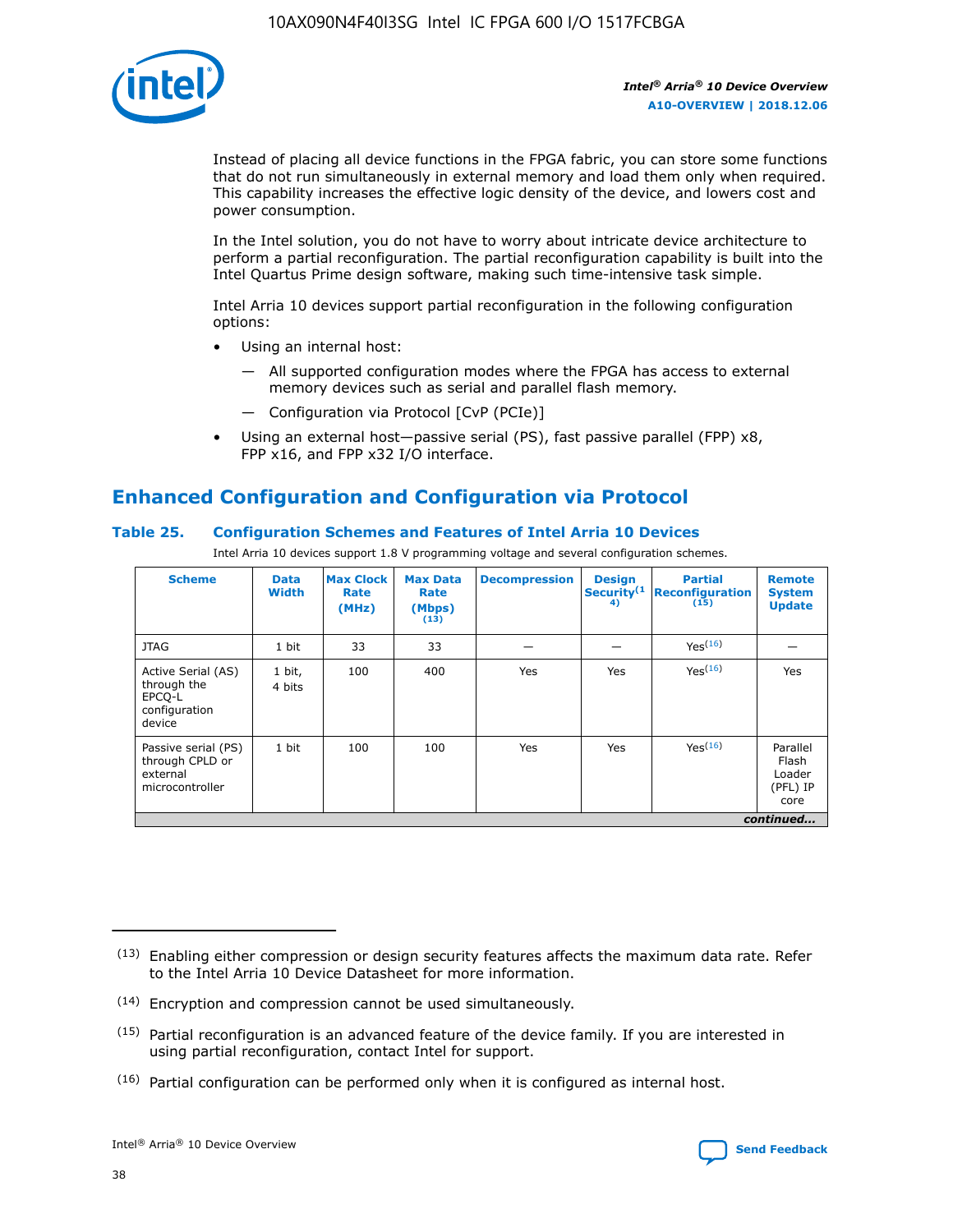

| <b>Scheme</b>                                   | <b>Data</b><br><b>Width</b> | <b>Max Clock</b><br>Rate<br>(MHz) | <b>Max Data</b><br>Rate<br>(Mbps)<br>(13) | <b>Decompression</b> | <b>Design</b><br>Security <sup>(1</sup><br>4) | <b>Partial</b><br><b>Reconfiguration</b><br>(15) | <b>Remote</b><br><b>System</b><br><b>Update</b> |
|-------------------------------------------------|-----------------------------|-----------------------------------|-------------------------------------------|----------------------|-----------------------------------------------|--------------------------------------------------|-------------------------------------------------|
| Fast passive                                    | 8 bits                      | 100                               | 3200                                      | Yes                  | Yes                                           | Yes(17)                                          | PFL IP                                          |
| parallel (FPP)<br>through CPLD or               | 16 bits                     |                                   |                                           | Yes                  | Yes                                           |                                                  | core                                            |
| external<br>microcontroller                     | 32 bits                     |                                   |                                           | Yes                  | Yes                                           |                                                  |                                                 |
| Configuration via                               | 16 bits                     | 100                               | 3200                                      | Yes                  | Yes                                           | Yes <sup>(17)</sup>                              |                                                 |
| <b>HPS</b>                                      | 32 bits                     |                                   |                                           | Yes                  | Yes                                           |                                                  |                                                 |
| Configuration via<br>Protocol [CvP<br>$(PCIe*)$ | x1, x2,<br>x4, x8<br>lanes  |                                   | 8000                                      | Yes                  | Yes                                           | Yes <sup>(16)</sup>                              |                                                 |

You can configure Intel Arria 10 devices through PCIe using Configuration via Protocol (CvP). The Intel Arria 10 CvP implementation conforms to the PCIe 100 ms power-up-to-active time requirement.

#### **Related Information**

[Configuration via Protocol \(CvP\) Implementation in Intel FPGAs User Guide](https://www.intel.com/content/www/us/en/programmable/documentation/dsu1441819344145.html#dsu1442269728522) Provides more information about the CvP configuration scheme.

# **SEU Error Detection and Correction**

Intel Arria 10 devices offer robust and easy-to-use single-event upset (SEU) error detection and correction circuitry.

The detection and correction circuitry includes protection for Configuration RAM (CRAM) programming bits and user memories. The CRAM is protected by a continuously running CRC error detection circuit with integrated ECC that automatically corrects one or two errors and detects higher order multi-bit errors. When more than two errors occur, correction is available through reloading of the core programming file, providing a complete design refresh while the FPGA continues to operate.

The physical layout of the Intel Arria 10 CRAM array is optimized to make the majority of multi-bit upsets appear as independent single-bit or double-bit errors which are automatically corrected by the integrated CRAM ECC circuitry. In addition to the CRAM protection, the M20K memory blocks also include integrated ECC circuitry and are layout-optimized for error detection and correction. The MLAB does not have ECC.

(14) Encryption and compression cannot be used simultaneously.

<sup>(17)</sup> Supported at a maximum clock rate of 100 MHz.



 $(13)$  Enabling either compression or design security features affects the maximum data rate. Refer to the Intel Arria 10 Device Datasheet for more information.

 $(15)$  Partial reconfiguration is an advanced feature of the device family. If you are interested in using partial reconfiguration, contact Intel for support.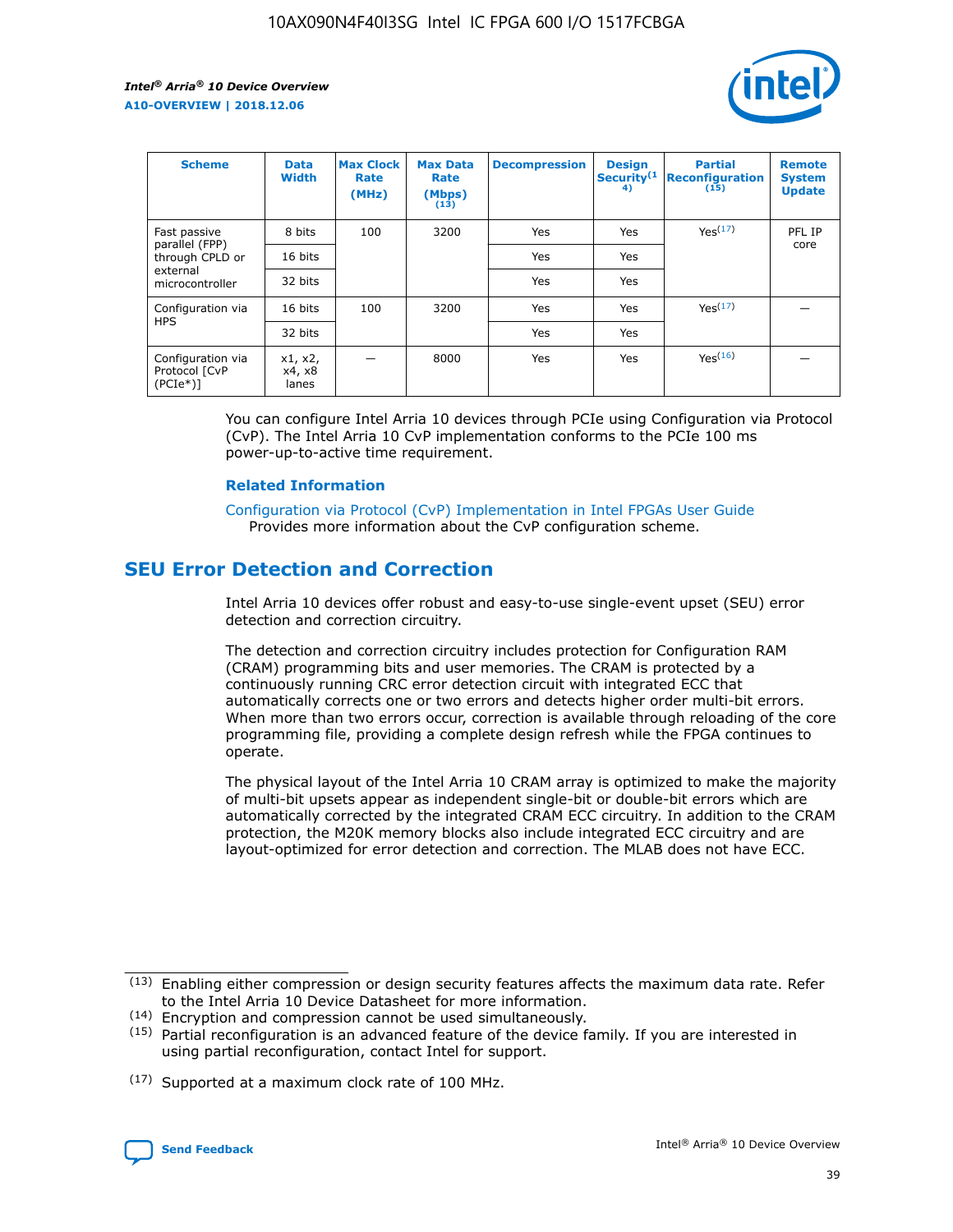

# **Power Management**

Intel Arria 10 devices leverage the advanced 20 nm process technology, a low 0.9 V core power supply, an enhanced core architecture, and several optional power reduction techniques to reduce total power consumption by as much as 40% compared to Arria V devices and as much as 60% compared to Stratix V devices.

The optional power reduction techniques in Intel Arria 10 devices include:

- **SmartVID**—a code is programmed into each device during manufacturing that allows a smart regulator to operate the device at lower core  $V_{CC}$  while maintaining performance
- **Programmable Power Technology**—non-critical timing paths are identified by the Intel Quartus Prime software and the logic in these paths is biased for low power instead of high performance
- **Low Static Power Options**—devices are available with either standard static power or low static power while maintaining performance

Furthermore, Intel Arria 10 devices feature Intel's industry-leading low power transceivers and include a number of hard IP blocks that not only reduce logic resources but also deliver substantial power savings compared to soft implementations. In general, hard IP blocks consume up to 90% less power than the equivalent soft logic implementations.

# **Incremental Compilation**

The Intel Quartus Prime software incremental compilation feature reduces compilation time and helps preserve performance to ease timing closure. The incremental compilation feature enables the partial reconfiguration flow for Intel Arria 10 devices.

Incremental compilation supports top-down, bottom-up, and team-based design flows. This feature facilitates modular, hierarchical, and team-based design flows where different designers compile their respective design sections in parallel. Furthermore, different designers or IP providers can develop and optimize different blocks of the design independently. These blocks can then be imported into the top level project.

# **Document Revision History for Intel Arria 10 Device Overview**

| <b>Document</b><br><b>Version</b> | <b>Changes</b>                                                                                                                                                                                                                                                              |
|-----------------------------------|-----------------------------------------------------------------------------------------------------------------------------------------------------------------------------------------------------------------------------------------------------------------------------|
| 2018.12.06                        | Added links to Intel Arria 10 device errata documents.<br>Removed automotive temperature option from the Intel Arria 10 GX devices.<br>Removed -3 fabric speed grade from the Intel Arria 10 GT devices.<br>Updated power options for the Intel Arria 10 GX and GT devices. |
| 2018.04.09                        | Updated the lowest $V_{CC}$ from 0.83 V to 0.82 V in the topic listing a summary of the device features.                                                                                                                                                                    |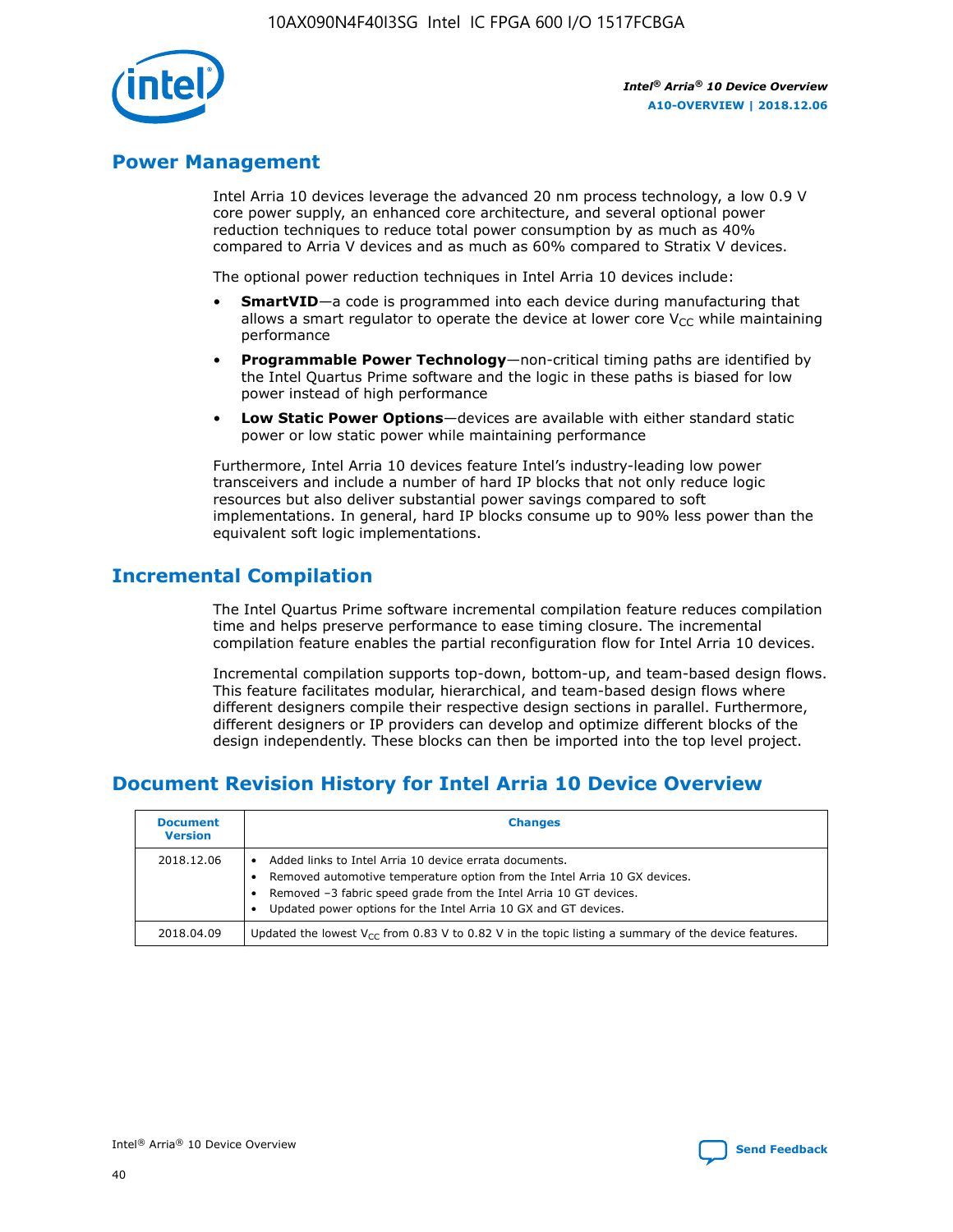*Intel® Arria® 10 Device Overview* **A10-OVERVIEW | 2018.12.06**



| <b>Date</b>    | <b>Version</b> | <b>Changes</b>                                                                                                                                                                                                                                                                                                                                                                                                                                                                                                                                                                                                                                                                                                                                                                                                                                                                                                                                                            |
|----------------|----------------|---------------------------------------------------------------------------------------------------------------------------------------------------------------------------------------------------------------------------------------------------------------------------------------------------------------------------------------------------------------------------------------------------------------------------------------------------------------------------------------------------------------------------------------------------------------------------------------------------------------------------------------------------------------------------------------------------------------------------------------------------------------------------------------------------------------------------------------------------------------------------------------------------------------------------------------------------------------------------|
| January 2018   | 2018.01.17     | Updated the maximum data rate for HPS (Intel Arria 10 SX devices<br>external memory interface DDR3 controller from 2,166 Mbps to 2,133<br>Mbps.<br>Updated maximum frequency supported for half rate QDRII and QDRII<br>+ SRAM to 633 MHz in Memory Standards Supported by the Soft<br>Memory Controller table.<br>Updated transceiver backplane capability to 12.5 Gbps.<br>$\bullet$<br>Removed transceiver speed grade 5 in Sample Ordering Core and<br>Available Options for Intel Arria 10 GX Devices figure.<br>Removed package code 40, low static power, SmartVID, industrial, and<br>military operating temperature support from Sample Ordering Core and<br>Available Options for Intel Arria 10 GT Devices figure.<br>Updated short reach transceiver rate for Intel Arria 10 GT devices to<br>25.8 Gbps.<br>Removed On-Die Instrumentation - EyeQ and Jitter Margin Tool<br>support from PMA Features of the Transceivers in Intel Arria 10 Devices<br>table. |
| September 2017 | 2017.09.20     | Updated the maximum speed of the DDR4 external memory interface from<br>1,333 MHz/2,666 Mbps to 1,200 MHz/2,400 Mbps.                                                                                                                                                                                                                                                                                                                                                                                                                                                                                                                                                                                                                                                                                                                                                                                                                                                     |
| July 2017      | 2017.07.13     | Corrected the automotive temperature range in the figure showing the<br>available options for the Intel Arria 10 GX devices from "-40°C to 100°C"<br>to "-40°C to 125°C".                                                                                                                                                                                                                                                                                                                                                                                                                                                                                                                                                                                                                                                                                                                                                                                                 |
| July 2017      | 2017.07.06     | Added automotive temperature option to Intel Arria 10 GX device family.                                                                                                                                                                                                                                                                                                                                                                                                                                                                                                                                                                                                                                                                                                                                                                                                                                                                                                   |
| May 2017       | 2017.05.08     | Corrected protocol names with "1588" to "IEEE 1588v2".<br>$\bullet$<br>Updated the vertical migration table to remove vertical migration<br>$\bullet$<br>between Intel Arria 10 GX and Intel Arria 10 SX device variants.<br>Removed all "Preliminary" marks.<br>$\bullet$                                                                                                                                                                                                                                                                                                                                                                                                                                                                                                                                                                                                                                                                                                |
| March 2017     | 2017.03.15     | Removed the topic about migration from Intel Arria 10 to Intel Stratix<br>10 devices.<br>Rebranded as Intel.<br>$\bullet$                                                                                                                                                                                                                                                                                                                                                                                                                                                                                                                                                                                                                                                                                                                                                                                                                                                 |
| October 2016   | 2016.10.31     | Removed package F36 from Intel Arria 10 GX devices.<br>Updated Intel Arria 10 GT sample ordering code and maximum GX<br>$\bullet$<br>transceiver count. Intel Arria 10 GT devices are available only in the<br>SF45 package option with a maximum of 72 transceivers.                                                                                                                                                                                                                                                                                                                                                                                                                                                                                                                                                                                                                                                                                                     |
| May 2016       | 2016.05.02     | Updated the FPGA Configuration and HPS Booting topic.<br>$\bullet$<br>Remove V <sub>CC</sub> PowerManager from the Summary of Features, Power<br>Management and Arria 10 Device Variants and packages topics. This<br>feature is no longer supported in Arria 10 devices.<br>Removed LPDDR3 from the Memory Standards Supported by the HPS<br>Hard Memory Controller table in the Memory Standards Supported by<br>Intel Arria 10 Devices topic. This standard is only supported by the<br>FPGA.<br>Removed transceiver speed grade 5 from the Device Variants and<br>Packages topic for Arria 10 GX and SX devices.                                                                                                                                                                                                                                                                                                                                                      |
| February 2016  | 2016.02.11     | Changed the maximum Arria 10 GT datarate to 25.8 Gbps and the<br>minimum datarate to 1 Gbps globally.<br>Revised the state for Core clock networks in the Summary of Features<br>$\bullet$<br>topic.<br>Changed the transceiver parameters in the "Summary of Features for<br>$\bullet$<br>Arria 10 Devices" table.<br>• Changed the transceiver parameters in the "Maximum Resource Counts<br>for Arria 10 GT Devices" table.<br>Changed the package availability for GT devices in the "Package Plan<br>for Arria 10 GT Devices" table.<br>Changed the package configurations for GT devices in the "Migration"<br>Capability Across Arria 10 Product Lines" figure.<br>continued                                                                                                                                                                                                                                                                                       |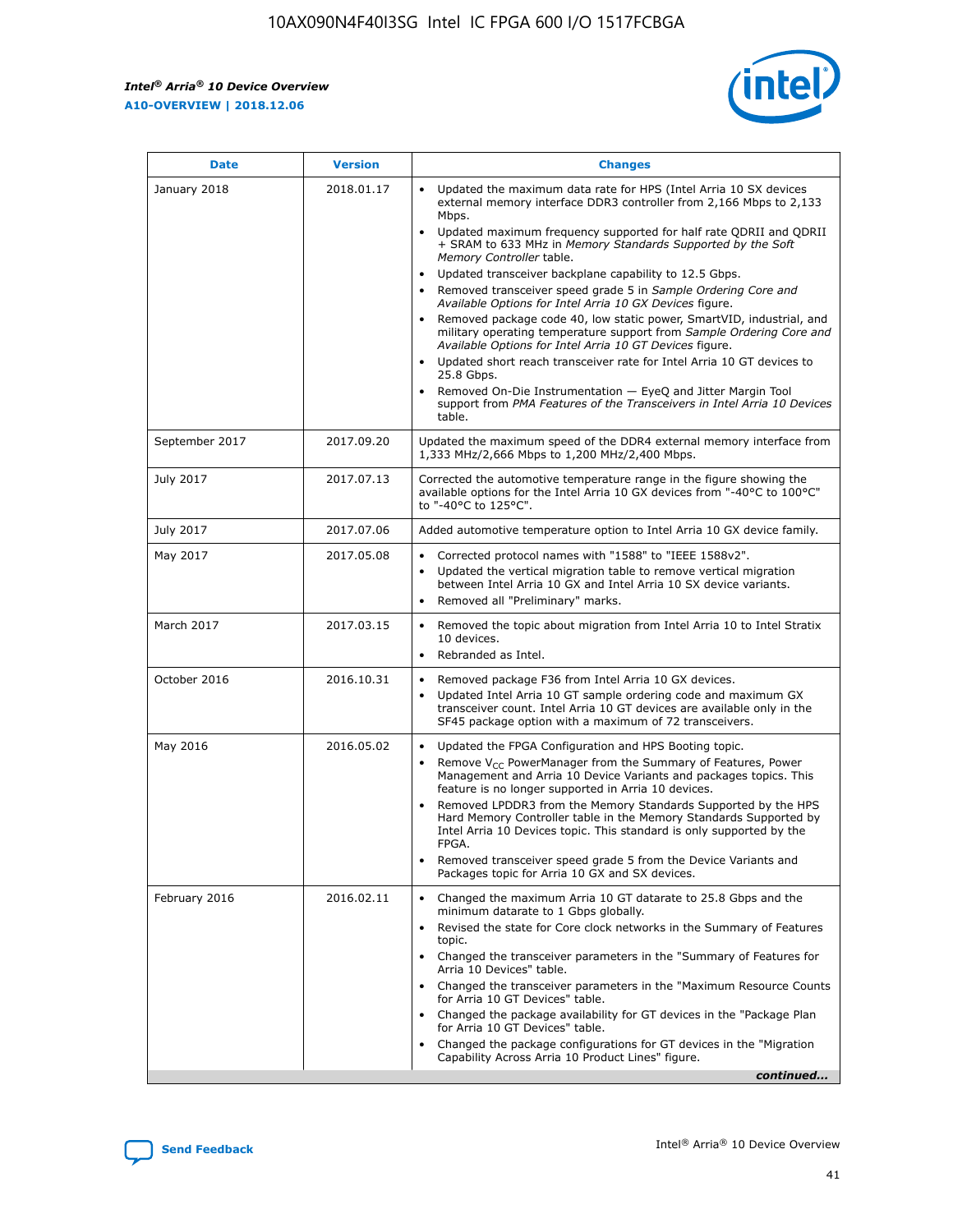

| <b>Date</b>   | <b>Version</b> | <b>Changes</b>                                                                                                                                                               |
|---------------|----------------|------------------------------------------------------------------------------------------------------------------------------------------------------------------------------|
|               |                | • Changed transceiver parameters in the "Low Power Serial Transceivers"<br>section.                                                                                          |
|               |                | • Changed the transceiver descriptions in the "Device Variants for the<br>Arria 10 Device Family" table.                                                                     |
|               |                | Changed the "Sample Ordering Code and Available Options for Arria 10<br>$\bullet$<br>GT Devices" figure.                                                                     |
|               |                | Changed the datarates for GT devices in the "PMA Features" section.                                                                                                          |
|               |                | Changed the datarates for GT devices in the "PCS Features" section.<br>$\bullet$                                                                                             |
| December 2015 | 2015.12.14     | Updated the number of M20K memory blocks for Arria 10 GX 660 from<br>2133 to 2131 and corrected the total RAM bit from 48,448 Kb to<br>48,408 Kb.                            |
|               |                | Corrected the number of DSP blocks for Arria 10 GX 660 from 1688 to<br>1687 in the table listing floating-point arithmetic resources.                                        |
| November 2015 | 2015.11.02     | Updated the maximum resources for Arria 10 GX 220, GX 320, GX 480,<br>$\bullet$<br>GX 660, SX 220, SX 320, SX 480, and SX 660.                                               |
|               |                | • Updated resource count for Arria 10 GX 320, GX 480, GX 660, SX 320,<br>SX 480, a SX 660 devices in Number of Multipliers in Intel Arria 10<br><b>Devices</b> table.        |
|               |                | Updated the available options for Arria 10 GX, GT, and SX.                                                                                                                   |
|               |                | Changed instances of Quartus II to Quartus Prime.<br>$\bullet$                                                                                                               |
| June 2015     | 2015.06.15     | Corrected label for Intel Arria 10 GT product lines in the vertical migration<br>figure.                                                                                     |
| May 2015      | 2015.05.15     | Corrected the DDR3 half rate and quarter rate maximum frequencies in the<br>table that lists the memory standards supported by the Intel Arria 10 hard<br>memory controller. |
| May 2015      | 2015.05.04     | • Added support for 13.5G JESD204b in the Summary of Features table.<br>• Added a link to Arria 10 GT Channel Usage in the Arria 10 GT Package<br>Plan topic.                |
|               |                | • Added a note to the table, Maximum Resource Counts for Arria 10 GT<br>devices.                                                                                             |
|               |                | • Updated the power requirements of the transceivers in the Low Power<br>Serial Transceivers topic.                                                                          |
| January 2015  | 2015.01.23     | • Added floating point arithmetic features in the Summary of Features<br>table.                                                                                              |
|               |                | • Updated the total embedded memory from 38.38 megabits (Mb) to<br>65.6 Mb.                                                                                                  |
|               |                | • Updated the table that lists the memory standards supported by Intel<br>Arria 10 devices.                                                                                  |
|               |                | Removed support for DDR3U, LPDDR3 SDRAM, RLDRAM 2, and DDR2.                                                                                                                 |
|               |                | Moved RLDRAM 3 support from hard memory controller to soft memory<br>controller. RLDRAM 3 support uses hard PHY with soft memory<br>controller.                              |
|               |                | Added soft memory controller support for QDR IV.<br>٠                                                                                                                        |
|               |                | Updated the maximum resource count table to include the number of<br>hard memory controllers available in each device variant.                                               |
|               |                | Updated the transceiver PCS data rate from 12.5 Gbps to 12 Gbps.<br>$\bullet$                                                                                                |
|               |                | Updated the max clock rate of PS, FPP x8, FPP x16, and Configuration<br>via HPS from 125 MHz to 100 MHz.                                                                     |
|               |                | Added a feature for fractional synthesis PLLs: PLL cascading.                                                                                                                |
|               |                | Updated the HPS programmable general-purpose I/Os from 54 to 62.<br>$\bullet$<br>continued                                                                                   |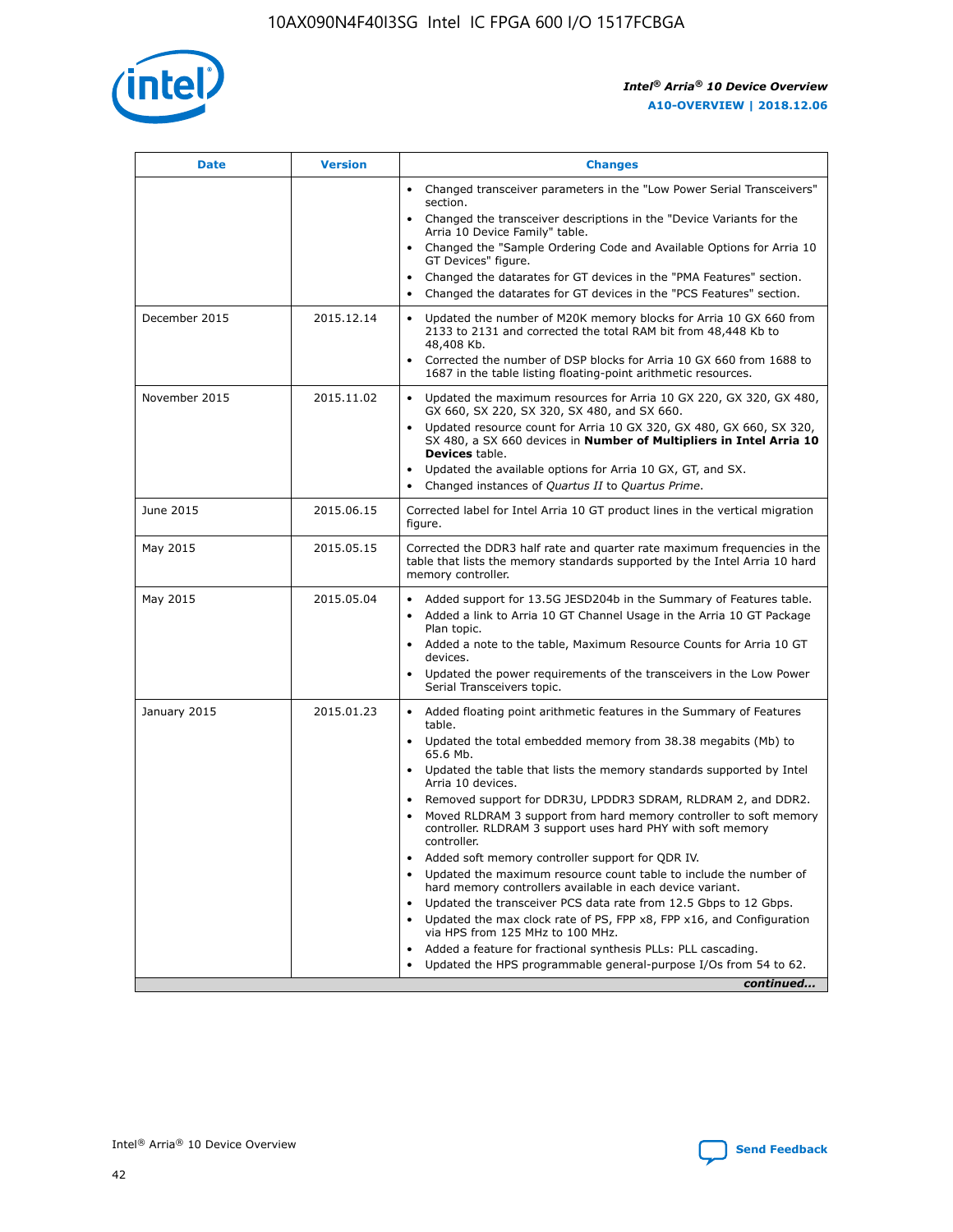r



| <b>Date</b>    | <b>Version</b> | <b>Changes</b>                                                                                                                                                                                                                                                                                                                                                                                                                                                                                                                                      |
|----------------|----------------|-----------------------------------------------------------------------------------------------------------------------------------------------------------------------------------------------------------------------------------------------------------------------------------------------------------------------------------------------------------------------------------------------------------------------------------------------------------------------------------------------------------------------------------------------------|
| September 2014 | 2014.09.30     | Corrected the 3 V I/O and LVDS I/O counts for F35 and F36 packages<br>$\bullet$<br>of Arria 10 GX.<br>Corrected the 3 V I/O, LVDS I/O, and transceiver counts for the NF40<br>$\bullet$<br>package of the Arria GX 570 and 660.<br>Removed 3 V I/O, LVDS I/O, and transceiver counts for the NF40<br>package of the Arria GX 900 and 1150. The NF40 package is not<br>available for Arria 10 GX 900 and 1150.                                                                                                                                       |
| August 2014    | 2014.08.18     | Updated Memory (Kb) M20K maximum resources for Arria 10 GX 660<br>devices from 42,660 to 42,620.<br>Added GPIO columns consisting of LVDS I/O Bank and 3V I/O Bank in<br>$\bullet$<br>the Package Plan table.<br>Added how to use memory interface clock frequency higher than 533<br>$\bullet$<br>MHz in the I/O vertical migration.<br>Added information to clarify that RLDRAM3 support uses hard PHY with<br>$\bullet$<br>soft memory controller.<br>Added variable precision DSP blocks support for floating-point<br>$\bullet$<br>arithmetic. |
| June 2014      | 2014.06.19     | Updated number of dedicated I/Os in the HPS block to 17.                                                                                                                                                                                                                                                                                                                                                                                                                                                                                            |
| February 2014  | 2014.02.21     | Updated transceiver speed grade options for GT devices in Figure 2.                                                                                                                                                                                                                                                                                                                                                                                                                                                                                 |
| February 2014  | 2014.02.06     | Updated data rate for Arria 10 GT devices from 28.1 Gbps to 28.3 Gbps.                                                                                                                                                                                                                                                                                                                                                                                                                                                                              |
| December 2013  | 2013.12.10     | Updated the HPS memory standards support from LPDDR2 to LPDDR3.<br>Updated HPS block diagram to include dedicated HPS I/O and FPGA<br>$\bullet$<br>Configuration blocks as well as repositioned SD/SDIO/MMC, DMA, SPI<br>and NAND Flash with ECC blocks.                                                                                                                                                                                                                                                                                            |
| December 2013  | 2013.12.02     | Initial release.                                                                                                                                                                                                                                                                                                                                                                                                                                                                                                                                    |